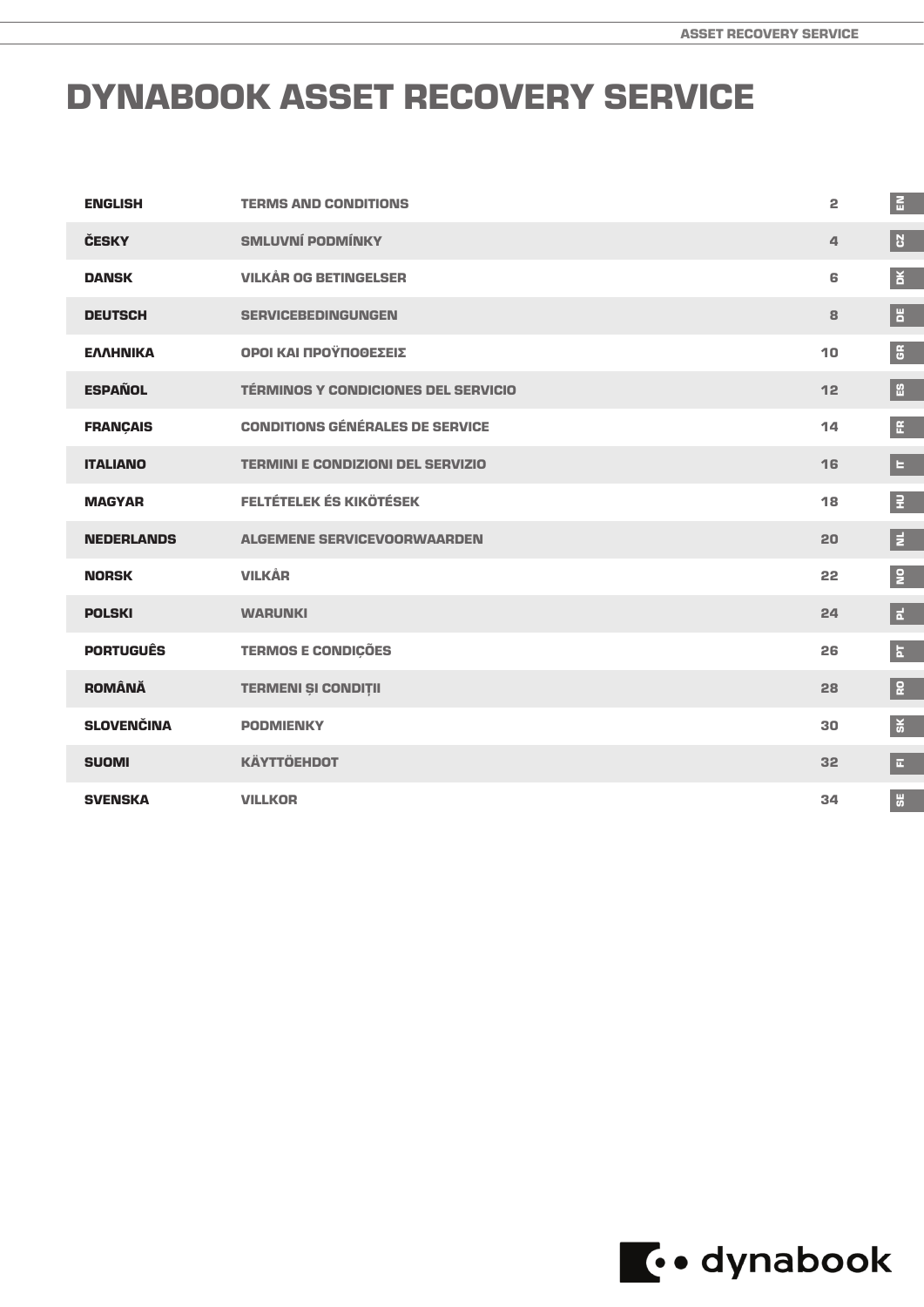EN

# <span id="page-1-0"></span>DYNABOOK ASSET RECOVERY SERVICE

# AGREEMENT

Dynabook Europe GmbH (hereinafter referred to as "dynabook") has set up an Asset Recovery Service (hereinafter referred to as "Service") in order to further reduce the environmental footprint of its products. This service includes an eco-friendly disposal of all PC-related devices while considering all requirements as well as the possibility of a refund for your old devices.

With this service you are helping the environment by extending the useful life of products that may have a certain value in the secondary electronics market. You will also ensure that products that have reached the end of their useful life will be either recycled, reused or disposed in such a manner as to meet all applicable local country and state regulatory laws and requirements.

By using this Service you agree to these terms and conditions.

### **DESCRIPTION**

The Asset Recovery Service is provided by TES-AMM Central Europe GmbH (hereinafter referred to as "Service Provider"), a global leader in providing IT lifecycle services, offering bespoke solutions that help customers manage the commissioning, deployment and retirement of information technology (IT) assets.

In order to provide the Service, the Service Provider will have your assets picked-up, packed and shipped by a logistics provider to the hub of the Service Provider. Upon arrival, all data on your devices will be deleted at your expense. Afterwards your assets will be audited and diagnosed, functional tests and cosmetic grading will be performed. Depending on the configuration and condition of your assets, dynabook will then provide a list of expected values by product. Should your assets not be eligible for any residual value, it will be recycled free of charge in an environmental friendly manner.

## SCOPE OF APPLICATION

The Service is provided in Austria, Belgium, Czech Republic, Denmark, Finland, France, Germany, Greece, Hungary, Ireland, Italy, Luxembourg, Netherlands, Norway, Poland, Portugal, Romania, Slovakia, South Africa, Spain, Sweden, Switzerland and United Kingdom.

On request it might also be provided in other countries within Europe, Middle East and Africa.

This Service applies to every IT related product (laptops, tablets, personal computer, server, storage, network equipment, smartphones, VoIP phones) from every original brand. "No-name" or self-made products are excluded from this service.

#### CUSTOMER OBLIGATIONS

Depending on the quantity of products you announce for the Service, a handling, packaging and logistics fee will be charged for every product. These fees apply to a minimum quantity of twenty products.

Once the logistic provider arrives at your location for pick-up, you must ensure that:

- all data on your Toshiba/dynabook product has been fully backed up.
- all data (such as personal data, encrypted data, passwords, software and programs not licensed to specific equipment) contained in/on the equipment including hard files, diskettes, storage devices, memory chips and the like have been removed and that any data containing proprietary or confidential information has been deleted in such a way that it cannot be recovered.
- all passwords and other access security features are removed or disabled and terminate any theft deterrent or laptop tracking software contained within such used assets from systems designated for data sanitization services prior to the logistics providers arrival.
- only computer equipment and no other products or materials are provided.
- the types and amount of picked up devices corresponds to those indicated on the list.
- all accessories are provided with the device(s).
- all transportation documents required by the applicable law (including those) for customs purposes, if necessary) are provided to the logistics provider.
- the logistics provider has access to loading docks and elevators when doing the collection and that the products are readily available during pick-up time.

In order to receive the maximum value recovery, used assets must be (a) in working order and include power cords and other items required to make each piece pass functional test(s); and (b) in reasonable cosmetic condition, requiring no more than a light cleaning and without cracked plastics, such that all used assets can be resold as operational with normal wear and tear for like used equipment.

If the assets are not in the conditions as described above either recycling services can be provided or the goods are returned to you.

#### Option 1) Buy Back:

From the day of receipt of the quote recalculated by the Service Provider, you have the possibility to reject the new quote within (5) business days. If you do not indicate the acceptance or rejection of the new quote within the five (5) business days, we will assume your acceptance of the new quote and arrange for payment of the respective amount. If you choose to reject the new quote, your assets will be returned to you at the address from which it was originally sent. dynabook reserve the right to charge you the logistic and handling fee in case assets will be returned to you.

## Option 2) Revenue Share Model:

From the day the Service Provider finished cosmetic and functional grading, you have the possibility to reject the grading within (5) days. If you do not indicate the acceptance or rejection of the provided grading within the five (5) days, we will assume your acceptance of the grading and will start reselling your assets on the market.

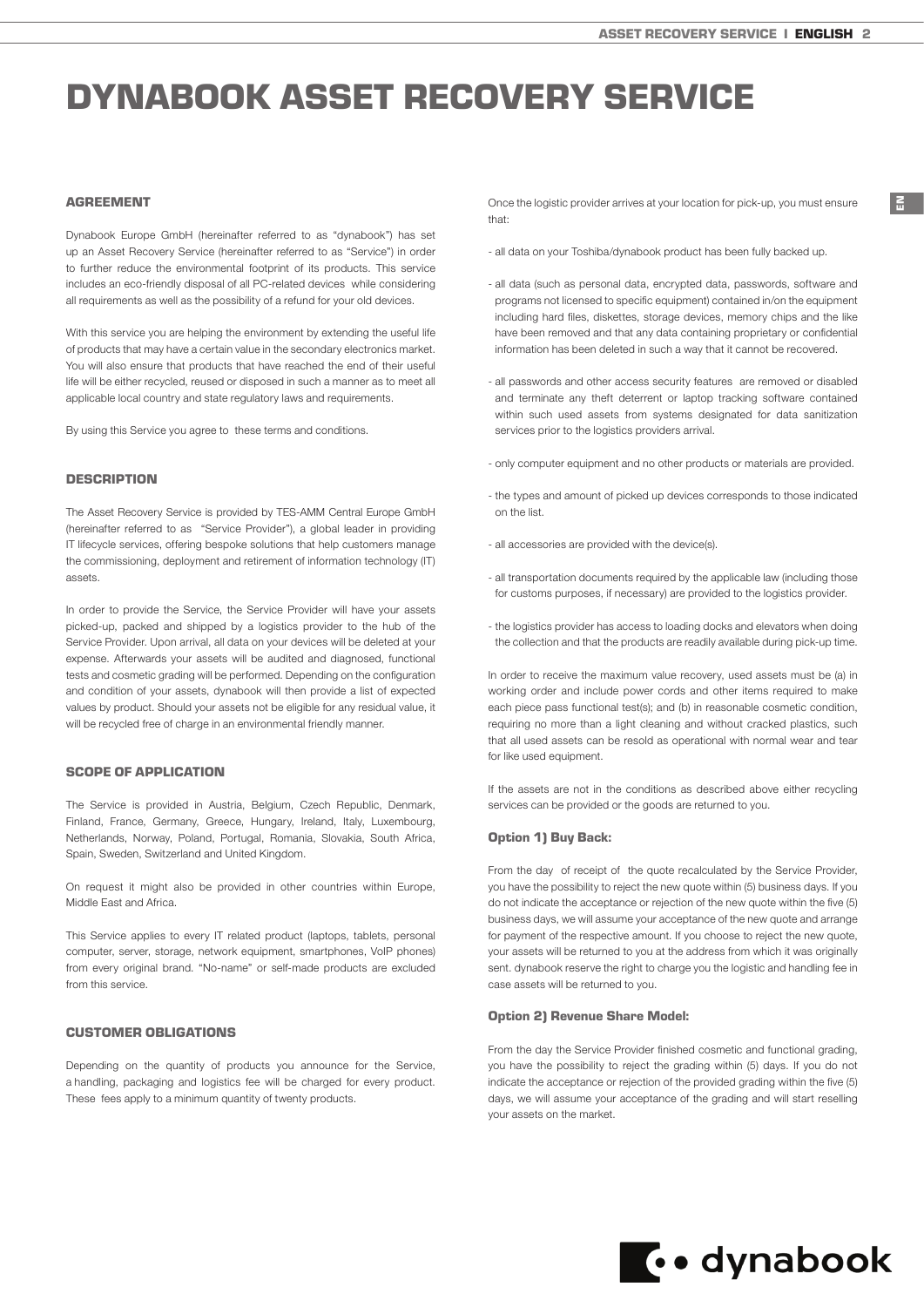EN

## LIABILITY

dynabook or its Service Provider shall be under no liability for loss of profits or any consequential loss, loss of data, loss of software or the cost of software reconfiguration. Whilst the Service Providers have access to the data on the HDD, SSD or other storage device, the greatest importance is placed upon compliance with applicable data protection acts. The data will neither be used by dynabook or Service Provider.

By using this service you warrant to have good and complete title to the assets and that no third party has any legal interest in the assets. This means that you warrant that the assets are your own property, original, free of any liens or encumbrances and neither stolen nor counterfeit.

Unless an asset is to be stored only or redeployed (in which case title will never transfer to the Service Provider) title to the asset will transfer to the Service Provider at the following points:

- (a) In the case of Revenue Share, title will transfer from you to the Service Provider at the point at which the Service Provider makes a sale of the assets.
- (b) In the case of Buy Back, title will transfer from you to the Service Provider at the point at which the Service Provider provides a value back report to dynabook and dynabook to you and you accept this remarketing offer.

You will indemnify, and keep indemnified, dynabook or its Service Provider from and against all costs, expenses, liabilities, losses, damages, claims, demands, proceedings or legal costs (on a full indemnity basis) and judgments which dynabook or its Service Provider incurs or suffers due to any breach of this clause.

dynabook or its Service Provider are released from any responsibility for the damage that the media or the data may suffer during shipment or transportation. The customer accepts that the action should be directed against the logistics provider used by the Service Provider.

# LIMITATIONS

In case the provided assets differ from the actual conditions, are in bad conditions, have no value and are therefore not eligible for resale the offered quote is not guaranteed. These assets will be disassembled and either recycled, reused or disposed of by the Service Provider in such a manner as to meet all applicable local country and state regulatory laws and requirements.

dynabook reserves the right to change these terms and conditions at any time.

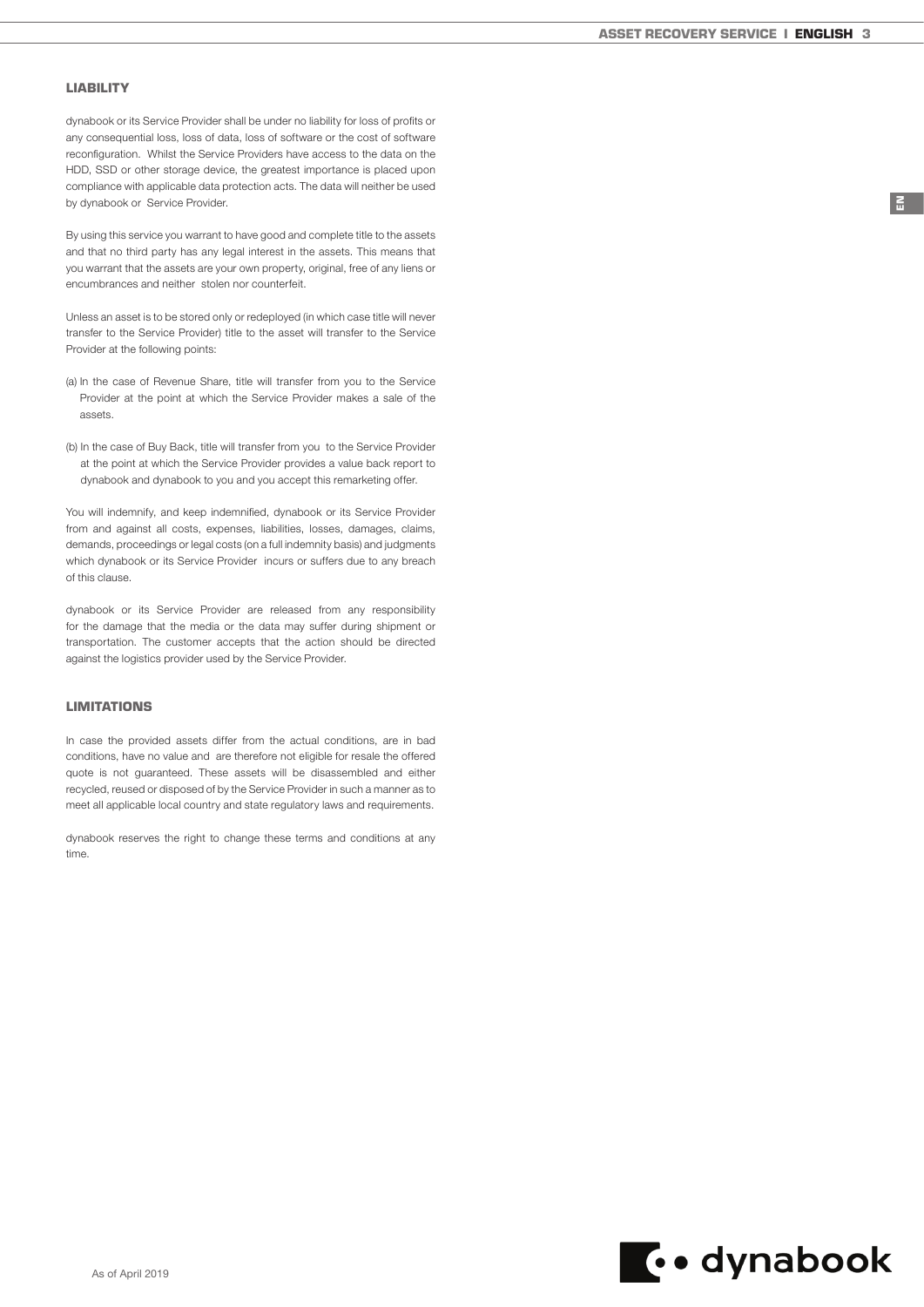# <span id="page-3-0"></span>SLUŽBA VÝKUPU A LIKVIDACE PRODUKTŮ DYNABOOK

# **SMLOUVA**

Společnost Dynabook Europe GmbH (dále "dynabook") nabízí Službu výkupu a likvidace produktů (dále "Služba"), jejímž cílem je dále minimalizovat dopady jejích produktů na životní prostředí. Součástí služby je environmentálně šetrná likvidace všech zařízení souvisejících s PC při zohlednění všech požadavků a také možnost proplacení určité částky za vaše stará zařízení.

Používáním této Služby pomáháte životnímu prostředí tím, že prodloužíte životnost produktů, které mohou mít určitou hodnotu na trhu s použitou elektronikou. Zároveň zajistíte, že produkty, které dosáhly konce své životnosti, budou buď recyklovány, opětovně použity, nebo zlikvidovány způsobem, který vyhovuje všem příslušným zákonům a požadavkům daného státu.

Používáním této Služby vyjadřujete souhlas s těmito smluvními podmínkami.

#### POPIS

Službu výkupu a likvidace produktů zajišťuje společnost TES-AMM Central Europe GmbH (dále "Dodavatel služby"), globální lídr na poli likvidace IT produktů, který svým zákazníkům poskytuje na míru uzpůsobená řešení výkupu, nasazení nebo recyklace produktů z oblasti výpočetních technologií (IT).

Aby vám mohl Dodavatel služby tuto Službu poskytnout, musí od vás produkty vybrat, zabalit je a odeslat prostřednictvím logistické společnosti do střediska Dodavatele služby. Po přijetí ve středisku budou všechna data na vašich zařízeních na vaše náklady vymazána. Poté projdou vaše produkty posouzením, diagnózou, funkčním testováním a kosmetickým hodnocením. V závislosti na konfiguraci a stavu vašich produktů vám potom společnost dynabook nabídne soupis jejich předpokládané hodnoty. Pokud shledáme, že vaše produkty žádnou zbývající hodnotu nemají, budou bezplatně recyklovány způsobem šetrným k životnímu prostředí.

# DOSTUPNOST SLUŽBY

Služba je poskytována v Belgii, České republice, Dánsku, Finsku, Francii, Irsku, Itálii, Jihoafrické republice, Lucembursku, Maďarsku, Německu, Nizozemsku, Norsku, Polsku, Portugalsku, Rakousku, Rumunsku, Řecku, na Slovensku, ve Spojeném království, Španělsku a Švédsku.

Na vyžádání může být poskytnuta i v jiných zemích Evropy, Blízkého východu nebo Afriky.

Služba se týká všech produktů souvisejících s IT (notebooků, tabletů, stolních počítačů, serverů, úložišť, síťového vybavení, chytrých telefonů, VoIP telefonů) od každé originální značky. Služba se nevztahuje na "bezejmenné" a podomácku vyrobené produkty.

### POVINNOSTI ZÁKAZNÍKA

V závislosti na množství produktů, které do Služby přihlásíte, vám budou za každý z nich účtovány poplatky za manipulaci, balení a logistiku. Tyto poplatky se vztahují na minimální množství 20 produktů.

Až dopravce dorazí na vaši adresu kvůli vyzvednutí produktů, musíte zajistit, že:

- všechna data z vašeho produktu Toshiba/dynabook budete mít zálohovaná,

**CZ** 

- všechna data (včetně osobních dat, šifrovaných dat, hesel, softwaru a programů nelicencovaných na konkrétní zařízení) obsažená na produktech, jako jsou pevné disky, diskety, úložná zařízení, paměťové čipy a podobné, budou odstraněná a že veškerá data obsahující proprietární nebo důvěrné informace budou smazaná takovým způsobem, aby se nedala obnovit,
- všechna hesla a jiné funkce pro zabezpečení přístupu budou odstraněné nebo vypnuté a že bude vypnutý i veškerý software na ochranu před krádeží nebo sledování notebooku, který je na daném zařízení obsažený,
- bude předána jen počítačová technika a žádné jiné produkty nebo materiály,
- počet a typy předaných zařízení budou odpovídat těm uvedeným na seznamu,
- spolu se zařízeními budou předány i všechny doplňky,
- dopravci budou předány všechny dokumenty související s přepravou, které zákon vyžaduje (například ty potřebné pro účely cla),
- dopravce bude mít při vyzvedávání produktů k dispozici nakládací plošiny a zdviže a že produkty budou připravené během určené doby vyzvednutí.

Abyste za předané produkty získali maximální hodnotu, musí být použité produkty (a) funkční a obsahovat napájecí kabely a další doplňky potřebné k tomu, aby prošly testem funkčnosti, (b) v rozumném kosmetickém stavu, aby nevyžadovaly jiné ošetření než lehké očištění; plastové díly nesmí být popraskané. Tato opatření slouží k tomu, aby se produkty daly opětovně prodat funkční a s opotřebením v běžných mezích.

Pokud produkty nebudou v popsaném stavu, mohou být buď recyklovány, nebo vráceny zpět vám.

#### Možnost 1, výkup:

Ode dne přijetí cenové nabídky, kterou vypočítá Dodavatel služby, máte možnost tuto novou nabídku do pěti (5) pracovních dnů odmítnout. Pokud do pěti (5) pracovních dnů neoznámíte, zda nabídku přijímáte, nebo odmítáte, budeme předpokládat souhlas s nabídkou a překročíme k proplacení příslušné částky. Pokud novou nabídku odmítnete, produkty vám budou vráceny na adresu, ze které byly původně odeslány. V případě vracení produktů si společnost dynabook vyhrazuje právo účtovat vám poplatek za přepravu a manipulaci.

#### Možnost 2, model sdílení zisku:

Ode dne, kdy Dodavatel služby dokončí kosmetické a funkční vyhodnocení, máte možnost tuto vyhodnocení do pěti (5) pracovních dnů odmítnout. Pokud do pěti (5) pracovních dnů neoznámíte, zda vyhodnocení přijímáte, nebo odmítáte, budeme předpokládat souhlas s vyhodnocením a začneme vaše produkty prodávat na trhu s opotřebeným zbožím.

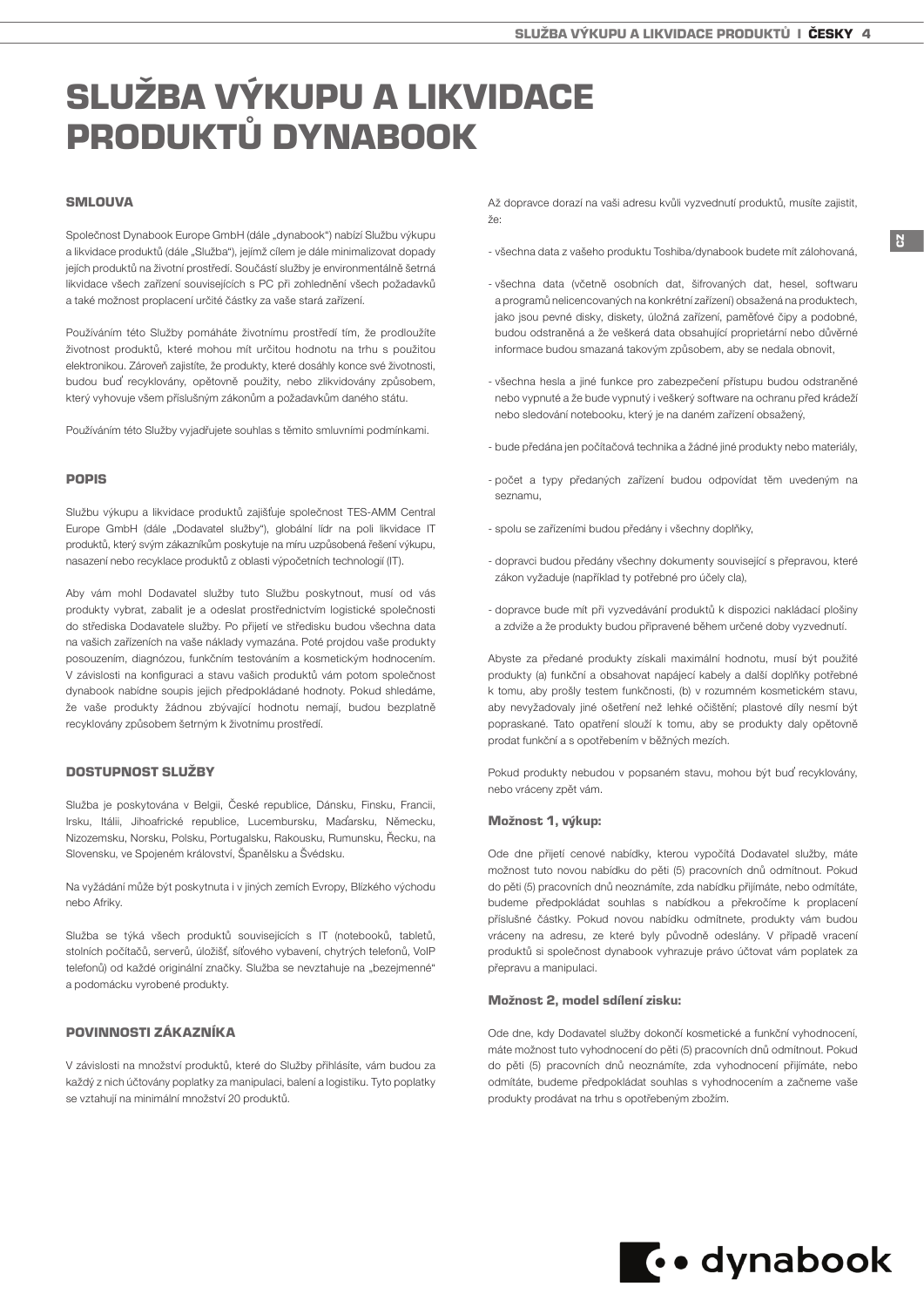CZ

## ODPOVĚDNOST

Společnost dynabook ani Dodavatel služby neodpovídají za ušlý zisk ani následné ztráty, ztrátu dat či softwaru ani za výdaje na rekonfiguraci softwaru. Když Dodavatel služby přistupuje k datům na pevném disku, SSD disku nebo jiném úložném zařízení, je největší důraz kladen na dodržení všech zákonů na ochranu dat. Společnost dynabook ani Dodavatel služby nebudou data využívat.

Používáním této služby se zaručujete, že máte dostatečná a úplná práva nakládat s dotyčnými produkty a že žádná jiná strana nemá na tyto produkty žádný zákonný nárok. Jinými slovy se zaručujete, že produkty jsou vaším vlastnictvím, jsou to originály, nejsou kradené ani padělané a nejsou zatížené zadržovacím právem ani žádným břemenem.

Vyjma případů, kdy je produkt určený čistě ke skladování nebo k vrácení (v takovém případě jeho vlastnictví nepřechází na Dodavatele služby), přechází právní nárok na produkt na Dodavatele služby za těchto okolností:

- (a) V případě sdílení zisku přechází právní nárok z vás na Dodavatele služby v okamžiku, kdy Dodavatel služby daný produkt prodá.
- (b) V případě výkupu přechází právní nárok z vás na Dodavatele služby v okamžiku, kdy Dodavatel služby oznámí společnosti dynabook hodnotu produktu, společnosti dynabook ji oznámí vám a vy nabídku přijmete.

Společnost dynabook a Dodavatele služby odškodníte a budete nadále odškodňovat za veškeré náklady, výdaje, závazky, ztráty, škody, nároky, požadavky, provozní nebo soudní výdaje (plné odškodnění) a rozsudky, které společnosti dynabook nebo Dodavateli služeb vzniknou v souvislosti s porušením tohoto ustanovení.

Společnost dynabook a Dodavatel služby jsou zproštěni veškeré odpovědnosti za škody, které mohou média nebo data utrpět během nakládání nebo přepravy. Zákazník souhlasí s tím, že případné takovéto nároky by měly být vzneseny vůči dopravci, který Dodavateli služeb zajišťoval přepravu.

## OMEZENÍ

Pokud se budou poskytnuté produkty lišit od ohlášeného stavu, budou ve špatném stavu, nebudou mít žádnou hodnotu, a nebudou tudíž vhodné k dalšímu prodeji, není poskytnutá nabídka garantována. Takové produkty budou Dodavatelem služby rozebrány a buď zrecyklovány, opětovně použity, nebo zlikvidovány způsobem, který vyhovuje všem příslušným zákonům a požadavkům daného státu.

Společnost dynabook si vyhrazuje právo kdykoli tyto smluvní podmínky změnit.

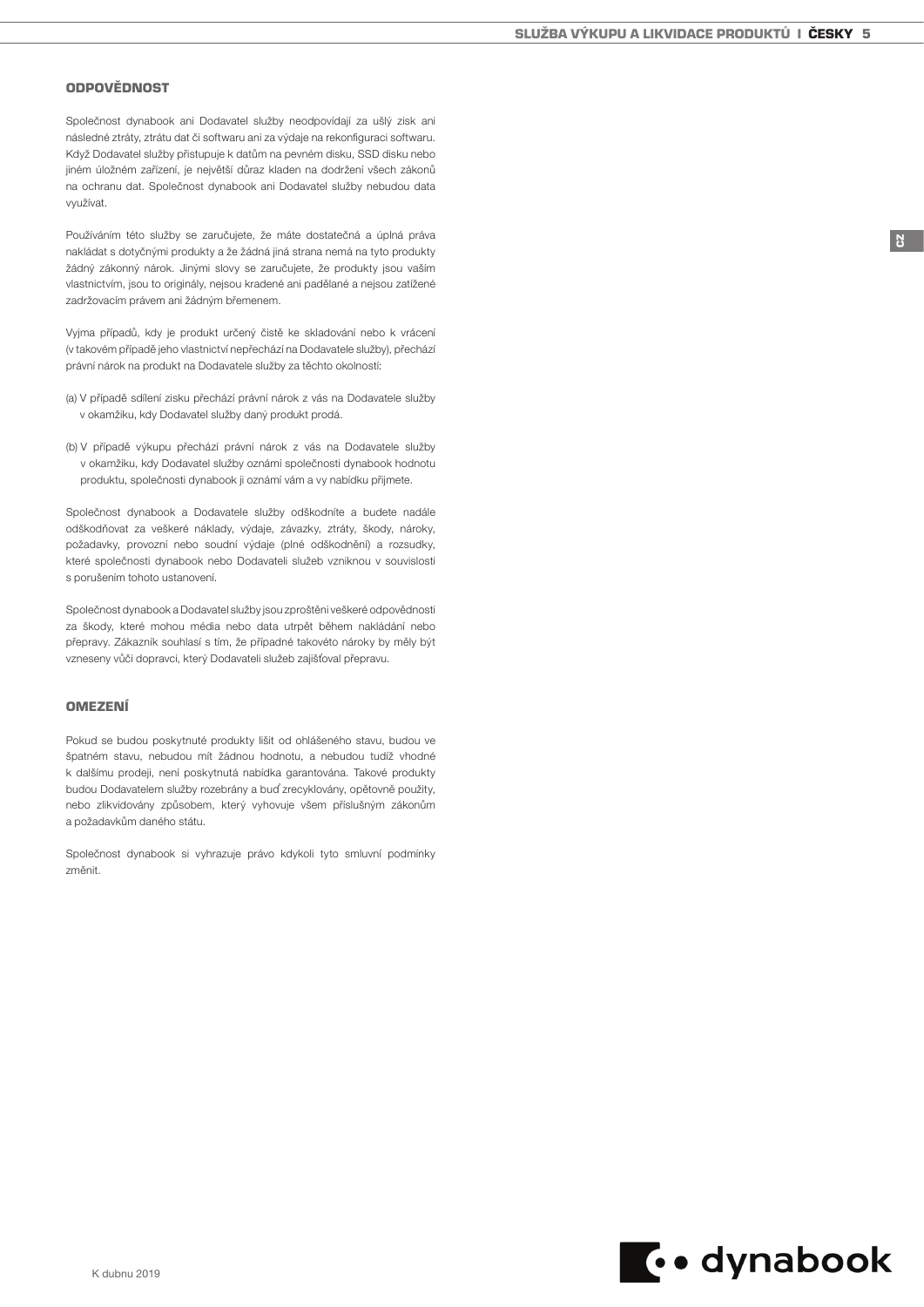# <span id="page-5-0"></span>TJENESTE FOR GENOPRETTELSE AF AKTIVER HOS DYNABOOK

# AFTALE

Dynabook Europe GmbH (herefter kaldet "dynabook") har opsat en tjeneste for genoprettelse af aktiver (herefter kaldet "tjeneste") for yderligere at reducere de miljømæssige fodaftryk, som produkterne efterlader. Denne tjeneste inkluderer en miljøvenlig bortskaffelse af pc-relaterede enheder samt en hensyntagen til alle krav såvel som muligheden for godtgørelse for dine gamle enheder.

Med denne tieneste hjælper du miljøet ved at forlænge brugen af produkter. som måske kunne have en vis værdi i et sekundært elektronisk marked. Du sikrer også, at produkter, der ikke længere kan bruges enten bliver genanvendt, genbrugt eller smidt ud på en sådan måde, at det opfylder alle lokale love og krav.

Ved at bruge denne tjeneste accepterer du disse vilkår og betingelser.

#### BESKRIVELSE

Tjenesten bliver ydet af TES-AMM Central Europe GmbH (herefter kaldet "tjenesteyder"), som er en global leder inden for IT-livscyklustjenester. De tilbyder løsninger, der hjælper kunder med at bestille, installere og skaffe sig af med informationsteknologiske aktiver.

Tjenesteudbyderen sørger for at hente dine aktiver, pakke dem og sende dem med en leverandør til en af tjenesteudbyderens hub for at kunne yde denne tjeneste. Ved modtagelsen slettes alle data på dine enheder for din regning. Derefter bliver dine aktiver revideret, diagnosticeret samt funktionstestet, og de vurderes ud fra en kosmetisk betragtning. Afhængigt af konfigurationen og standen af dine aktiver vil dynabook lave en liste over, hvad de forskellige produkter er værd. Hvis det vurderes, at dine aktiver ikke er af nogen værdi, genanvendes de ganske gratis på en miljøvenlig måde.

## ANVENDELSESOMRÅDE

Denne tjeneste for genoprettelse af aktiver er tilgængelig i Belgien, Danmark, Finland, Frankrig, Grækenland, Holland, Irland, Italien, Luxembourg, Norge, Polen, Portugal, Rumænien, Schweiz, Slovakiet, Spanien, Storbritannien, Sverige, Sydafrika, Tjekkiet, Tyskland, Ungarn og Østrig.

På forlangende kan det muligvis også indbefatte andre lande inden for Europa, Mellemøsten og Afrika.

Denne tjeneste gælder for alle it-relaterede enheder (bærbare computere, tablets, pc'er, servere, lagre, netværksudstyr, smartphones, telefoner til IPtelefoni) fra alle oprindelige brands. "No-name" eller hjemmelavede produkter er ekskluderet fra denne tjeneste.

#### KUNDENS FORPLIGTELSER

Afhængigt af mængden af produkter, du tilmelder denne tjeneste, opkræves der et gebyr for hvert produkt. Disse gebyrer dækker et minimum af tyve produkter.

Når fragtmanden ankommer hos dig for at hente produkterne, skal du sikre dig, at:

– du har lavet en sikkerhedskopi af alt dit data på dine Toshiba/ dynabook-produkter.

 $\sum_{i=1}^{\infty}$ 

- alle data (såsom personlige data, krypterede data, adgangskoder, software og programmer, der ikke er godkendt til et specifikt produkt), der er i/på produktet, som f.eks. filer, disketter, lagringsenheder, hukommelseschips osv., er blevet slettet, og at data, der indeholder proprietære informationer, er blevet slettet på en sådan måde, at de ikke kan genoprettes.
- alle adgangskoder og andre adgangssikkerhedsfunktioner fjernes eller deaktiveres. Du skal også afslutte eventuel tyverisikrings- eller sporringssoftware på den bærbare computer, der bruges til dataoprydning, inden fragtmanden ankommer.
- der kun leveres computerudstyr og ikke andre produkter eller materialer.
- alle typer samt antallet af hentede produkter passer med det, der står på listen.
- alt tilbehør er vedlagt enheden/enhederne.
- fragtmanden sørger for alle transportdokumenter, der er krævet iht. gældende lovgivning (inklusive eventuelle dokumenter til toldvæsenet).
- fragtmanden har adgang til læsseramper og elevatorer, og at der er nem adgang til produkterne på afhentningstidspunktet.

For at kunne sikre maksimum værdi af genoprettelsen skal de brugte aktiver være (a) i en brugbar stand, og der skal medfølge strømstik og andre ting, der sikrer, at enheden kan bestå funktionstest(s); og (b) i rimelig kosmetisk stand, så produktet ikke kræver mere end en let rengøring, dvs. der er ingen knækket plastik, således at alle de brugte aktiver kan blive solgt igen som brugbare med almindeligt slid.

Hvis aktiverne ikke er i den ovenfor beskrevne stand, kan vi ikke tilbyde dig vores service, og produkterne sendes tilbage til dig.

#### Mulighed 1) Tilbagekøb:

Fra dagen for modtagelsen af tilbuddet, som er udregnet af tjenesteudbyderen, har du muligheden for at afvise tilbuddet inden for (5) hverdage. Hvis du ikke accepterer eller afviser tilbuddet inden for (5) hverdage, antager vi, at du har accepteret tilbuddet og arrangerer betalingen af det respektive beløb. Hvis du vælger at afvise tilbuddet, vil dine aktiver blive returneret til den adresse, de oprindeligt blev hentet fra. dynabook forbeholder sig retten til at opkræve betaling i tilfælde af, at aktiverne skal returneres til dig.

#### Mulighed 2) Indtægtsandelsmodel:

Fra dagen hvor tjenesteyderen er færdig med vurderingen af aktiverne, har du mulighed for at afvise vurderingen inden for (5) hverdage. Hvis du ikke accepterer eller afviser vurderingen inden for (5) hverdage, antager vi, at du har accepteret den, og vi begynder videresalg af dine aktiver på markedet.

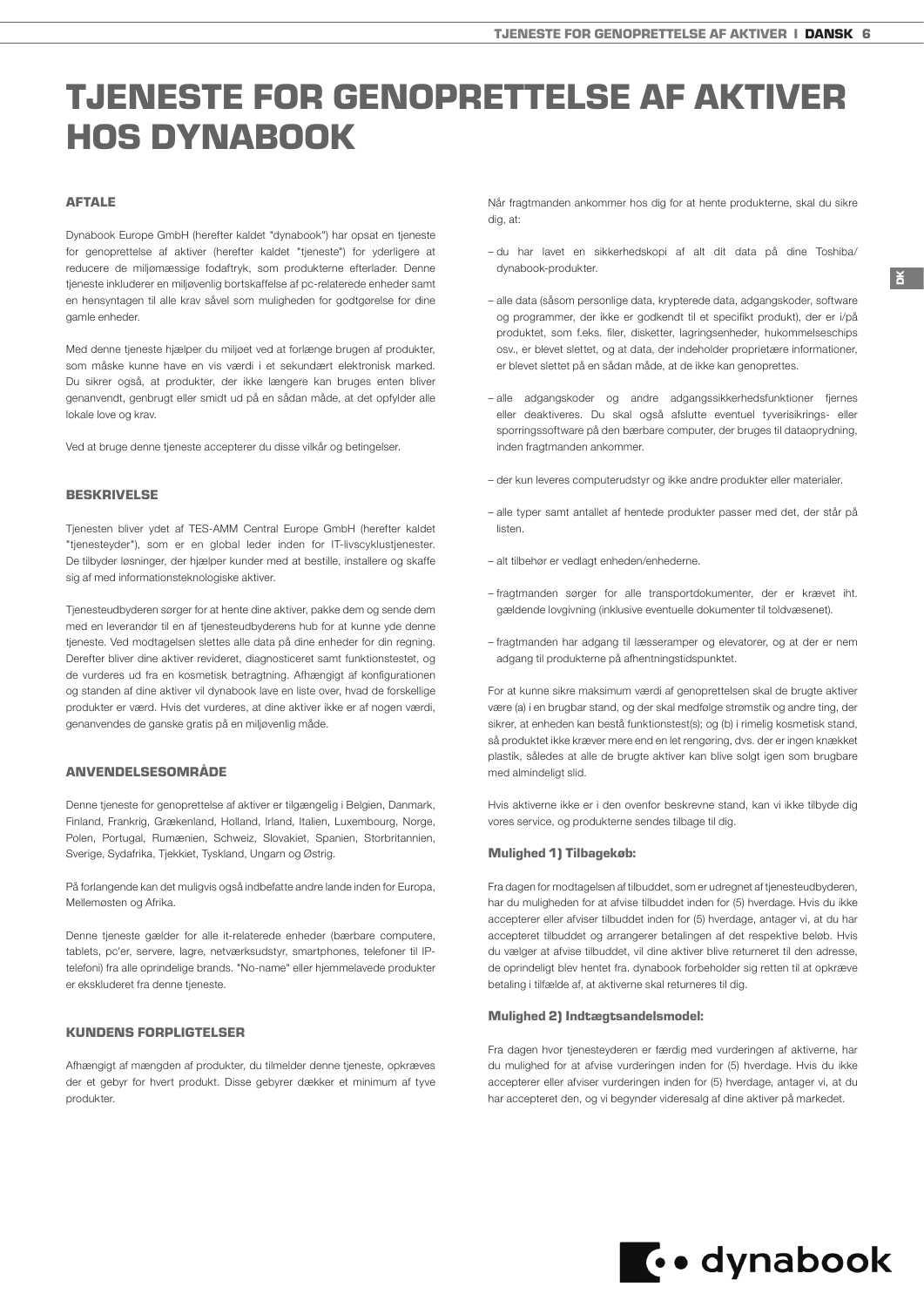#### ANSVARSFRASKRIVELSE

dynabook eller tjenesteudbyderen kan ikke holdes ansvarlig for tab af fortjeneste, følgeskader, datatab, tab af software eller udgifter til rekonfiguration af software. Så længe tjenesteyderen har adgang til dataene på HDD, SSD eller andre lagringsenheder, er det vigtigste at sikre overholdelse af de angivne standarder. Dataene vil hverken blive brugt til af dynabook eller tjenesteudbyderen.

Når du bruger denne tjeneste, garanterer du, at du har retten til aktiverne, og at der ikke er en tredjepart, som har lovmæssig interesse i aktiverne. Dette betyder, at du garanterer, at du ejer aktiverne, og at de er originale uden nogen former for licens eller hindringer og hverken er stjålet eller forfalsket.

Medmindre et aktiv er lagret eller genanvendt (hvorved ejendomsretten aldrig vil blive overført til tjenesteudbyderen) vil retten til aktivet blive overført til tjenesteudbyderen på følgende tidspunkter:

- (a) I tilfælde af videresalg overføres retten til aktivet fra dig til tjenesteudbyderen, når tjenesteudbyderen sælger aktiverne.
- (b) I tilfælde af tilbagekøb overføres retten til aktivet fra dig til tjenesteudbyderen, når dynabook modtager en rapport fra tjenesteyderen, og både du og dynabook har godkendt tilbuddet.

Du holder dynabook og tjenesteudbyderen skadesløs fra alle omkostninger, udgifter, forpligtelser, tab, skader, klager, krav, sagsanlæg, sagsomkostninger og domme, som dynabook og tjenesteyderen pådrager sig på grund af ethvert brud på denne aftale.

dynabook eller dynabooks tjenesteudbyder påtager sig intet ansvar for evt. skader, som mediet eller dataene måtte lide ved forsendelse eller transport. Kunden accepterer, at evt. klager skal sendes direkte til tjenesteudbyderens fragtmand.

## BEGRÆNSNINGER

I tilfælde af, at produkterne ikke er i den angivne stand, er i dårlig stand, ingen værdi har og derfor ikke kan sælges videre, bliver tilbuddet ikke garanteret. Leverandøren vil skille disse aktiver ad, og de vil blive enten genanvendt, genbrugt eller bortskaffet på en sådan måde, at det opfylder kravene i den gældende lovgivning.

dynabook forbeholder sig retten til at foretage forbedringer af vilkårene og betingelserne.

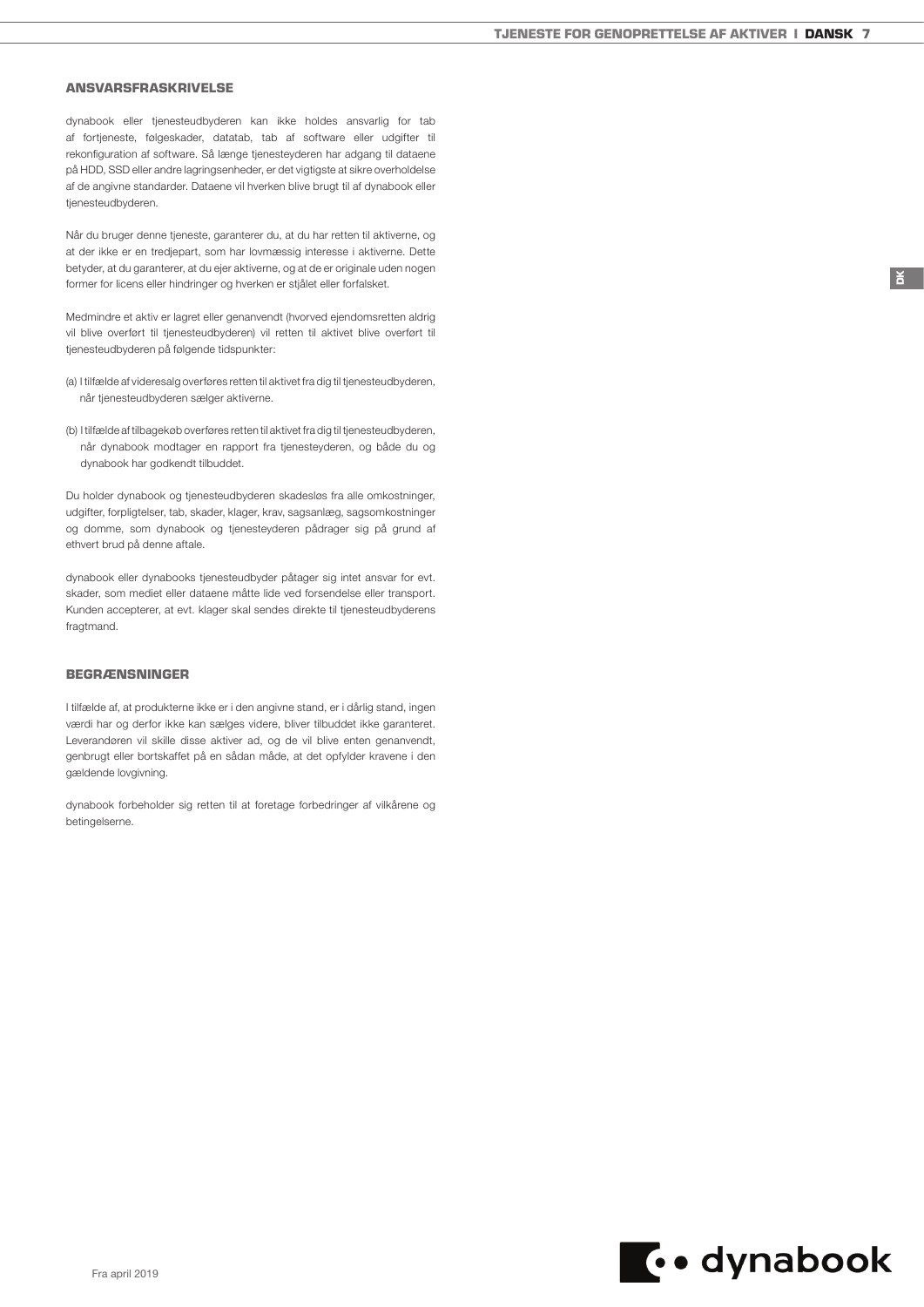# <span id="page-7-0"></span>DYNABOOK ASSET RECOVERY SERVICE

## VEREINBARUNG

Dynabook Europe GmbH (nachstehend "dynabook") hat einen Asset Recovery Service (nachstehend "Service") eingerichtet, um die Umweltbelastung seiner Produkte weiter zu reduzieren. Dieser Service umfasst eine umweltfreundliche Entsorgung aller PC-bezogenen Geräte, wobei alle Anforderungen sowie die Möglichkeit einer Rückerstattung für Ihre Altgeräte in Betracht gezogen werden.

Mit diesem Service helfen Sie der Umwelt, indem Sie die Nutzungsdauer der Produkte verlängern, die auf dem sekundären Elektronikmarkt möglicherweise einen gewissen Wert haben. Sie gewährleisten außerdem, dass Produkte, die das Ende ihrer Nutzungsdauer erreicht haben, entweder recycelt, wiederverwendet oder auf eine Weise entsorgt werden, bei der alle geltenden lokalen und regionalen Gesetze und Vorschriften eingehalten werden.

Wenn Sie diesen Service verwenden, erklären Sie Ihr Einverständnis mit diesen Bedingungen.

#### BESCHREIBUNG

Der Asset Recovery Service wird von TES-AMM Central Europe GmbH (nachstehend "Serviceanbieter") geleistet, weltweit führend in IT-Lifecycle-Services. Das Unternehmen bietet maßgeschneiderte Lösungen, die den Kunden helfen, Inbetriebnahme, Bereitstellung und Außerbetriebnahme von Datenverarbeitungsgeräten (IT) zu verwalten.

Zur Durchführung dieses Serviceangebots sorgt der Serviceanbieter für Abholung, Verpackung und Versand durch einen Logistikanbieter zur Plattform des Serviceanbieters. Bei der Ankunft werden alle Daten auf Ihren Geräten auf Ihre Kosten gelöscht. Danach werden Ihre Geräte geprüft und diagnostiziert. Es werden Funktionstests und eine Bewertung der äußeren Beschaffenheit durchgeführt. Je nach Konfiguration und Zustand Ihrer Geräte stellt dynabook dann eine Liste der erwarteten Werte pro Produkt auf. Sollten Ihre Geräte keinen Restwert aufweisen, werden sie kostenlos auf umweltfreundliche Weise recycelt.

## **GELTUNGSBEREICH**

Dieser Service ist in den folgenden Ländern verfügbar: Belgien, Dänemark, Deutschland, Finnland, Frankreich, Griechenland, Großbritannien, Irland, Italien, Luxemburg, Niederlande, Norwegen, Österreich, Polen, Portugal, Rumänien, Schweden, Schweiz, Slowakei, Spanien, Südafrika, Tschechische Republik, Ungarn.

Auf Anfrage kann dieser Service auch in anderen Ländern in Europa, im Nahen Osten und in Afrika angeboten werden.

Für diesen Service wird jedes mit der IT zusammenhängende Gerät beliebiger Originalmarken akzeptiert (Laptops, Tablets, PCs, Server, Speichergeräte, Netzwerkgeräte, Smartphones, VoIP-Telefone). "No-Name"-Geräte oder selbst hergestellte Geräte sind von diesem Service ausgeschlossen.

## KUNDENPELICHTEN

Je nach Anzahl der Produkte, die Sie für diesen Service anmelden, wird für jedes Produkt eine Gebühr für Handling, Verpackung und Logistik in Rechnung gestellt. Diese Gebühren sind anwendbar auf eine Mindestmenge von zwanzig Produkten.

Wenn der Logistikanbieter zur Abholung an Ihrem Standort erscheint, müssen Sie Folgendes gewährleisten:

- Alle Daten auf Ihrem Toshiba/dynabook-Produkt wurden vollständig gesichert.
- Alle Daten (etwa persönliche Daten, verschlüsselte Daten, Kennwörter, Software und Programme, die nicht für ein bestimmtes Gerät lizenziert sind), die sich in oder auf den Geräten befinden, dazu gehören Daten auf Ausdrucken usw., Dateien auf Disketten, Speichergeräten, Speicherchips und Ähnlichem, wurden entfernt und jegliche Daten mit urheberrechtlich geschützten oder vertraulichen Daten wurden so gelöscht, dass sie nicht wiederhergestellt werden können.
- Alle Kennwörter und sonstigen Funktionen für die Zugriffssicherheit wurden entfernt oder deaktiviert sowie sämtliche Diebstahlsicherungs- oder Laptop-Verfolgungsoftware in solchen Gebrauchtgeräten wurden mithilfe von Datenbereinigungssystemen beendet, bevor der Logistikanbieter eintrifft.
- Nur Computergeräte und keine anderen Produkte oder Materialien werden bereitgestellt.
- Art und Umfang der abzuholenden Geräte entspricht den Angaben auf der Liste.
- Alle Zubehörteile werden mit den Geräten bereitgestellt.
- Alle gesetzlich erforderlichen Transportdokumente (einschließlich gegebenenfalls Zolldokumente) werden dem Logistikanbieter bereitgestellt.
- Der Logistikanbieter hat bei der Abholung Zugang zu Laderampen und Hubgeräten und die Geräte sind zum Abholzeitpunkt frei verfügbar.

Damit eine maximale Verwertung gewährleistet ist, müssen Gebrauchtgeräte (a) betriebsbereit sein und Netzkabel sowie andere Elemente, die die Funktionstests ermöglichen, verfügbar sein und (b) eine ordnungsgemäße Oberflächenbeschaffenheit aufweisen, die lediglich eine leichte Reinigung erfordert und keine Risse in Kunststoffen aufweist, sodass sämtliche Gebrauchtgeräte mit normaler Abnutzung betriebsbereit verkauft werden können.

Wenn die Geräte nicht den oben beschriebenen Bedingungen entsprechen, kann entweder ein Recyclingsservice angeboten werden oder die Geräte werden an Sie zurückgesendet.

#### Option 1) Rückkauf:

Nach Eingang des vom Serviceanbieter nachgerechneten Angebots haben Sie die Möglichkeit, das neue Angebot innerhalb von (5) Werktagen zurückzuweisen. Wenn Sie das neue Angebot innerhalb von (5) Werktagen weder akzeptieren noch zurückweisen, gehen wir davon aus, dass Sie das neue Angebot akzeptieren und weisen die Zahlung des entsprechenden Betrags an. Wenn Sie das neue Angebot zurückweisen, werden Ihre Geräte an die Ursprungsadresse zurückgesendet. dynabook behält sich das Recht vor, Ihnen eine Logistik- und Handling-Gebühr in Rechnung zu stellen, falls die Geräte an Sie zurückgesendet werden.

## Option 2) Ertragsteilungsmodell:

Nachdem der Serviceanbieter die Beschaffenheits- und Funktionseinstufung vorgenommen hat, haben Sie die Möglichkeit, die Einstufung innerhalb von (5) Werktagen zurückzuweisen. Wenn Sie die vorgelegte Einstufung innerhalb von (5) Werktagen weder akzeptieren noch zurückweisen, gehen wir davon aus, dass Sie die Einstufung akzeptieren und beginnen, Ihre Geräte auf dem Markt zu verkaufen.

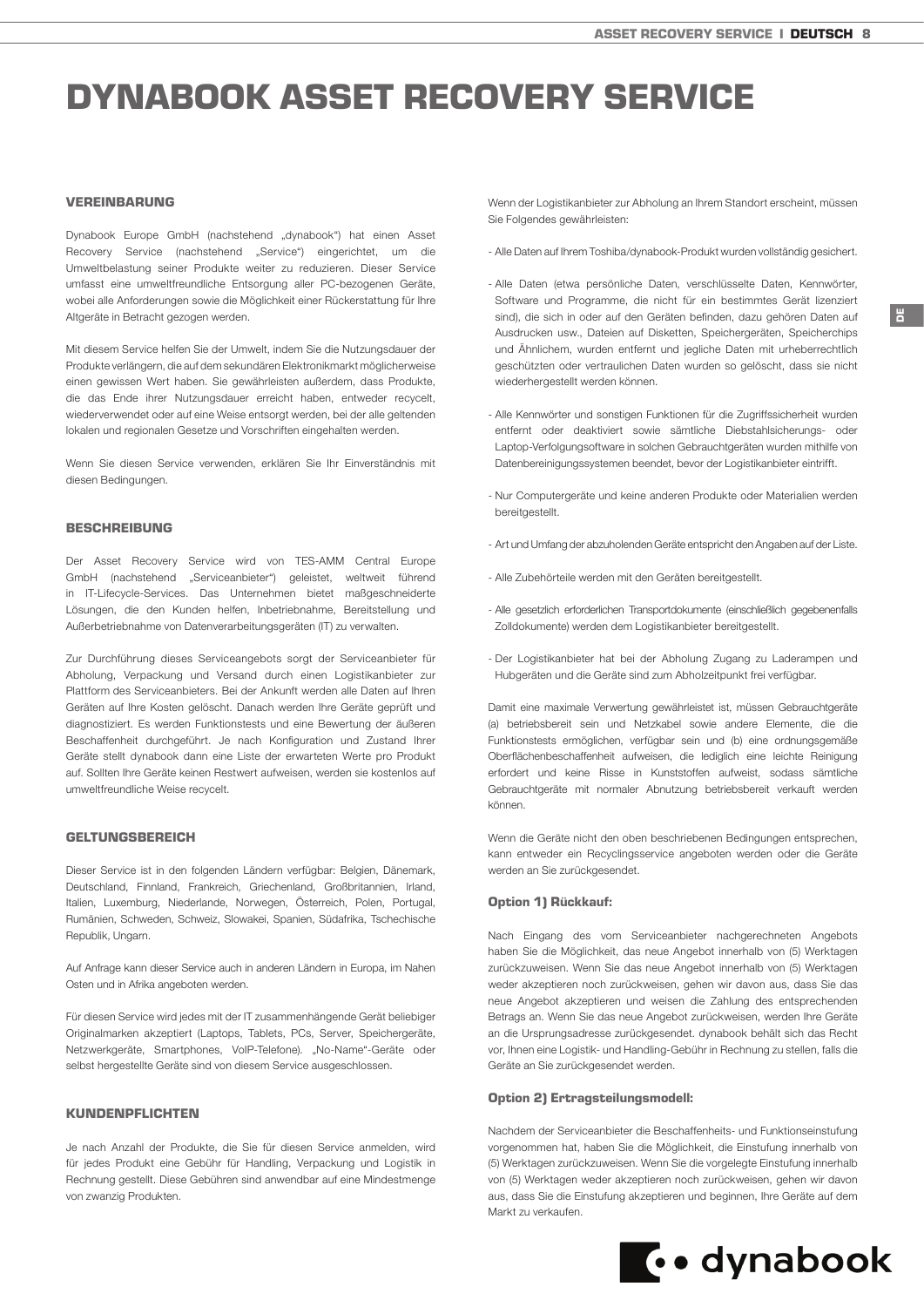## HAFTUNG

Weder dynabook noch sein Serviceanbieter übernimmt die Haftung für entgangene Geschäftsgewinne oder sonstige Folgeschäden, für den Verlust von Daten oder Software sowie für die Kosten einer Software-Neukonfiguration. Die Serviceanbieter greifen in diesem Zusammenhang auf die Daten auf der Festplatte zu. Dabei wird jedoch strikt auf die Einhaltung geltender Datenschutzvorschriften geachtet. Die Daten werden weder durch dynabook noch durch den Serviceanbieter genutzt.

Wenn Sie diesen Service in Anspruch nehmen, gewährleisten Sie, dass Sie über vollständige Eigentumsrechte an den Geräten verfügen und dass kein Dritter rechtliche Ansprüche an den Geräten hat. Das bedeutet, dass Sie gewährleisten, dass die Geräte Ihr Eigentum, Originalgeräte und frei von Pfandrechten oder Belastungen sowie weder gestohlen noch gefälscht sind.

Außer wenn ein Gerät nur eingelagert oder neu bereitgestellt werden soll (in diesem Fall geht das Eigentumsrecht nie an den Serviceanbieter über), geht das Eigentumsrecht an dem Gerät wie folgt an den Serviceanbieter über:

- (a) Im Fall der Ertragsteilung geht das Eigentumsrecht von Ihnen an den Serviceanbieter über, wenn der Serviceanbieter die Geräte verkauft.
- (b) Im Fall des Rückkaufs geht das Eigentumsrecht von Ihnen an den Serviceanbieter über, sobald der Serviceanbieter einen Rückkaufsbericht an dynabook und dynabook diesen an Sie übermittelt und Sie dieses Wiederverkaufsangebot akzeptieren.

Sie werden dynabook bzw. seinen Serviceanbieter für jegliche Kosten, Ausgaben, Haftung, Verluste, Schäden, Ansprüche, Forderungen, Gerichtsverfahren oder Prozesskosten (auf Vollkostenbasis) und Gerichtsurteile entschädigen, die dynabook bzw. seine Serviceanbieter durch eine Verletzung dieser Klausel erleiden.

dynabook bzw. seine Serviceanbieter übernehmen keinerlei Haftung für Transportschäden an Datenträgern oder Daten. Sie erklären sich als Kunde damit einverstanden, solche Schäden ausschließlich beim betreffenden Frachtführer geltend zu machen.

## **EINSCHRÄNKUNGEN**

Falls die bereitgestellten Geräte von den tatsächlichen Bedingungen abweichen, in schlechtem Zustand sind, keinen Wert haben und somit nicht zum Verkauf geeignet sind, ist das Angebot nicht garantiert. Diese Geräte werden demontiert und entweder recycelt, wiederverwendet oder auf eine Weise entsorgt, bei der alle geltenden lokalen und regionalen Gesetze und Vorschriften eingehalten werden.

dynabook behält sich das Recht vor, diese Bedingungen jederzeit zu ändern.

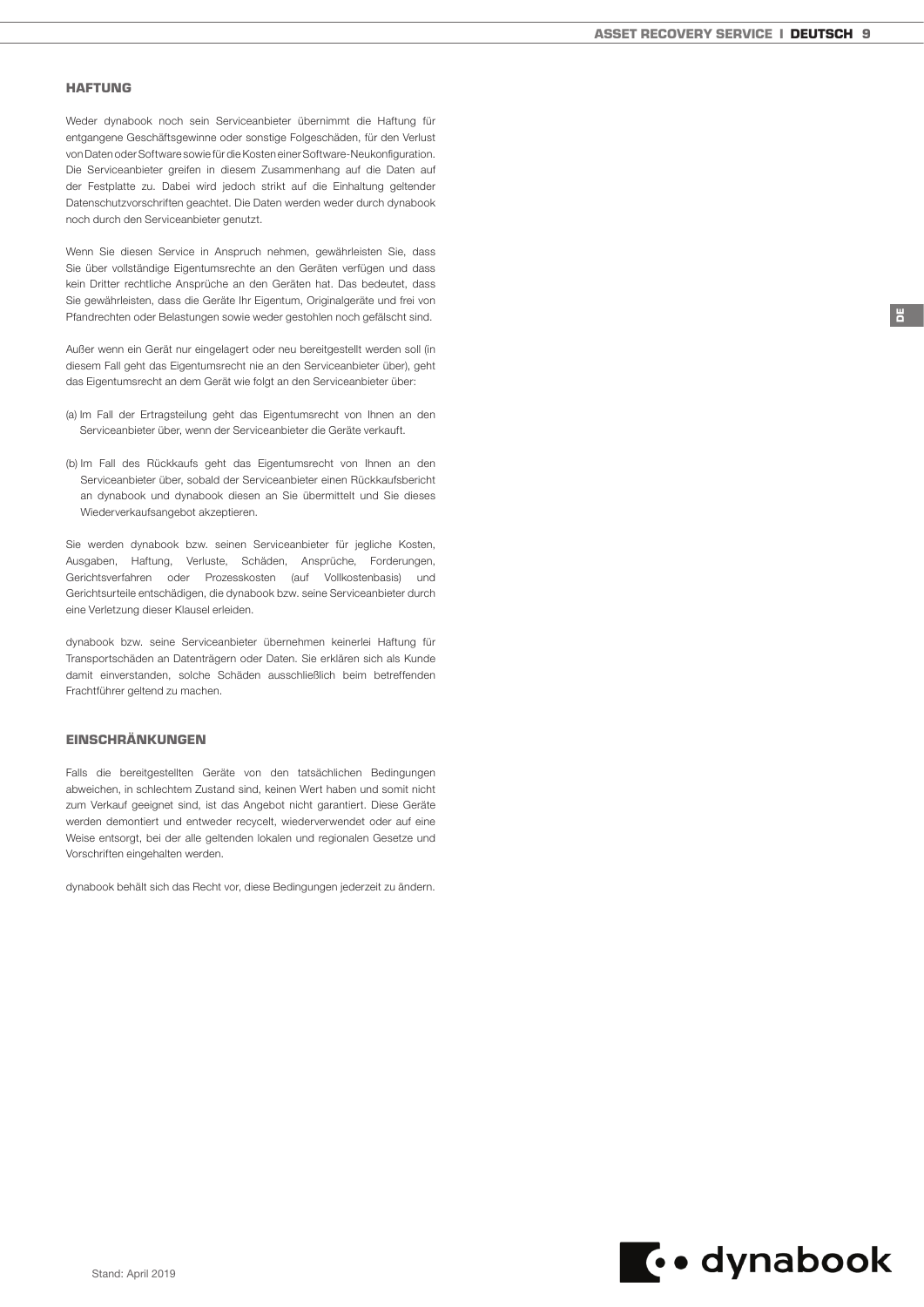# <span id="page-9-0"></span>ΥΠΗΡΕΣΙΑ ΑΝΑΚΤΗΣΗΣ ΠΡΟΪΟΝΤΩΝ DYNABOOK

## ΣΥΜΒΑΣΗ

Η Dynabook Europe GmbH (εφεξής αναφερόμενη ως "dynabook") χει δημιουργήσει μια Υπηρεσία ανάκτησης προϊόντων (εφεξής αναφερόμενη ως "Υπηρεσία"), προκειμένου να μειώσει περαιτέρω το αποτύπωμα των προϊόντων της στο περιβάλλον. Αυτή η υπηρεσία περιλαμβάνει την απόρριψη όλων των συσκευών που σχετίζονται με υπολογιστές με τρόπο φιλικό προς το περιβάλλον, τηρώντας όλες τις σχετικές απαιτήσεις και εξετάζοντας το ενδεχόμενο επιστροφής χρημάτων για τις παλιές σας συσκευές.

Με αυτήν την υπηρεσία, βοηθάτε το περιβάλλον παρατείνοντας την ωφέλιμη διάρκεια ζωής των προϊόντων που ενδέχεται να έχουν κάποια αξία στη δευτερεύουσα αγορά ηλεκτρονικών. Επίσης, διασφαλίζετε ότι τα προϊόντα που έχουν εξαντλήσει την ωφέλιμη διάρκεια ζωής τους θα ανακυκλώνονται, θα επαναχρησιμοποιούνται ή θα απορρίπτονται σύμφωνα με το σύνολο της ρυθμιστικής νομοθεσίας και των ρυθμιστικών απαιτήσεων που ισχύουν σε κρατικό και τοπικό επίπεδο.

Χρησιμοποιώντας αυτήν την Υπηρεσία, δηλώνετε ότι συμφωνείτε με τους παρόντες όρους και προϋποθέσεις.

#### ΠΕΡΙΓΡΑΦΗ

Η Υπηρεσία ανάκτησης προϊόντων παρέχεται από την TES-AMM Central Europe GmbH (εφεξής αναφερόμενη ως "Πάροχος της Υπηρεσίας"), που πρωτοπορεί παγκοσμίως στην παροχή υπηρεσιών που αφορούν των κύκλο ζωής των προϊόντων πληροφορικής, προσφέροντας εξειδικευμένες λύσεις που βοηθούν τους πελάτες να διαχειρίζονται τις διαδικασίες παραγγελίας, εξοπλισμού και απόσυρσης προϊόντων πληροφορικής (IT).

Στα πλαίσια παροχής της Υπηρεσίας, ο Πάροχος της Υπηρεσίας θα προγραμματίσει την παραλαβή, τη συσκευασία και την αποστολή των προϊόντων σας στο κέντρο διανομής του Παρόχου της Υπηρεσίας, σε συνεργασία με έναν πάροχο υπηρεσιών μεταφοράς. Με την άφιξη, όλα τα δεδομένα των συσκευών σας θα διαγράφονται με δική σας δαπάνη. Στη συνέχεια, τα προϊόντα θα υποβάλλονται σε γενικό και διαγνωστικό έλεγχο, ενώ θα εκτελούνται επίσης δοκιμές λειτουργίας και βαθμολόγηση της εξωτερικής τους κατάστασης. Ανάλογα με τη διαμόρφωση και την κατάσταση των προϊόντων σας, η dynabook θα παρέχει στη συνέχεια μια λίστα της εκτιμώμενης αξίας κάθε προϊόντος. Εάν τα προϊόντα σας δεν διαθέτουν υπολειμματική αξία, θα ανακυκλώνονται δωρεάν με τρόπο φιλικό προς το περιβάλλον.

### ΠΕΔΙΟ ΕΦΑΡΜΟΓΗΣ

Η Υπηρεσία παρέχεται στην Αυστρία, το Βέλγιο, την Τσεχία, τη Δανία, τη Φινλανδία, τη Γαλλία, τη Γερμανία, την Ελλάδα, την Ιρλανδία, την Ιταλία, το Λουξεμβούργο, την Ολλανδία, τη Νορβηγία, την Πολωνία, την Πορτογαλία, τη Ρουμανία, τη Σλοβακία, τη Νότιο Αφρική, την Ισπανία, τη Σουηδία, την Ελβετία και το Ηνωμένο Βασίλειο.

Κατόπιν αιτήματος, ενδέχεται να παρέχεται και σε άλλες χώρες της Ευρώπης, της Μέσης Ανατολής και της Αφρικής.

Η εν λόγω Υπηρεσία αφορά όλα τα προϊόντα που σχετίζονται με την πληροφορική (φορητοί υπολογιστές, tablet, υπολογιστές, διακομιστές, συσκευές αποθήκευσης, εξοπλισμός δικτύου, smartphone, τηλεφωνικές συσκευές VoIP), όλων των αυθεντικών κατασκευαστών. Τα αυτοσχέδια προϊόντα, καθώς και τα προϊόντα που δεν προέρχονται από αυθεντικούς κατασκευαστές, δεν καλύπτονται από την υπηρεσία.

# ΥΠΟΧΡΕΩΣΕΙΣ ΤΟΥ ΠΕΛΑΤΗ

Ανάλογα με την ποσότητα των προϊόντων που θα παραδώσετε στην Υπηρεσία, υπάρχει χρέωση υπηρεσίας, συσκευασίας και μεταφοράς για κάθε προϊόν. Η χρέωση αφορά ελάχιστη ποσότητα είκοσι προϊόντων.

Κατά την άφιξη του εκπροσώπου της εταιρείας υπηρεσιών μεταφοράς στην τοποθεσία σας για την παραλαβή, πρέπει να έχετε διασφαλίσει ότι:

- έχετε δημιουργήσει πλήρη αντίγραφα ασφαλείας για όλα τα δεδομένα του προϊόντος Toshiba/dynabook που διαθέτετε.

GR

- όλα τα δεδομένα (συμπεριλαμβανομένων προσωπικών δεδομένων, κρυπτογραφημένων δεδομένων, κωδικών πρόσβασης, λογισμικού και προγραμμάτων χωρίς άδεια χρήσης για συγκεκριμένο εξοπλισμό) που περιέχονται στον εξοπλισμό, συμπεριλαμβανομένων σκληρών δίσκων, δισκετών, συσκευών αποθήκευσης, chip μνήμης και άλλων παρεμφερών προϊόντων, έχουν αφαιρεθεί, καθώς και ότι όλα τα δεδομένα που περιέχουν ιδιόκτητες ή εμπιστευτικές πληροφορίες έχουν διαγραφεί χωρίς να υπάρχει δυνατότητα ανάκτησης.
- όλοι οι κωδικοί πρόσβασης, καθώς και τα λοιπά στοιχεία ασφάλειας πρόσβασης, έχουν καταργηθεί ή απενεργοποιηθεί. Επίσης, πριν από την άφιξη του εκπροσώπου της εταιρείας υπηρεσιών μεταφοράς, πρέπει να τερματίσετε τη λειτουργία τυχόν αντικλεπτικού λογισμικού ή λογισμικού εντοπισμού φορητών υπολογιστών που περιέχεται στις εν λόγω χρησιμοποιημένες συσκευές, σε συστήματα που προορίζονται για εξυγίανση δεδομένων.
- παραδίδετε μόνο εξοπλισμό σχετικό με υπολογιστές και κανενός άλλου είδους προϊόντα ή υλικά.
- ο τύπος και η ποσότητα των συσκευών που παραλαμβάνονται αντιστοιχούν στο περιεχόμενο της σχετικής λίστας.
- μαζί με τις συσκευές παρέχονται όλα τα σχετικά εξαρτήματα.
- παραδίδετε στον εκπρόσωπο της εταιρείας υπηρεσιών μεταφοράς όλα τα έγγραφα αποστολής που απαιτούνται βάσει της ισχύουσας νομοθεσίας (συμπεριλαμβανομένων των εγγράφων για τελωνειακή χρήση, εάν είναι απαραίτητα).
- κατά την εκτέλεση της παραλαβής, ο εκπρόσωπος της εταιρείας υπηρεσιών μεταφοράς έχει πρόσβαση σε χώρους φόρτωσης και ανελκυστήρες, καθώς και ότι τα προϊόντα είναι άμεσα διαθέσιμα κατά την ώρα παραλαβής.

Προκειμένου να ανακτηθεί η μεγαλύτερη δυνατή αξία, τα μεταχειρισμένα προϊόντα θα πρέπει (α) να λειτουργούν κανονικά και να συνοδεύονται από καλώδια ρεύματος και άλλα εξαρτήματα που απαιτούνται για την επιτυχή δοκιμή λειτουργίας κάθε προϊόντος, καθώς και (β) να βρίσκονται σε καλή εξωτερική κατάσταση, χωρίς ραγίσματα στα πλαστικά μέρη, ώστε να χρειάζεται μόνο επιφανειακός καθαρισμός και να είναι εφικτό όλα τα προϊόντα να μεταπωληθούν ως λειτουργικά, με τη φυσική φθορά χρήσης που προβλέπεται για τέτοιου είδους μεταχειρισμένο εξοπλισμό.

Εάν τα προϊόντα δεν βρίσκονται στην κατάσταση που περιγράφεται παραπάνω, υπάρχει δυνατότητα παροχής υπηρεσιών ανακύκλωσης ή επιστροφής των προϊόντων σε εσάς.

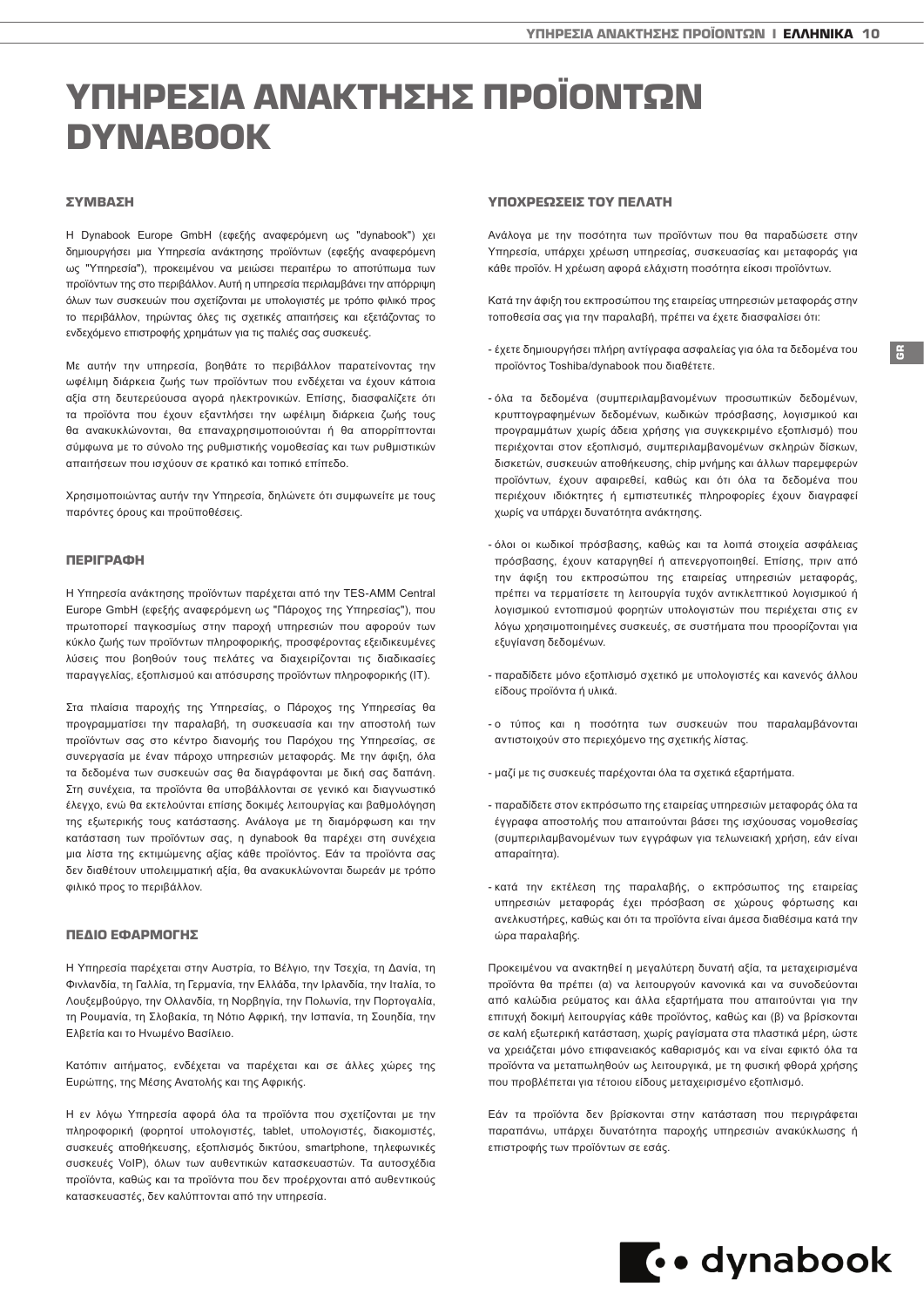#### Επιλογή 1) Επαναγορά:

Μπορείτε να απορρίψετε την προσφορά που έχει προκύψει από τον επαναληπτικό υπολογισμό εκ μέρους του Παρόχου της Υπηρεσίας, εντός (5) εργάσιμων ημερών από την ημερομηνία παραλαβής της νέας προσφοράς. Εάν δεν αποδεχτείτε ή απορρίψετε ρητώς τη νέα προσφορά εντός (5) εργάσιμων ημερών, θα θεωρηθεί ότι έχετε αποδεχτεί τη νέα προσφορά και θα δρομολογηθεί η πληρωμή του αντίστοιχου ποσού. Εάν επιλέξετε να απορρίψετε τη νέα προσφορά, τα προϊόντα θα σας επιστραφούν στην αρχική διεύθυνση παραλαβής. Η dynabook διατηρεί το δικαίωμα να σας επιβαρύνει με τα έξοδα υπηρεσίας και μεταφοράς στην περίπτωση επιστροφής των προϊόντων σε εσάς.

#### Επιλογή 2) Μοντέλο μερισμού εσόδων:

Μπορείτε να απορρίψετε την τελική βαθμολόγηση του Παρόχου της Υπηρεσίας ως προς τη λειτουργία και την εξωτερική κατάσταση, εντός (5) ημερών από την ημερομηνία βαθμολόγησης. Εάν δεν αποδεχτείτε ή απορρίψετε ρητώς την παρεχόμενη βαθμολογία εντός (5) ημερών, θα θεωρηθεί ότι έχετε αποδεχτεί τη βαθμολόγηση και θα αρχίσει η διαδικασία μεταπώλησης των προϊόντων σας στην αγορά.

### ΕΥΘΥΝΗ

Η dynabook και ο Πάροχος της Υπηρεσίας δεν φέρουν καμία ευθύνη για απώλειες κερδών ή επακόλουθες ζημίες, απώλειες δεδομένων και λογισμικού ή για τα έξοδα που απαιτούνται για την αναδιαμόρφωση του λογισμικού. Όσο καιρό οι Πάροχοι των Υπηρεσιών έχουν πρόσβαση στα δεδομένα του σκληρού δίσκου, της μονάδας δίσκου στερεάς κατάστασης ή άλλης συσκευής αποθήκευσης, καταβάλλεται κάθε δυνατή προσπάθεια ώστε να εφαρμόζονται πλήρως οι νόμοι περί προστασίας δεδομένων. Τα δεδομένα δεν θα χρησιμοποιηθούν από την dynabook ή από τον Πάροχο της Υπηρεσίας.

Με τη χρήση αυτής της υπηρεσίας, εγγυάστε ότι έχετε πλήρη ιδιοκτησία των προϊόντων, καθώς και ότι δεν υπάρχει τρίτο μέρος με οποιοδήποτε έννομο συμφέρον για τα προϊόντα. Εγγυάστε συνεπώς ότι τα προϊόντα αποτελούν αρχική ιδιοκτησία σας, είναι ελεύθερα δεσμεύσεων και υποχρεώσεων, δεν έχουν κλαπεί και δεν αποτελούν προϊόντα απομίμησης.

Με εξαίρεση την περίπτωση που το προϊόν προορίζεται μόνο για αποθήκευση ή επαναληπτική ανάπτυξη (στην οποία περίπτωση η ιδιοκτησία δεν μεταφέρεται ποτέ στον Πάροχο της Υπηρεσίας), η ιδιοκτησία του προϊόντος μεταφέρεται στον Πάροχο της Υπηρεσίας στα εξής χρονικά σημεία:

- (α) Στην περίπτωση του Μερισμού εσόδων, η ιδιοκτησία μεταφέρεται από εσάς στον Πάροχο της Υπηρεσίας όταν ο Πάροχος της Υπηρεσίας πραγματοποιεί πώληση των προϊόντων.
- (β) Στην περίπτωση της Επαναγοράς, η ιδιοκτησία μεταφέρεται από εσάς στον Πάροχο της Υπηρεσίας όταν ο Πάροχος της Υπηρεσίας επιστρέφει μια αναφορά αξίας στην dynabook, η dynabook με τη σειρά της σε εσάς και τέλος εσείς αποδέχεστε αυτήν την προσφορά επαναληπτικού μάρκετινγκ.

Συμφωνείτε να αποζημιώσετε όσες φορές χρειαστεί την dynabook ή τον Πάροχο της Υπηρεσίας για οποιοδήποτε κόστος, δαπάνη, ευθύνη, απώλεια, ζημία, αξίωση, απαίτηση, διαδικασία ή κόστος νομικών υπηρεσιών (με πλήρη κάλυψη) και δικαστική απόφαση βαρύνει την dynabook ή τον Πάροχο της Υπηρεσίας λόγω τυχόν παραβίασης αυτής της ρήτρας.

Η dynabook ή ο Πάροχος της Υπηρεσίας δεν φέρουν καμία ευθύνη για τυχόν φθορές που ενδέχεται να υποστούν τα μέσα ή τα δεδομένα κατά την αποστολή ή τη μεταφορά. Ο πελάτης αποδέχεται ότι αποκλειστικός υπεύθυνος σε αυτές τις περιπτώσεις είναι ο πάροχος υπηρεσιών μεταφοράς με τον οποίο συνεργάζεται ο Πάροχος της Υπηρεσίας.

#### ΠΕΡΙΟΡΙΣΜΟΙ

Εάν τα προϊόντα που παραδίδονται διαφέρουν από την αναφερόμενη κατάσταση, βρίσκονται σε κακή κατάσταση, δεν έχουν καμία αξία και επομένως δεν είναι κατάλληλα για μεταπώληση, τότε δεν παρέχεται εγγύηση για την τήρηση της προσφοράς. Τέτοιου είδους προϊόντα θα αποσυναρμολογούνται και στη συνέχεια θα ανακυκλώνονται, θα επαναχρησιμοποιούνται ή θα απορρίπτονται από τον Πάροχο της Υπηρεσίας σύμφωνα με το σύνολο της ρυθμιστικής νομοθεσίας και των ρυθμιστικών απαιτήσεων που ισχύουν σε κρατικό και τοπικό επίπεδο.

Η dynabook διατηρεί το δικαίωμα να μεταβάλει τους παρόντες όρους και προϋποθέσεις ανά πάσα στιγμή.

GR

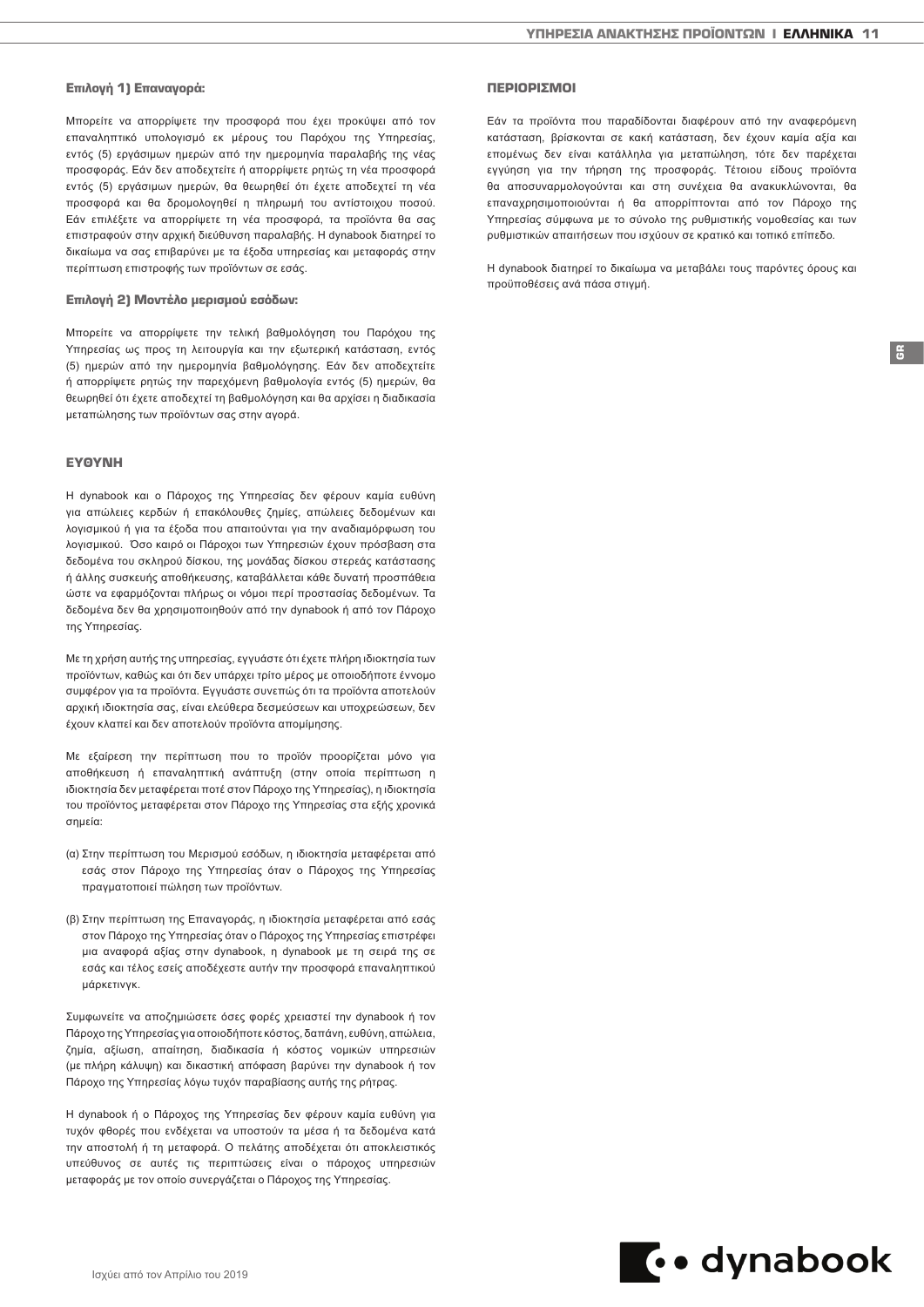# <span id="page-11-0"></span>SERVICIO DE RECUPERACIÓN DE ACTIVOS DE DYNABOOK

# ACUERDO

Dynabook Europe GmbH (en adelante, "dynabook") ha establecido un servicio de recuperación de activos (en adelante, el "Servicio") para reducir aún más el impacto medioambiental de sus productos. Este servicio incluye la eliminación ecológica de los dispositivos relacionados con el ordenador y tiene en cuenta las necesidades y la posibilidad de recibir un reembolso por los dispositivos antiguos.

Este servicio protege el medioambiente, prolongando la vida útil de los productos que pueden tener cierto valor en el mercado secundario de productos electrónicos. También asegurará que los productos que han llegado al final de su vida útil se reciclarán, reutilizarán o se eliminarán de manera que cumplan las leyes y los requisitos legales locales y nacionales.

Al usar este Servicio, usted acepta estos términos y condiciones.

#### DESCRIPCIÓN

El servicio de recuperación de activos lo proporciona TES-AMM Central Europe GmbH (en adelante, el "Proveedor del Servicio"), líder global en servicios completos de TI que ofrece soluciones a medida para ayudar a los clientes a gestionar la puesta en marcha, la implementación y la retirada de activos de tecnología de la información (TI).

Para proporcionar este Servicio, el Proveedor del Servicio recogerá los activos, los empaquetará y los enviará a su centro a través de un proveedor logístico. Tras la llegada de los dispositivos, se eliminarán los datos que contengan. Este gasto correrá por tu cuenta. Después, se inspeccionarán los activos y se les realizarán diagnósticos, exámenes funcionales y una calificación estética. Según la configuración y el estado de los activos, dynabook proporcionará una lista de valores esperados de cada producto. En caso de que los activos no puedan optar a un valor residual, se reciclarán sin coste alguno de una manera respetuosa con el medioambiente.

## CAMPO DE APLICACIÓN

El Servicio está disponible en Alemania, Austria, Bélgica, Dinamarca, Eslovaquia, España, Finlandia, Francia, Grecia, Hungría, Irlanda, Italia, Luxemburgo, Noruega, Países Bajos, Polonia, Portugal, Reino Unido, República Checa, Rumanía, Sudáfrica, Suecia y Suiza.

Si se solicita, es posible que este servicio se pueda ofrecer en otros países de Europa, Oriente Medio y África.

Este servicio funciona para cualquier producto relacionado con la Tecnología de la Información (portátiles, tabletas, ordenadores personales, servidores, dispositivos de almacenamiento, equipos de red, smartphones, teléfonos VoIP, etc.) de cualquier marca original. En este servicio no se admiten los productos "sin nombre" o de fabricación propia.

# OBLIGACIONES DEL CLIENTE

Según la cantidad de productos que anuncie para este Servicio, se aplicará una tarifa de transporte, embalaje y logística por cada producto. Estas tarifas se aplican a partir de una cantidad mínima de veinte productos.

Cuando el proveedor logístico llegue a su ubicación para la recogida, debe asegurarse de que:

- todos los datos de su producto Toshiba/dynabook se han protegido de manera correcta.
- todos los datos (como datos personales, datos cifrados, contraseñas, software y programas sin una licencia de equipamiento específico) contenidos en el equipo, incluidos archivos en formato papel, disquetes, dispositivos de almacenamiento, tarjetas de memoria y similares, se han extraído y cualquier dato que contuviera información reservada o confidencial se ha eliminado de manera que no se podrá volver a recuperar.
- se han eliminado o deshabilitado todas las contraseñas y otras funciones de seguridad de acceso y se ha detenido cualquier sistema antirrobo o software de rastreo de portátil que se encuentre en los activos de los sistemas designados para los servicios de desinfección de datos antes de la llegada de los proveedores logísticos.
- solamente se proporciona el equipo informático, ningún otro producto o material.
- los tipos y las cantidades de dispositivos recogidos corresponden a los indicados en la lista.
- junto con los dispositivos se proporcionan todos los accesorios.
- se proporcionan todos los documentos de transporte requeridos por la legislación aplicable (incluidos aquellos con fines aduaneros, si son necesarios) al proveedor logístico.
- el proveedor logístico tiene acceso a las zonas de carga y a los ascensores al recoger los productos, que deben estar disponibles durante la recogida.

Para recibir la máxima recuperación del valor, los activos usados deben (a) funcionar e incluir los cables de alimentación y otros elementos necesarios para que cada pieza pase las pruebas funcionales; y (b) presentar condiciones físicas razonables que no requieran más que una ligera limpieza y sin plásticos agrietados, para que todos los activos usados se puedan revender como productos usados operativos con un desgaste normal debido al uso.

Si los activos no presentan las condiciones descritas anteriormente, se le podrá ofrecer un servicio de reciclaje o devolver los productos.

### Opción 1) Volver a comprar:

Desde el día en que se recibe el presupuesto recalculado por el Proveedor del Servicio, usted cuenta con la posibilidad de rechazar el nuevo presupuesto en cinco (5) días hábiles. En caso de no indicar la aceptación o el rechazo del nuevo presupuesto en un período de cinco (5) días hábiles, se dará por hecho que acepta dicho presupuesto y se gestionará el pago de la cantidad que corresponda. Si opta por rechazar el nuevo presupuesto, sus activos se devolverán a la misma dirección desde la que se enviaron. dynabook se reserva el derecho de aplicar la tarifa de logística y gestión en caso de que se le devuelvan los activos.

#### Opción 2) Modelo de reparto de beneficios:

Desde el día en que el Proveedor del Servicio termine la calificación física y funcional, usted cuenta con la posibilidad de rechazar la calificación en cinco (5) días. En caso de no indicar la aceptación o el rechazo de la calificación proporcionada en un período de cinco (5) días, se dará por hecho que acepta dicha calificación y se dará comienzo a la reventa de sus activos en el mercado.

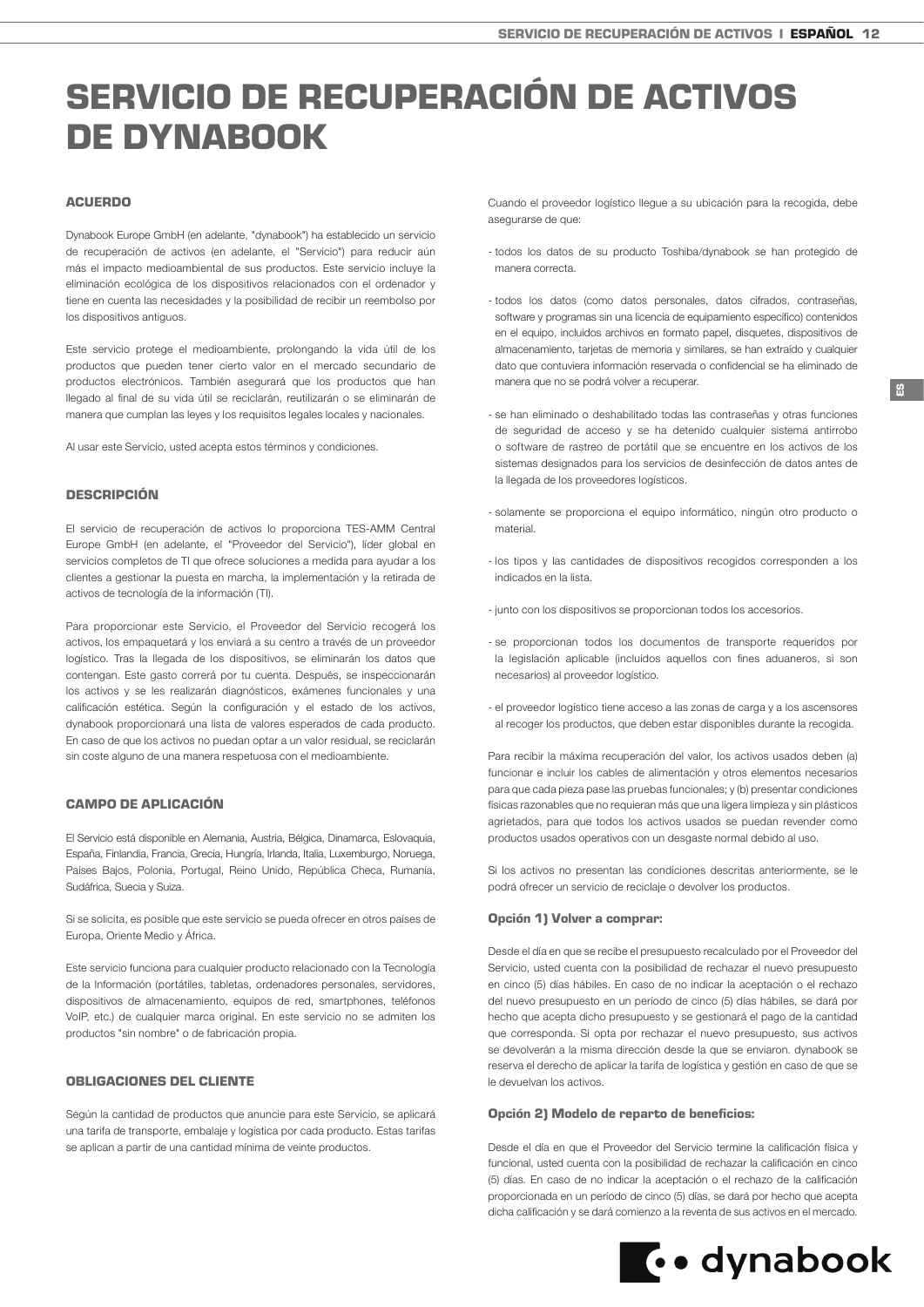### RESPONSABILIDAD

dynabook o su Proveedor del Servicio no tendrán responsabilidad alguna por lucro cesante o pérdidas consecuentes, pérdida de datos, pérdida de software o por el coste de la reconfiguración del software. Aunque los Proveedores del Servicio tienen acceso a los datos de la unidad de disco duro, unidades SSD u otros dispositivos de almacenamiento, se concede gran importancia al cumplimiento de las leyes de protección de datos. Ni dynabook ni sus Proveedores del Servicio utilizarán los datos.

Al utilizar este servicio, usted garantiza que dispone de un título de propiedad adecuado y completo de los activos y que no existen terceros con intereses legales en dichos activos. De esta manera usted garantiza que los activos son de su propiedad, originales, libres de cualquier gravamen o embargo y que no han sido robados ni falsificados.

A menos que un activo vaya a almacenarse solo o a redistribuirse (en cuyo caso nunca se podría transferir el título al Proveedor del Servicio) el título del activo se transferirá al Proveedor del Servicio en los supuestos siguientes:

- (a) En caso de Reparto de Beneficios, usted transferirá el título al Proveedor del Servicio cuando dicho Proveedor lleve a cabo la venta de los activos.
- (b) En caso de volver a comprar, usted transferirá el título al Proveedor del Servicio cuando dicho Proveedor proporcione un informe sobre el valor a dynabook, dynabook se lo proporcione a usted y usted acepte la oferta de recomercialización.

Usted indemnizará, y mantendrá la indemnización, a dynabook o a su Proveedor del Servicio frente a cualquier coste, gasto, responsabilidad, pérdida, daño, reclamación, demanda, coste legal o de procedimientos (de manera íntegra) y frente a los juicios en los que dynabook o su Proveedor del Servicio incurran o sufran por causa de cualquier infracción de esta cláusula.

dynabook o su Proveedor del Servicio están exentos de cualquier responsabilidad por el daño que los soportes o los datos puedan sufrir durante el envío o el transporte. El cliente acepta que la acción deberá efectuarse contra el proveedor logístico que utilice el Proveedor del Servicio.

## LIMITACIONES

En caso de que los activos que se han proporcionado no se correspondan con las condiciones reales, se encuentren en mal estado, no tengan valor y, por lo tanto, no sean aptos para su reventa, no se garantizará el presupuesto ofertado. El Proveedor del Servicio desmontará y reciclará, reutilizará o eliminará estos activos de forma que cumplan las leyes y los requisitos legales locales y nacionales.

dynabook se reserva el derecho a modificar estos términos y condiciones en cualquier momento.

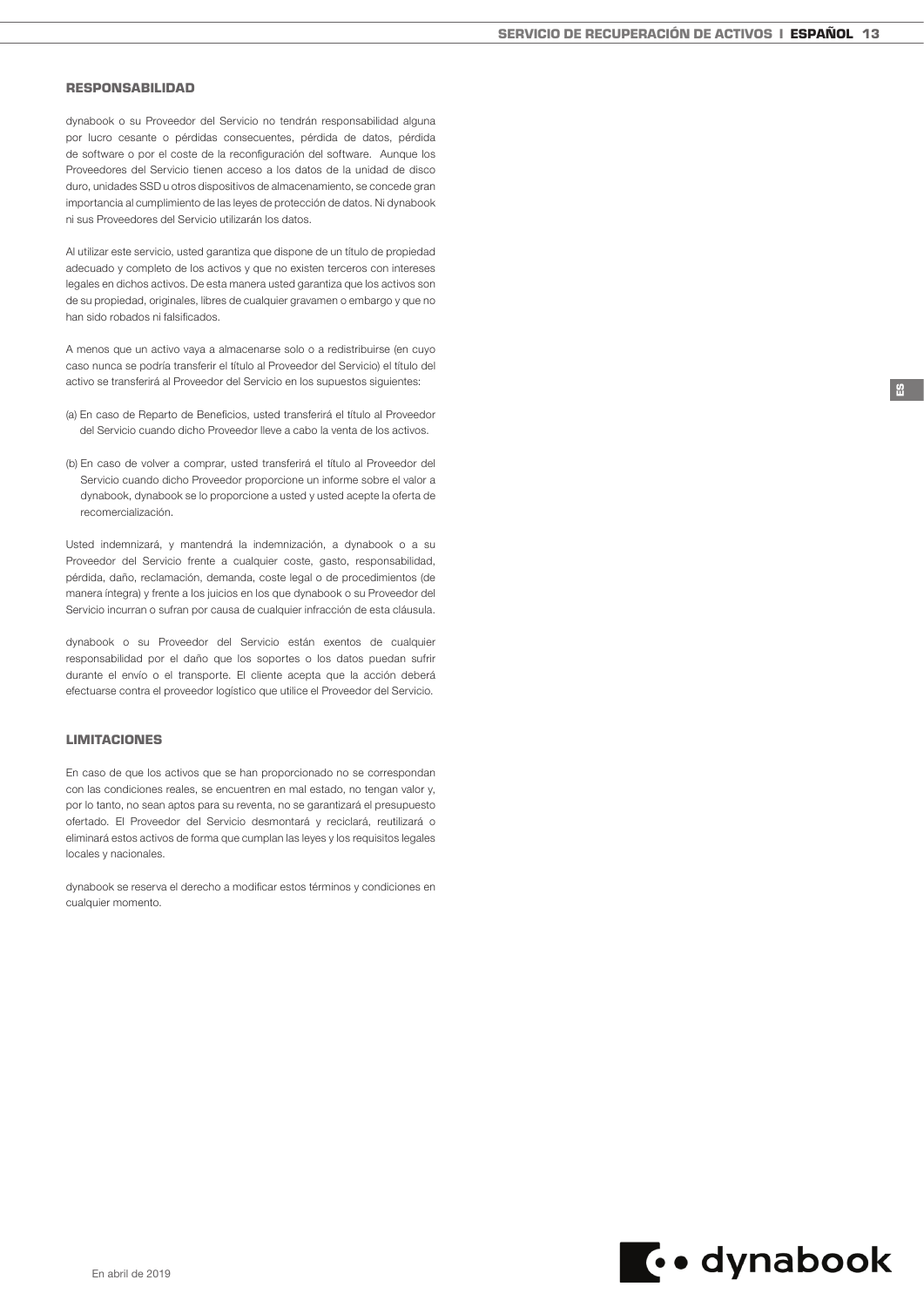# <span id="page-13-0"></span>SERVICE DE REPRISE DE PARC DE DYNABOOK

# CONTRAT

Dynabook Europe GmbH (ci-après dénommé « dynabook ») a mis en place un service de récupération de matériel (ci-après dénommé « Service ») afin de réduire encore l'empreinte environnementale de ses produits. Ce service comprend la mise au rebut écoresponsable et conforme à toutes les exigences de tous les périphériques et dispositifs relatifs aux PC, avec possibilité de remboursement des anciens appareils.

Grâce à ce service, vous protégez l'environnement en prolongeant la durée de vie des produits qui peuvent avoir une certaine valeur sur le marché secondaire de l'électronique. Vous avez également l'assurance que, en fin de vie, les produits sont recyclés, réutilisés ou mis au rebut conformément aux lois et règlements en vigueur dans le pays et dans l'État.

En utilisant ce Service, vous en acceptez les conditions générales.

#### **DESCRIPTION**

Le Service de récupération de matériel est fourni par TES-AMM Central Europe GmbH (ci-après dénommé « Fournisseur de services »), leader mondial de la prestation de services de gestion des cycles de vie des produits informatiques, qui offre à ses clients des solutions personnalisées de gestion de la mise en service, du déploiement et du retrait des matériels informatiques.

Afin de fournir le Service, le Fournisseur de services fait enlever, emballer et transporter le matériel jusqu'à sa plateforme par un prestataire logistique. À l'arrivée des appareils, toutes les données stockées sont supprimées à vos dépens. Le matériel est ensuite vérifié et diagnostiqué, subit des tests fonctionnels et fait l'objet d'une classification cosmétique. En fonction de la configuration et de l'état de votre matériel, dynabook fournit la liste des valeurs prévues par produit. Si votre matériel ne peut prétendre à aucune valeur résiduelle, il est recyclé gratuitement et de manière écoresponsable.

## PORTÉE DE L'APPLICATION

Ce Service est fourni dans les pays suivants : Afrique du Sud, Allemagne, Autriche, Belgique, Danemark, Espagne, Finlande, France, Grèce, Hongrie, Irlande, Italie, Luxembourg, Norvège, Pays-Bas, Pologne, Portugal, République tchèque, Roumanie, Royaume-Uni, Slovaquie, Suède et Suisse.

Il peut également être fourni sur demande dans d'autres pays d'Europe, du Moyen-Orient et d'Afrique.

Ce Service s'applique à tous les appareils informatiques (PC portable, tablette, ordinateur personnel, serveur, stockage, équipement réseau, smartphone, téléphone VoIP) de quelque marque que ce soit. Les produits « sans nom » ou fabriqués de façon artisanale sont exclus de ce service.

# OBLIGATIONS DU CLIENT

Selon la quantité des produits que vous annoncez pour ce Service, les frais de manutention, d'emballage et de logistique sont facturés pour chaque produit. Ces frais s'appliquent à une quantité minimale de vingt produits.

Lorsque le prestataire logistique arrive sur votre site pour l'enlèvement, vous devez vous assurer que :

- toutes les données de votre produit Toshiba/dynabook ont été entièrement sauvegardées :
- toutes les données (données personnelles, données cryptées, mots de passe, logiciels et programmes dont la licence n'est pas attribuée pour un équipement spécifique) contenues dans/sur l'équipement, y compris les documents papier, les disquettes, les périphériques de stockage, les cartes mémoire, etc., ont été supprimées et que toutes les données contenant des informations confidentielles ou propriétaires ont été supprimées et ne peuvent pas être récupérées ;
- tous les mots de passe et autres fonctionnalités de sécurité d'accès sont supprimés ou désactivés, et que tout système antivol ou logiciel de suivi de PC portable contenu dans ces matériels usagés depuis des systèmes destinés aux services de nettoyage des données a été résilié avant l'arrivée du prestataire logistique ;
- seul l'équipement informatique est fourni, sans aucun autre produit ni matériel ;
- les types et la quantité des appareils prélevés correspondent à ceux indiqués dans la liste ;
- tous les accessoires sont fournis avec le ou les appareils ;
- tous les documents de transport requis par la loi en vigueur (y compris pour la douane, le cas échéant) sont fournis au prestataire logistique ;
- le prestataire logistique a accès aux quais de chargement et aux ascenseurs, et que les produits sont facilement accessibles lors de leur enlèvement.

Afin que vous en récupériez la valeur maximale, les matériels utilisés doivent (a) être en bon état de fonctionnement et inclure les câbles d'alimentation et autres éléments nécessaires pour que chacun d'eux passe avec succès le ou les tests fonctionnels ; et (b) être dans un état cosmétique raisonnable qui ne nécessite qu'un léger nettoyage, sans plastique cassé, pour qu'ils puissent tous être revendus comme étant opérationnels, avec l'usure normale des équipements utilisés.

Si les matériels ne sont pas dans les conditions décrites ci-dessus, ils peuvent faire l'objet de services de recyclage. Sinon, ils vous sont renvoyés.

### Option 1) Rachat :

À partir du jour de la réception du devis recalculé par le Fournisseur de services, vous pouvez refuser le nouveau devis dans les cinq (5) jours ouvrés. Si vous n'indiquez ni l'acceptation, ni le refus du nouveau devis dans les cinq (5) jours ouvrés, nous considérerons que vous acceptez le nouveau devis et effectuerons le paiement du montant correspondant. Si vous choisissez de refuser le nouveau devis, votre matériel vous sera renvoyé à l'adresse d'où il avait été expédié. dynabook se réserve le droit de vous facturer les frais de logistique et de manutention dans le cas où des matériels vous sont renvoyés.

## Option 2) Modèle de partage des revenus :

À partir du jour où le Fournisseur de services a terminé les tests fonctionnels et la classification cosmétique, vous pouvez rejeter cette classification dans les cinq (5) jours. Si vous n'indiquez ni l'acceptation, ni le refus de cette classification dans les cinq (5) jours, nous considérerons que vous l'acceptez et nous commencerons à proposer vos matériels à la revente.

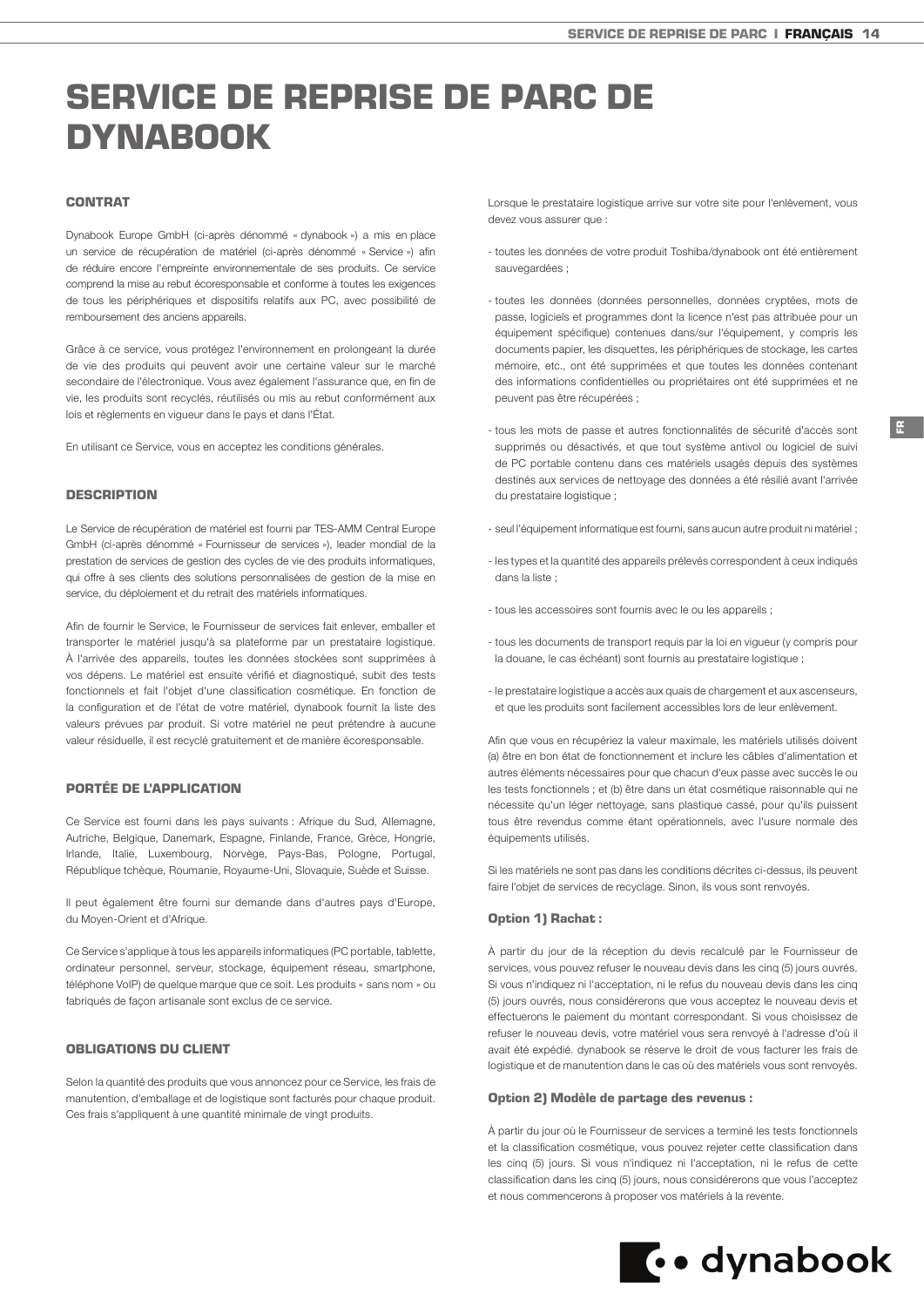### RESPONSABILITÉ

dynabook ou son Fournisseur de services ne saurait être responsable des pertes de profits ou de perte consécutive, perte de données, perte de logiciels, ou du coût de la reconfiguration logicielle. Les Fournisseurs de services ont accès aux données du disque dur, du disque SSD ou de tout autre appareil de stockage, mais ils attachent la plus grande importance au respect des réglementations en vigueur relatives à la protection des données. Les données ne sont utilisées ni par dynabook ni par ses Fournisseurs de services.

En utilisant ce service, vous garantissez avoir la propriété entière de ces matériels et attestez qu'aucun tiers n'y a un intérêt juridique. En d'autres termes, vous garantissez que les matériels sont votre entière propriété, sont authentiques et sans aucun privilège ni servitude, et qu'ils ne sont ni volés ni contrefaits.

Sauf si le matériel est destiné uniquement à être stocké ou redéployé (auquel cas, sa propriété n'est jamais transférée au Fournisseur de services), la propriété du matériel est transférée au Fournisseur de services aux étapes suivantes :

- (a) Si vous choisissez le partage des revenus, la propriété est transférée de vous au Fournisseur de services au moment où le Fournisseur de services vend le matériel.
- (b) Si vous choisissez le rachat, la propriété est transférée de vous au Fournisseur de services au moment où le Fournisseur de services fournit un rapport de rachat à dynabook et de dynabook à vous, et que vous acceptez cette offre de recommercialisation.

Vous indemniserez et tiendrez indemnisés dynabook et son Fournisseur de services pour tous les coûts, dépenses, responsabilités, pertes, dommages, réclamations, exigences, procédures ou frais juridiques (sur la base d'une indemnisation intégrale) et jugements que dynabook ou son Fournisseur de services subit ou encourt en raison d'une infraction à cette clause.

dynabook ou son Fournisseur de services sont relevés de toute responsabilité pour les dommages éventuellement subis par le support ou les données au cours du transport ou de l'expédition. Le client accepte le fait que l'action en justice doive être intentée directement contre le prestataire logistique utilisé par le Fournisseur de services.

#### LIMITES

Si les matériels fournis diffèrent des conditions réelles, sont en mauvais état, n'ont aucune valeur et, par conséquent, ne peuvent pas être revendus, le devis proposé n'est pas garanti. Ces matériels seront démontés et recyclés, réutilisés ou mis au rebut par le Fournisseur de services conformément à tous les règlements et lois en vigueur dans le pays et dans l'État.

dynabook se réserve le droit de modifier les présentes conditions générales à tout moment.

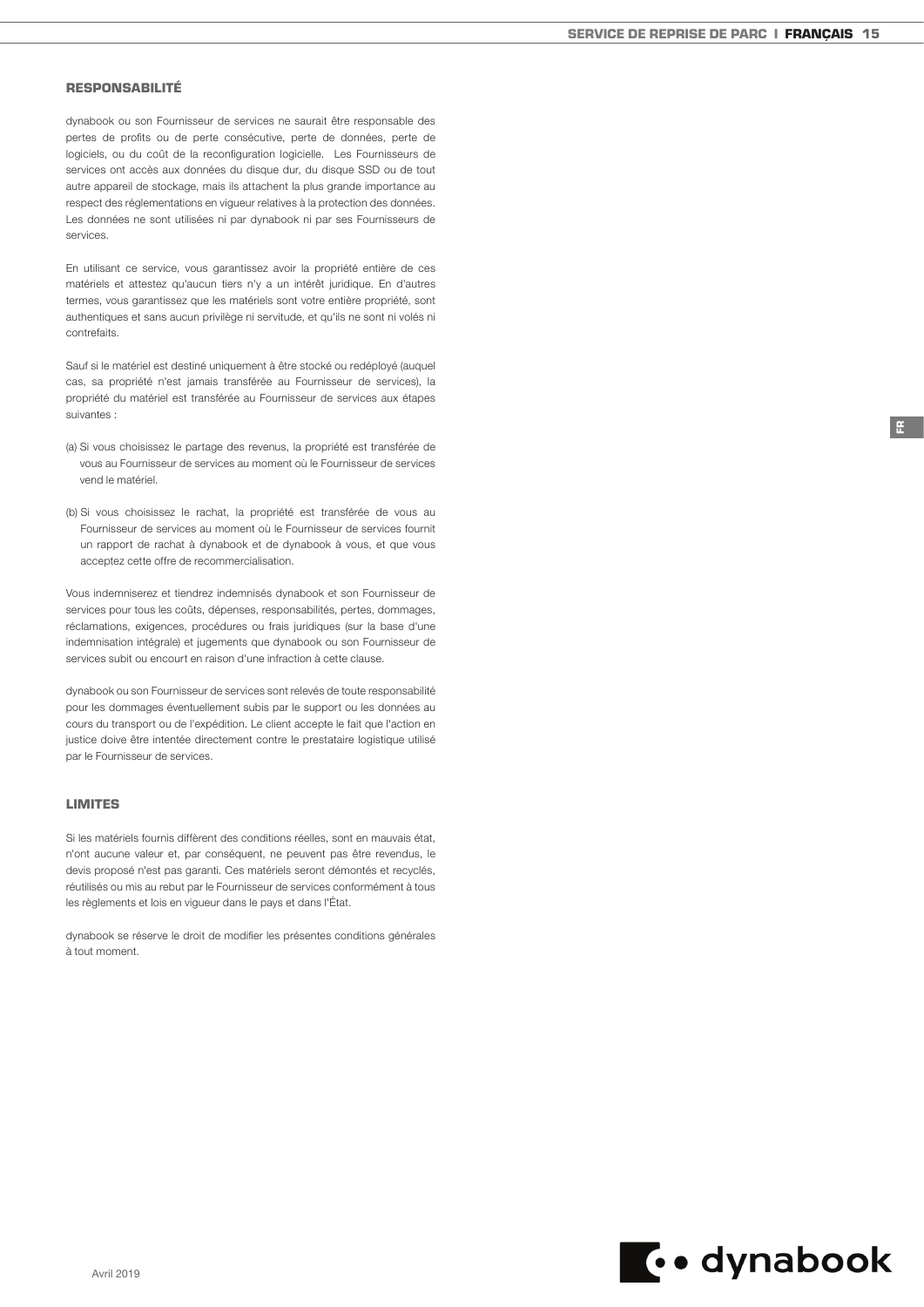# <span id="page-15-0"></span>SERVIZIO ASSET RECOVERY DI DYNABOOK

# ACCORDO

Dynabook Europe GmbH (qui nel prosieguo denominata "dynabook") ha creato un Servizio Asset Recovery (qui nel prosieguo denominato "Servizio") al fine di ridurre ulteriormente l'impatto ambientale dei propri prodotti. Questo servizio include lo smaltimento ecosostenibile di tutti i dispositivi informatici tenendo conto di tutti i requisiti, nonché della possibilità di un rimborso per i vecchi dispositivi.

Grazie a questo servizio, il cliente contribuisce a rispettare l'ambiente poiché estende la vita utile dei prodotti che potrebbero avere un determinato valore nel mercato secondario dei prodotti elettronici. Il cliente assicura inoltre che i prodotti che hanno raggiunto la vita utile saranno riciclati, riutilizzati o smaltiti nel rispetto di tutte le normative e requisiti statali e regionali applicabili.

Utilizzando questo Servizio, il cliente accetta i presenti termini e condizioni.

#### DESCRIZIONE

Il Servizio Asset Recovery viene fornito da TES-AMM Central Europe GmbH (qui nel prosieguo denominato "Provider del servizio"), leader nel mondo nei servizi relativi al ciclo di vita dei prodotti IT che offre soluzioni rinomate che consentono ai clienti di gestire la messa in servizio, la distribuzione e il ritiro delle risorse IT.

Al fine di erogare il Servizio, il Provider del servizio incaricherà un fornitore di servizi logistici di ritirare, imballare e spedire le risorse del cliente presso il proprio hub. All'arrivo, tutti i dati sui dispositivi saranno cancellati a spese del cliente. Successivamente, le risorse saranno controllate e diagnosticate, eseguendo test funzionali e valutazioni delle condizioni estetiche. A seconda della configurazione e delle condizioni delle risorse, dynabook fornirà quindi una lista di valori previsti per prodotto. Nel caso in cui risulti che le risorse non hanno alcun valore residuo, saranno riciclate gratuitamente in modo ecosostenibile.

### AMBITO DI APPLICAZIONE

Il servizio è disponibile in Austria, Belgio, Danimarca, Finlandia, Francia, Germania, Grecia, Irlanda, Italia, Lussemburgo, Norvegia, Paesi Bassi, Polonia, Portogallo, Regno Unito, Repubblica Ceca, Romania, Slovacchia, Spagna, Sud Africa, Svezia, Svizzera e Ungheria.

Su richiesta, può essere fornito anche in altri Paesi all'interno dell'Europa, in Medio Oriente e in Africa.

Nell'ambito di questo Servizio è accettato qualsiasi dispositivo IT (notebook, tablet, PC, server, storage, apparecchiatura di rete, smartphone, telefoni VoIP) di qualsiasi marca originale. I prodotti "senza nome" o assemblati autonomamente sono esclusi da questo Servizio.

# OBBLIGHI DEL CLIENTE

A seconda della quantità di prodotti per i quali si richiede il Servizio, per ogni prodotto sarà applicato un costo di gestione, imballaggio e logistica. Tali costi sono applicabili a una quantità minima di venti prodotti.

All'arrivo del fornitore dei servizi logistici presso la sede indicata per il prelievo, il cliente è tenuto a garantire che:

- sia stato eseguito il back-up completo di tutti i dati sul prodotto Toshiba/ dynabook;
- tutti i dati (ad esempio dati personali, dati crittografati, password, software e programmi non concessi in licenza su apparecchiature specifiche) contenuti in/on sull'apparecchiatura, comprese copie cartacee, floppy disk, unità di archiviazione, unità di memoria e simili siano stati rimossi e che qualsiasi dato contenente informazioni di proprietà o riservate sia stano eliminato definitivamente, senza alcuna possibilità di recupero;
- tutte le password e altre funzionalità necessarie per proteggere l'accesso siano state rimosse o disabilitate e che qualsiasi software antifurto o di tracciamento del notebook all'interno di tali risorse utilizzate sia stato terminato dai sistemi designati per i servizi di sanitizzazione dei dati prima dell'arrivo dei fornitori dei servizi logistici;

IT

- siano fornite solo apparecchiature informatiche e nessun altro tipo di prodotto o materiale;
- i tipi e la quantità di dispositivi prelevati corrispondano a quelli indicati nell'elenco;
- con il dispositivo o i dispositivi siano forniti anche tutti gli accessori;
- al fornitore dei servizi logistici sia fornita tutta la documentazione di trasporto prevista a livello normativo (compresa la documentazione doganale, se necessario);
- il fornitore dei servizi logistici abbia accesso alle piattaforme di carico e agli ascensori durate la raccolta dei prodotti e che gli stessi siano immediatamente disponibili all'orario previsto di ritiro.

Al fine di ricevere il valore massimo di recupero, le risorse utilizzate devono essere (a) funzionanti e includere cavi di alimentazione e altri accessori necessari per superare ogni fase dei test funzionali e (b) in condizioni estetiche ragionevoli che prevedano esclusivamente una pulizia superficiale e senza parti in plastica danneggiate in modo tale che tutte le risorse utilizzate possano essere rivendute come funzionanti con normale usura per apparecchiature utilizzate similari.

Se le risorse non sono nelle condizioni sopra descritte, saranno riciclate oppure restituite al cliente.

### Opzione 1) Riacquisto

Dal giorno di ricezione della quotazione ricalcolata dal Provider del servizio, il cliente può rifiutare la nuova quotazione entro (5) giorni lavorativi. Qualora il cliente non dovesse indicare l'accettazione o il rifiuto della nuova quotazione entro cinque (5) giorni lavorativi, la nuova quotazione sarà intesa come accettata e verrà predisposto il pagamento del rispettivo importo. Qualora il cliente dovesse rifiutare la nuova quotazione, le risorse saranno restituite all'indirizzo presso il quale sono state originariamente inviate. dynabook si riserva il diritto di addebitare i costi di logistica e gestione in caso di restituzione delle risorse al cliente.

#### Opzione 2) Percentuale sul prezzo di rivendita

Dal giorno in cui il Provider del servizio termina la valutazione funzionale ed estetica, il cliente può rifiutare la valutazione entro (5) giorni. Qualora il cliente non dovesse indicare l'accettazione o il rifiuto della valutazione fornita entro cinque (5) giorni, la valutazione sarà intesa come accettata e verrà predisposta la vendita delle risorse sul mercato.

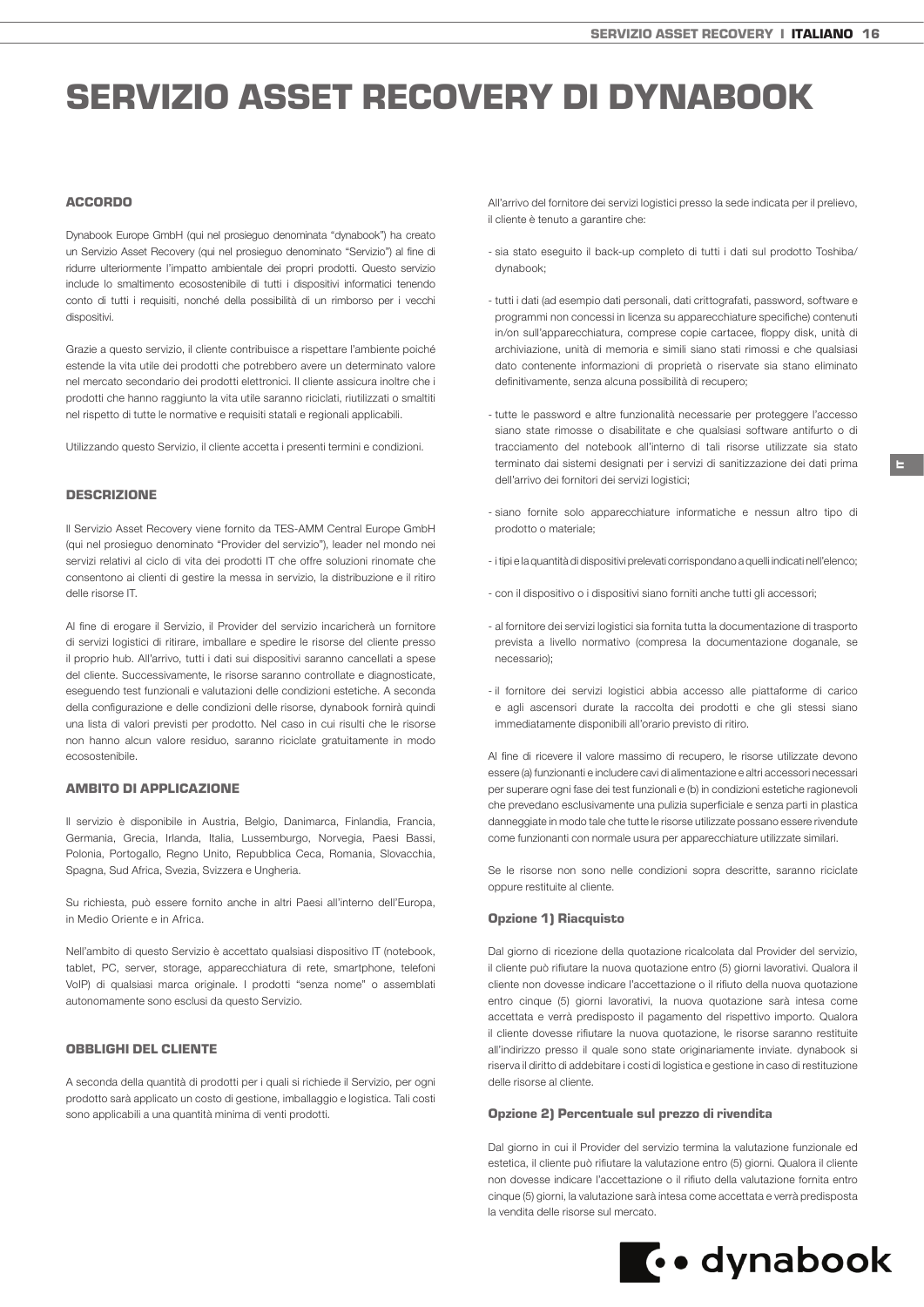IT

## **RESPONSABILITÀ**

dynabook o il relativo Provider del servizio non sono responsabili della perdita di utili o di eventuali perdite consequenziali, perdite di dati o di software o spese sostenute a seguito della riconfigurazione del software. Poiché i Provider del servizio hanno accesso ai dati presenti sull'unità hard disk, sull'unità SSD o su altri dispositivi di archiviazione, viene attribuita un'importanza fondamentale al rispetto di tutte le leggi applicabili in materia di tutela dei dati. I dati non saranno utilizzati da dynabook o dal relativo Provider del servizio.

Utilizzando questo Servizio, il cliente garantisce di godere del pieno titolo sulle risorse e che nessuna terza parte detiene alcun interesse legale sulle stesse. Ciò significa che il cliente garantisce che le risorse sono di sua proprietà, originali, libere da qualsiasi vincolo e che non sono né rubate né contraffatte.

A meno che una risorsa non debba essere solo archiviata o ridistribuita (nel cui caso non sarà mai trasferita al Provider del servizio), il titolo sulla risorsa sarà trasferito al Provider del servizio come segue:

- (a) in caso di percentuale sul prezzo di rivendita, il titolo sarà trasferito dal cliente al Provider del servizio nel momento in cui quest'ultimo vende le risorse;
- (b) in caso di riacquisto, il titolo sarà trasferito dal cliente al Provider del servizio nel momento in cui quest'ultimo fornisce un rapporto sul valore di riacquisto a dynabook e dynabook lo inoltra al cliente, il quale accetta tale offerta di commercializzazione.

Il cliente si impegna a manlevare e tenere indenne dynabook o il rispettivo Provider del servizio da e verso ogni possibile costo, spesa, responsabilità, perdita, danno, reclamo, richiesta, procedimento oppure onere legale (fino al completo risarcimento) e sentenza che dynabook o il relativo Provider del servizio dovesse sostenere o affrontare a seguito di qualsiasi violazione della presente clausola.

dynabook o il relativo Provider del servizio escludono qualsiasi responsabilità per gli eventuali danni che il supporto o i dati potrebbero subire in fase di spedizione o trasporto. Il cliente accetta che qualsiasi responsabilità è a carico del fornitore dei servizi logistici utilizzato dal Provider del servizio.

# LIMITAZIONI

Nel caso in cui le risorse fornite siano differenti dalle condizioni reali, siano in cattive condizioni, non abbiano alcun valore e non possano pertanto essere rivendute, la quotazione offerta non viene garantita. Tali risorse saranno disassemblate e riciclate, riutilizzate o smaltite dal Provider del servizio nel rispetto di tutte le normative e requisiti statali e regionali applicabili.

dynabook si riserva il diritto di modificare i presenti termini e condizioni in qualsiasi momento.

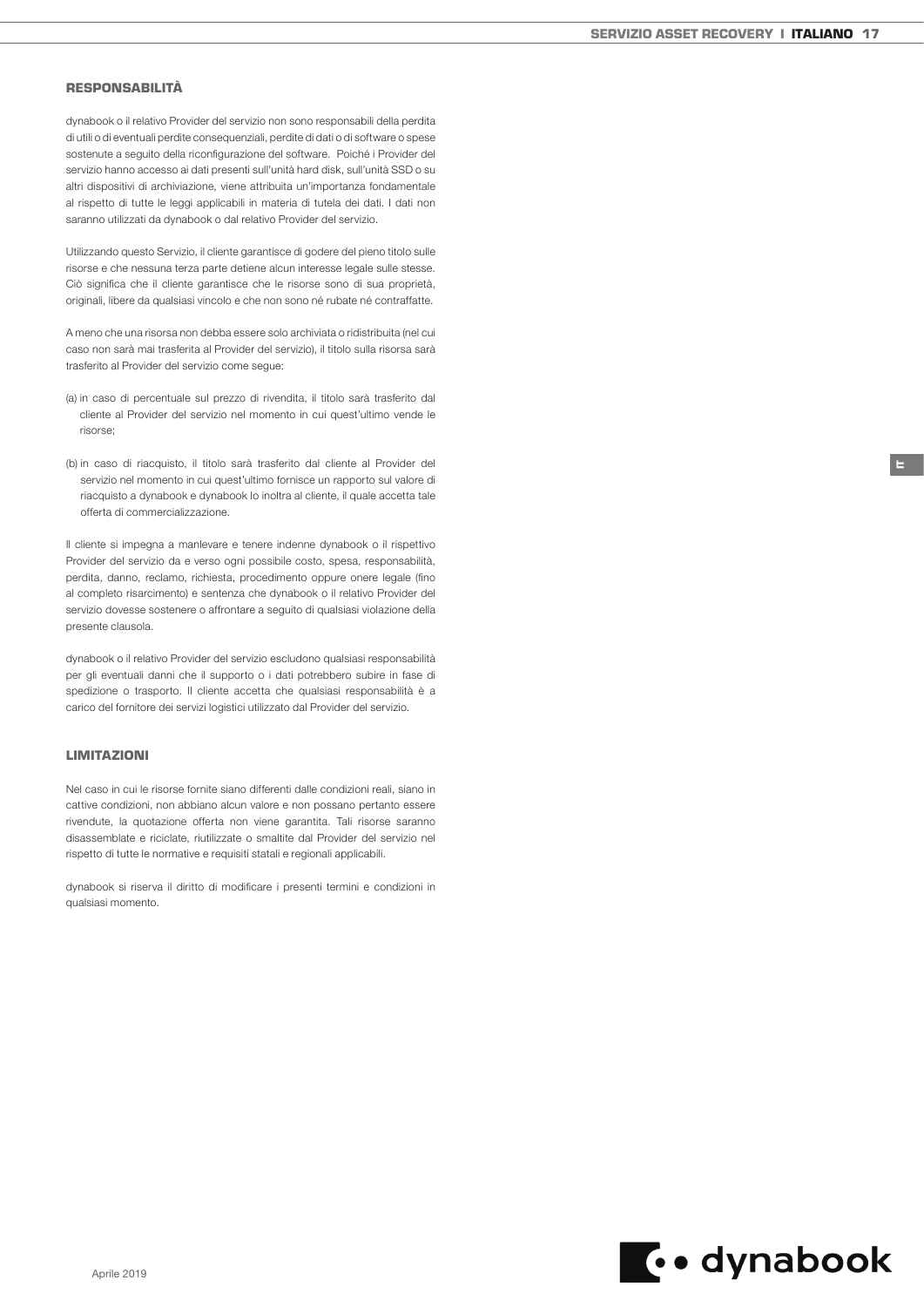# <span id="page-17-0"></span>DYNABOOK ESZKÖZ-HELYREÁLLÍTÁSI SZOLGÁLTATÁS

# SZERZŐDÉS

A Dynabook Europe GmbH (a továbbiakban: "dynabook") eszköz-helyreállítási szolgáltatást (a továbbiakban: "Szolgáltatás") vezetett be termékei ökológiai lábnyomának további csökkentése érdekében. A szolgáltatás részét képezi a PC-khez kapcsolódó eszközök környezetbarát és előírásoknak megfelelő selejtezése, valamint a régi eszközökért adható visszatérítés lehetősége.

A szolgáltatás révén megnövelhető azon eszközök hasznos élettartama, amelyek valamelyes értékkel bírnak a használt elektronikai termékek piacán, így csökkenthető a környezeti terhelés. Ön arról is megbizonyosodhat, hogy a hasznos élettartamuk végét elért termékeket az adott ország jogszabályi előírásainak teljes mértékben megfelelő módon reciklálják, hasznosítják újra vagy selejtezik.

A szolgáltatás használatával Ön elfogadja az alábbi feltételeket és kikötéseket.

#### LEÍRÁS

Az eszköz-helyreállítási szolgáltatást az IT-életciklus-szolgáltatások piacán világelső TES-AMM Central Europe GmbH (a továbbiakban "Szolgáltató") nyújtja, amely egyedi igények szerinti megoldásaival segíti ügyfeleit megbirkózni a számítástechnikai eszközök beszerzésével, üzembe helyezésével és selejtezésével.

A Szolgáltatás nyújtása érdekében a Szolgáltató egy logisztikai szolgáltatóval átveteti, becsomagoltatia és a Szolgáltató központiába szállíttatia az Ön eszközeit. A beérkezést követően az eszközön tárolt összes adatot töröljük, aminek a költsége Önt terheli. Az eszközöket ezután jegyzőkönyvezik, kivizsgálják, funkcionális teszteknek vetik alá, és osztályozzák külső megjelenésüket. Az eszközök konfigurációjától és állapotától függően a dynabook elkészíti a termékek várható értékének listáját. Amennyiben eszközei semmilyen maradványértéket nem képviselnek, környezetbarát módon újra lesznek hasznosítva.

# ÉRVÉNYESSÉGI KÖR

A szolgáltatás a következő országokban vehető igénybe: Ausztria, Belgium, Cseh Köztársaság, Dánia, Dél-Afrika, az Egyesült Királyság, Finnország, Franciaország, Görögország, Hollandia, Írország, Lengyelország, Luxemburg, Magyarország, Németország, Norvégia, Olaszország, Portugália, Románia, Spanyolország, Svájc, Svédország és Szlovákia.

Kérésre igénybe vehető lehet Európa, a Közel-Kelet és Afrika más országaiban is.

A Szolgáltatás minden eredeti márkajelzésű számítástechnikai termékre (laptopra, táblaszámítógépre, PC-re, kiszolgálóra, tárolóra, hálózati eszközre, okostelefonra, VIP-telefonra) érvényes, A márkátlan ("no-name") és saját készítésű termékekre azonban nem.

# A VEVŐ KÖTELEZETTSÉGEI

A Szolgáltatásnak bejelentett termékek mennyiségétől függően a termékekre kezelési, logisztikai és csomagolási díjat számítunk fel. Ezek a díjak húsz (20) terméktől kezdve érvényesek.

Mire a logisztikai szolgáltató megérkezik az átvételi helyre, Önnek gondoskodnia kell az alábbiakról:

- a Toshiba/dynabook-terméken tárolt összes adatról készült biztonsági másolat.
- az eszközökön (merevlemezeken, hajlékonylemezeken, tárolóeszközökön, memórialapkákon stb.) tárolt összes adat (például személyes adatok, titkosított adatok, jelszavak, szoftverek és programok) el lett távolítva, és hogy a bizalmas vagy szerzői jog által védett információt tartalmazó adatok vissza nem állítható módon lettek törölve.
- minden jelszó és egyéb hozzáférés-korlátozó funkció el lett távolítva/le lett tiltva, és az adatszanálási szolgáltatásnak küldött rendszerekhez tartozó ilyen használt eszközökön a lopásgátló vagy laptopkövető szoftverek ki lettek kapcsolva a logisztikai szolgáltató érkezése előtt.
- csak számítástechnikai eszközök kerülnek a logisztikai szolgáltatóhoz, más termékek és anyagok nem.
- az átadott eszközök típusa és mennyisége megegyezik a jegyzékben foglaltakkal.
- az eszköz(ök)höz minden tartozék mellékelve lett.
- a logisztikai szolgáltató megkapja a vonatkozó jogszabályok által előírt összes szállítási dokumentumot (szükség esetén beleértve a vámeljárásokhoz szükségeseket is).
- a logisztikai szolgáltató az átvételkor hozzáfér a szükséges rakodóterületekhez és felvonókhoz, továbbá hogy az eszközök átvételre kész állapotban vannak.

A visszanyerhető érték maximalizálásának feltétele, hogy a használt eszközök (a) üzemképes állapotban, tápkábelekkel és a funkcionális teszt(ek) elvégzéséhez szükséges egyéb cikkekkel együtt kerüljenek a logisztikai szolgáltatóhoz; továbbá (b) külső megjelenésük elfogadható legyen, legfeljebb enyhe tisztítást igényeljenek, műanyag alkatrészeik törésmentesek legyenek, tehát az összes eszközt működőképesként, a használt eszközökre általában jellemző állapotban értékesíteni lehessen.

Amennyiben az eszközök állapota nem felel meg a fent leírtaknak, akkor vagy újrahasznosítási szolgáltatást végzünk, vagy visszajuttatjuk Önnek a termékeket.

#### 1. lehetőség – visszavásárlás:

A Szolgáltató által készített árajánlatot annak kézhezvételétől számított öt (5) munkanapon belül van lehetősége elutasítani. Ha öt (5) munkanapon belül nem jelzi az árajánlat elfogadását vagy elutasítását, akkor azt feltételezzük, hogy elfogadta, és megtesszük az abban szereplő összeg kifizetéséhez szükséges intézkedéseket. Ha elutasítja az árajánlatot, akkor az eszközöket visszajuttatjuk azok eredeti átvételi helyére. A dynabook fenntartja a jogot, hogy a visszajuttatott eszközök után logisztikai és kezelési díjat számítson fel.

#### 2. lehetőség – bevételi részesedés:

A Szolgáltató által végzett funkcionális és külső megjelenéssel kapcsolatos értékelés eredményét annak elkészültétől számított öt (5) munkanapon belül van lehetősége elutasítani. Ha öt (5) munkanapon belül nem jelzi az értékelés elfogadását vagy elutasítását, akkor azt feltételezzük, hogy elfogadta, és megkezdjük az eszközök piaci értékesítését.

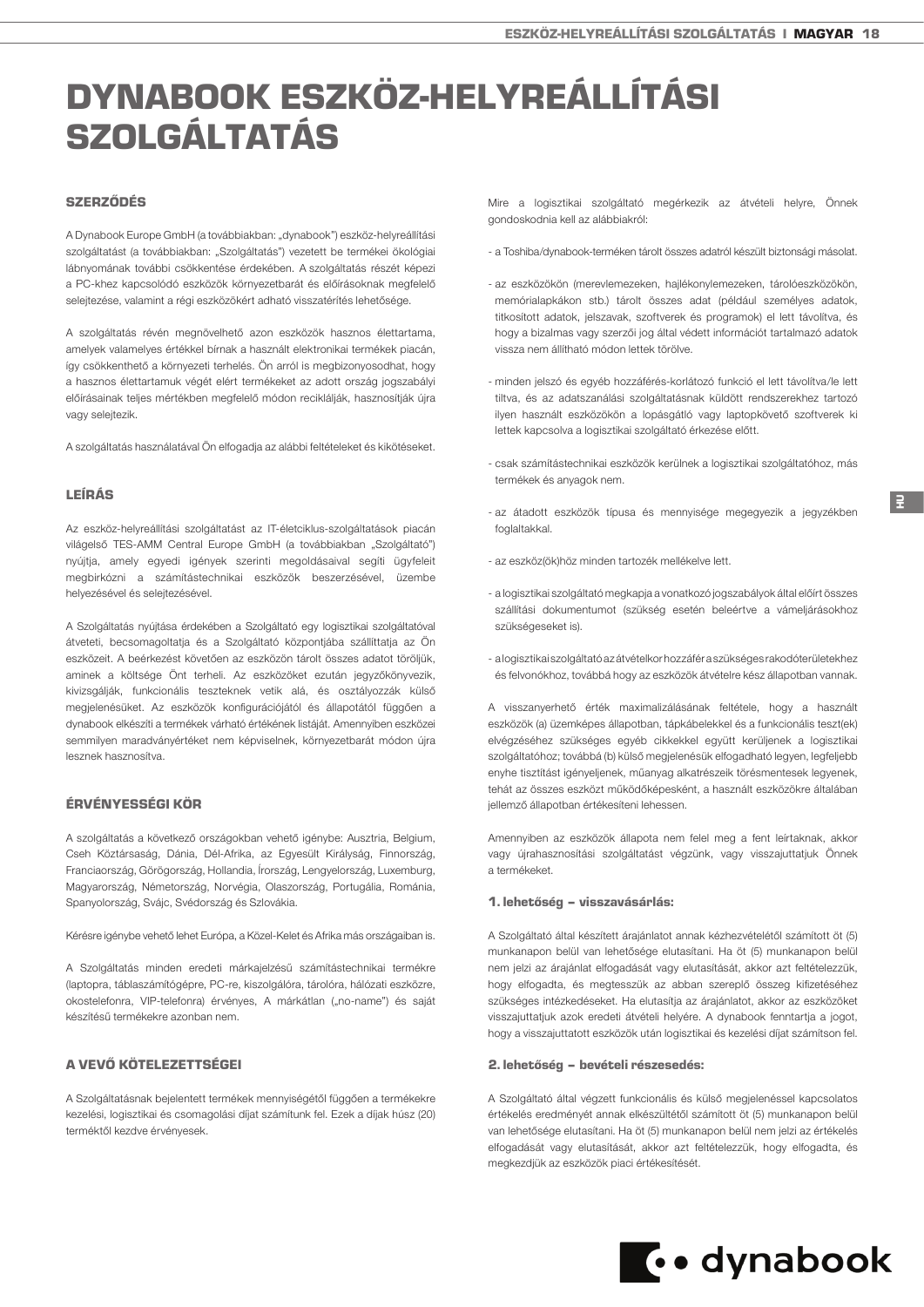# FELELŐSSÉG

A dynabook vagy annak Szolgáltatója nem vállal felelősséget a nyereségkiesésekért vagy bármilyen következményes kárért, adatvesztésért, a szoftverek elvesztéséért vagy a szoftverek újrakonfigurálásának költségeiért. A Szolgáltatók a HDD-n, SSD-n vagy más tárolóeszközön lévő adatok elérése során kiemelt fontosságot tulajdonítanak annak, hogy minden tekintetben megfeleljenek a hatályos adatvédelmi előírásokban foglaltaknak. Sem a dynabook, sem a Szolgáltató nem használja fel az adatokat.

A Szolgáltatás igénybe vételével Ön kijelenti, hogy jogos és teljes mértékű rendelkezéssel bír az eszközökre nézve, továbbá hogy harmadik félnek nincsen tulajdonjogi érdekeltsége azokban. Ez azt jelenti, hogy Ön szavatolja, hogy az eszközök saját tulajdonát képezik, eredetiek, nem terhelik őket zálogjog, továbbá nem lopottak és nem hamisítványok.

Az eszköz tulajdonjoga az alábbi pontok valamelyikén száll át a Szolgáltatóra (kivéve azt az esetet, amikor egy eszköz csak tárolásra vagy ismételt üzembe helyezésre kerül a Szolgáltatóhoz, amely esetben a tulajdonjog nem száll át a Szolgáltatóra):

- (a) Bevételi részesedés esetén a tulajdonjog akkor kerül Öntől a Szolgáltatóhoz, amikor a Szolgáltató értékesíti az eszközöket.
- (b) Visszavásárlás esetén a tulajdonjog akkor kerül Öntől a Szolgáltatóhoz, amikor a Szolgáltató az elkészített értékelést átadta a dynabook, a dynabook Önnek, és Ön elfogadja a továbbértékesítési ajánlatot.

Ön vállalja, hogy kártalanítja a dynabook vagy Szolgáltatóját minden olyan költségért, kiadásért, kötelezettségért, veszteségért, kárért, követelésért, büntetésért vagy jogi költségért (teljes kártérítési alapon) és bírósági ítéletekért, amelyek a dynabook vagy Szolgáltatójával szemben jelen záradék megszegése folytán állnak elő.

A dynabook vagy Szolgáltatóját nem terheli felelősség az adathordozóban vagy az adatokban a szállítás során keletkezett semminemű kárért. A felhasználó elfogadja, hogy az ilyen kárral kapcsolatos intézkedést a Szolgáltató által igénybe vett logisztikai szolgáltatóval kell megtennie.

# KORLÁTOZÁSOK

Ha az átadott eszközök tényleges állapota eltér a jelzettől, rossz állapotúak, értéktelenek és ezért nem továbbértékesítésre alkalmatlanok, az árajánlat nem garantált. Az ilyen eszközöket Szolgáltató az adott ország jogszabályi előírásainak teljes mértékben megfelelő módon reciklálja, újrahasznosítja vagy selejtezi.

A dynabook fenntartja jelen feltételek és kikötések bármikori módosításának jogát.



HU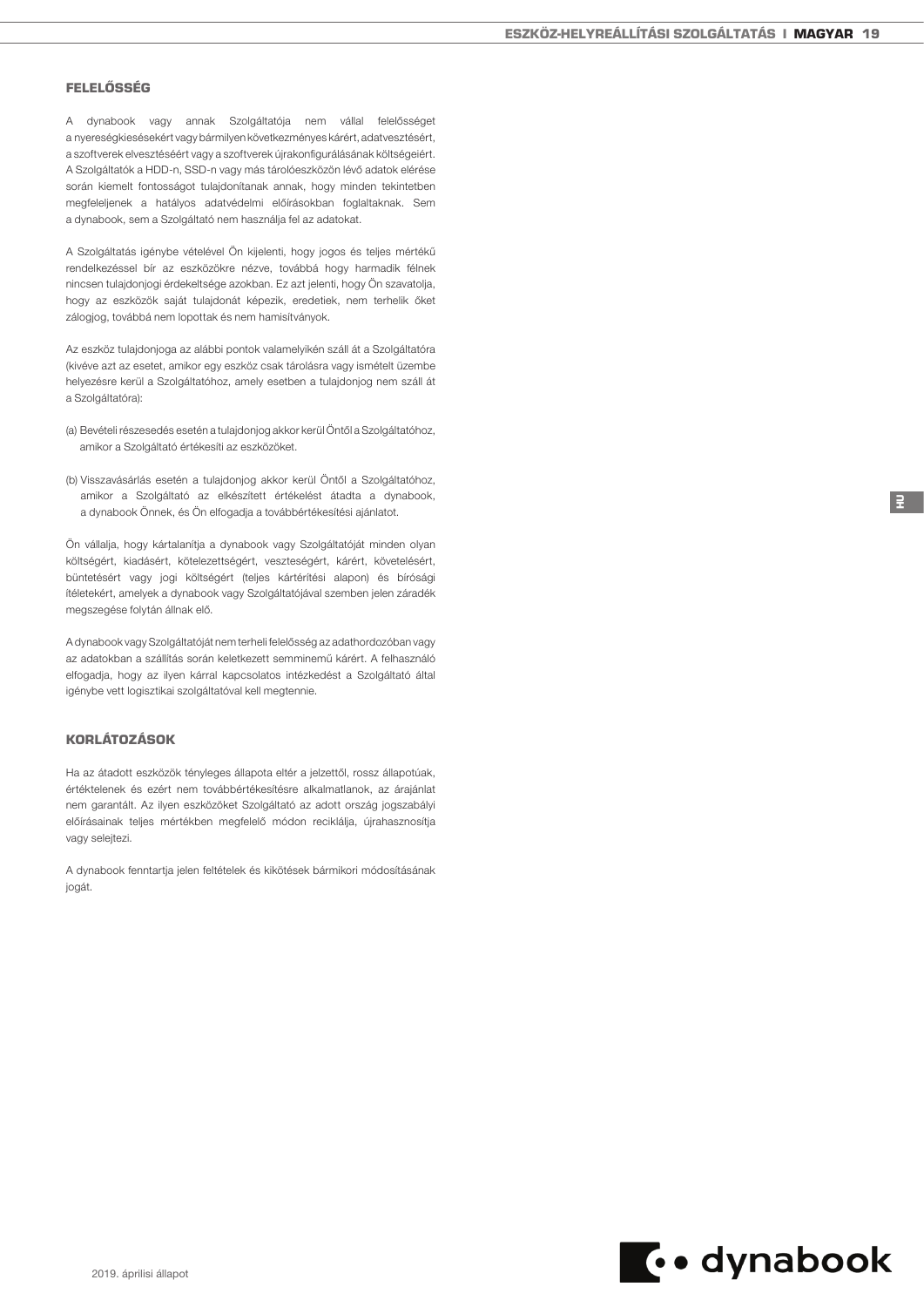# <span id="page-19-0"></span>DYNABOOK ACTIVATERUGHAALSERVICE

## **OVEREENKOMST**

Dynabook Europe GmbH (hierna aangeduid als "dynabook") heeft een Asset Recovery Service (hierna aangeduid als "Service") opgezet om de ecologische voetafdruk van zijn producten verder te verminderen. Deze service omvat het milieuvriendelijk verwijderen van alle pc-gerelateerde apparaten met inachtneming van alle vereisten en de mogelijkheid van een restitutie voor uw oude apparaten.

Met deze service steunt u het milieu door de levensduur te verlengen van producten die een bepaalde waarde kunnen hebben in de secundaire elektronicamarkt. Ook zorgt u dat producten die aan het einde van hun levensduur zijn gekomen, worden gerecycled, hergebruikt of verwijderd in overeenstemming met alle geldende landelijke en provinciale wetten en voorschriften.

Door gebruik te maken van deze Service gaat u akkoord met deze algemene voorwaarden.

### BESCHRIJVING

De Asset Recovery Service wordt aangeboden door TES-AMM Central Europe GmbH (hierna aangeduid als "Serviceprovider"), een wereldwijd toonaangevend leverancier van IT lifecycle services die klanten oplossingen op maat aanbiedt om de ingebruikname, implementatie en verwijdering van IT-activa te beheren.

Voor het verlenen van de Service laat de Serviceprovider uw activa ophalen, verpakken en verzenden door een logistieke dienstverlener naar het knooppunt van de Serviceprovider. Bij aankomst worden alle gegevens op uw apparaten op uw kosten verwijderd. Daarna worden uw activa gecontroleerd en gediagnosticeerd en onderworpen aan functionele testen en een cosmetische beoordeling. Afhankelijk van de configuratie en conditie van uw activa geeft dynabook dan een overzicht van de verwachte waarde per product. Als er bij uw activa geen sprake is van enige restwaarde, worden ze gratis gerecycled op een milieuvriendelijke wijze.

## TOEPASSINGSGEBIED

De Service wordt aangeboden in België, Denemarken, Duitsland, Finland, Frankrijk, Griekenland, Hongarije, Ierland, Italië, Luxemburg, Nederland, Noorwegen, Oostenrijk, Polen, Portugal, Roemenië, Slowakije, Spanje, Tsjechië, het Verenigd Koninkrijk, Zuid-Afrika, Zweden en Zwitserland.

Op verzoek kan deze ook worden aangeboden in andere landen binnen Europa, het Midden-Oosten en Afrika.

Deze Service geldt voor alle IT-gerelateerde apparaten (laptops, tablets, pc's, server-, opslag- en netwerkapparaten, smartphones, VoIP-telefoons) van elk origineel merk. Merkloze of zelfgemaakte producten zijn uitgesloten van deze service.

# VERPLICHTINGEN VAN DE KLANT

Afhankelijk van de hoeveelheid producten die u aanmeldt voor de Service, worden kosten voor de verwerking, verpakking en logistiek in rekening gebracht voor elk product. Deze kosten gelden voor een minimale hoeveelheid van twintig producten.

Zodra de logistieke dienstverlener op uw locatie aankomt, moet u ervoor zorgen dat:

- er een volledige back-up is gemaakt van alle gegevens op uw Toshiba/ dynabook product.
- alle gegevens (zoals persoonlijke gegevens, versleutelde gegevens, wachtwoorden, software en programma's zonder een licentie voor specifieke apparatuur) die in/op de apparatuur aanwezig zijn, met inbegrip van harde bestanden, diskettes, opslagapparaten, geheugenchips en dergelijke, zijn verwijderd en dat alle vertrouwelijke en bedrijfsgegevens zodanig zijn gewist dat ze niet kunnen worden hersteld.
- alle wachtwoorden en andere toegangsbeveiligingsfuncties zijn verwijderd of uitgeschakeld en dat beveiligingen tegen diefstal of software voor het volgen van laptops op de gebruikte activa zijn uitgeschakeld bij systemen die bestemd zijn voor gegevenssanering vóór aankomst van de logistieke dienstverlener.
- alleen computerapparatuur en geen andere producten of materialen worden aangeboden.
- het type en aantal van de opgehaalde apparaten overeenkomt met de informatie op het overzicht.
- alle accessoires bij de apparaten aanwezig zijn.
- alle wettelijk voorgeschreven vervoersdocumenten (met inbegrip van douanedocumenten, indien nodig) beschikbaar zijn voor de logistieke dienstverlener.
- de logistieke dienstverlener bij het ophalen toegang heeft tot laadperrons en liften en dat de producten klaar staan op het afgesproken ophaaltijdstip.

Voor een maximale restwaarde moeten de gebruikte activa (a) werken en voorzien zijn van netsnoeren en andere artikelen die nodig zijn om de functionele test(en) te doorstaan; en (b) in redelijke cosmetische staat verkeren, slechts lichte reiniging nodig hebben en geen barsten bevatten in de kunststof, zodat alle gebruikte activa in werkende staat kunnen worden doorverkocht met de voor zulke gebruikte apparaten normale slijtage.

Als de activa niet in de hierboven beschreven staat verkeren, kan voor recycling worden gezorgd of kunnen de goederen naar u worden teruggestuurd.

## Optie 1) Terugkopen:

Vanaf de dag van ontvangst van de door de Serviceprovider opnieuw berekende offerte kunt u de nieuwe offerte binnen vijf (5) werkdagen afwijzen. Als u niet binnen de vijf (5) werkdagen aangeeft of u de nieuwe offerte accepteert of afwijst, nemen we aan dat u de nieuwe offerte accepteert en zorgen we dat het desbetreffende bedrag wordt betaald. Als u besluit de nieuwe offerte af te wijzen, worden uw activa teruggestuurd naar het adres vanwaar ze oorspronkelijk zijn verzonden. dynabook behoudt zich het recht voor om de logistieke en administratiekosten aan u in rekening te brengen als activa naar u worden teruggestuurd.

#### Optie 2) Winstdelend model:

Vanaf de dag waarop de Serviceprovider de cosmetische en functionele beoordeling heeft afgerond, kunt u de beoordeling binnen vijf (5) dagen afwijzen. Als u niet binnen de vijf (5) werkdagen aangeeft of u de aangeboden beoordeling accepteert of afwijst, nemen we aan dat u de beoordeling accepteert en gaan we over tot de verkoop van uw activa.

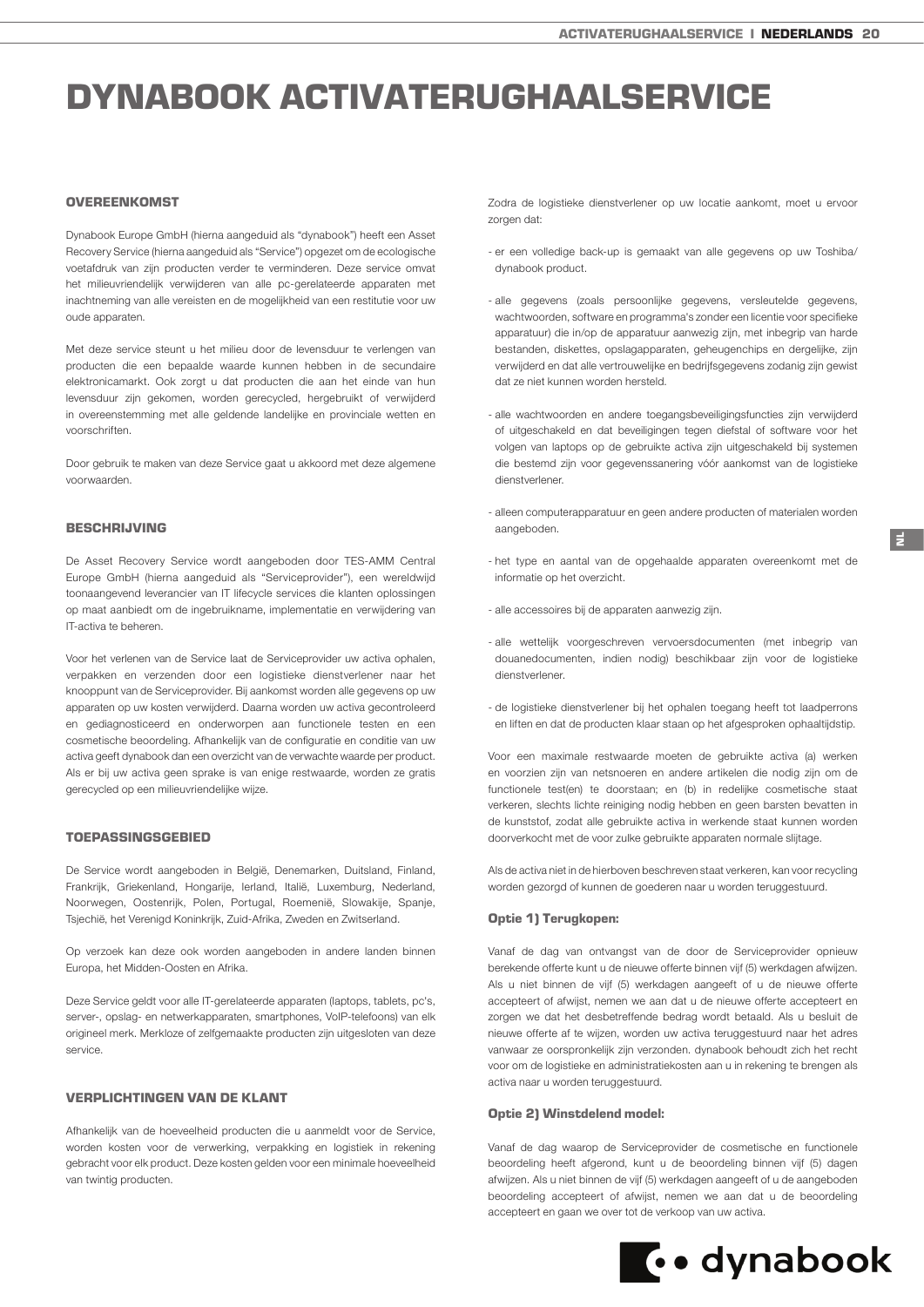NL

## AANSPRAKELIJKHEID

dynabook of zijn Serviceprovider is niet aansprakelijk voor winstderving of enige gevolgschade, gegevensverlies, verlies van software of de kosten van het opnieuw configureren van software. Zo lang als de Serviceproviders toegang hebben tot de gegevens op de harde schijf, SSD of een ander opslagapparaat hechten zij veel belang aan naleving van de Wet Bescherming Persoonsgegevens. De gegevens zullen niet door dynabook of de Serviceprovider worden gebruikt.

Door gebruik te maken van deze service garandeert u de rechtmatige eigenaar te zijn van de activa en dat geen enkele derde partij juridisch belang heeft bij de activa. Dit betekent dat u garandeert dat de activa uw eigendom zijn, origineel, vrij van pandrechten of lasten en niet gestolen of nagemaakt.

Tenzij activa alleen worden opgeslagen of herplaatst (waarbij er nooit sprake is van eigendomsoverdracht naar de Serviceprovider) vindt eigendomsoverdracht van de activa naar de Serviceprovider plaats op de volgende momenten:

- (a) In het geval van Winstdeling vindt eigendomsoverdracht van u naar de Serviceprovider plaats op het moment waarop de Serviceprovider de activa verkoopt.
- (b) In het geval van Terugkopen vindt eigendomsoverdracht van u naar de Serviceprovider plaats op het moment waarop de Serviceprovider een restitutiebedrag doorgeeft aan dynabook en dynabook aan u en u dit aanbod voor herverkoop accepteert.

U vrijwaart dynabook of zijn Serviceprovider blijvend van en tegen alle kosten, uitgaven, aansprakelijkheden, verliezen, schade, claims, eisen, procedures of juridische kosten (op basis van volledige schadevergoeding) en vonnissen uitgevaardigd tegen dynabook of zijn Serviceprovider als gevolg van een schending van deze clausule.

dynabook of zijn Serviceprovider worden ontheven van alle aansprakelijkheid voor de schade die de media of de gegevens oplopen tijdens verzending of vervoer. De klant stemt ermee in dat een eventuele vordering moet worden ingediend bij de logistieke dienstverlener waarvan de Serviceprovider gebruikmaakt.

## BEPERKINGEN

Als de geleverde activa afwijken van de werkelijke omstandigheden, in slechte staat verkeren, geen waarde hebben en dus onverkoopbaar zijn, wordt de aangeboden offerte niet gegarandeerd. Deze activa worden gedemonteerd en gerecycled, hergebruikt of verwijderd door de Serviceprovider in overeenstemming met alle geldende landelijke en provinciale wetten en voorschriften.

dynabook behoudt zich het recht voor om deze algemene voorwaarden op ieder moment te wijzigen.

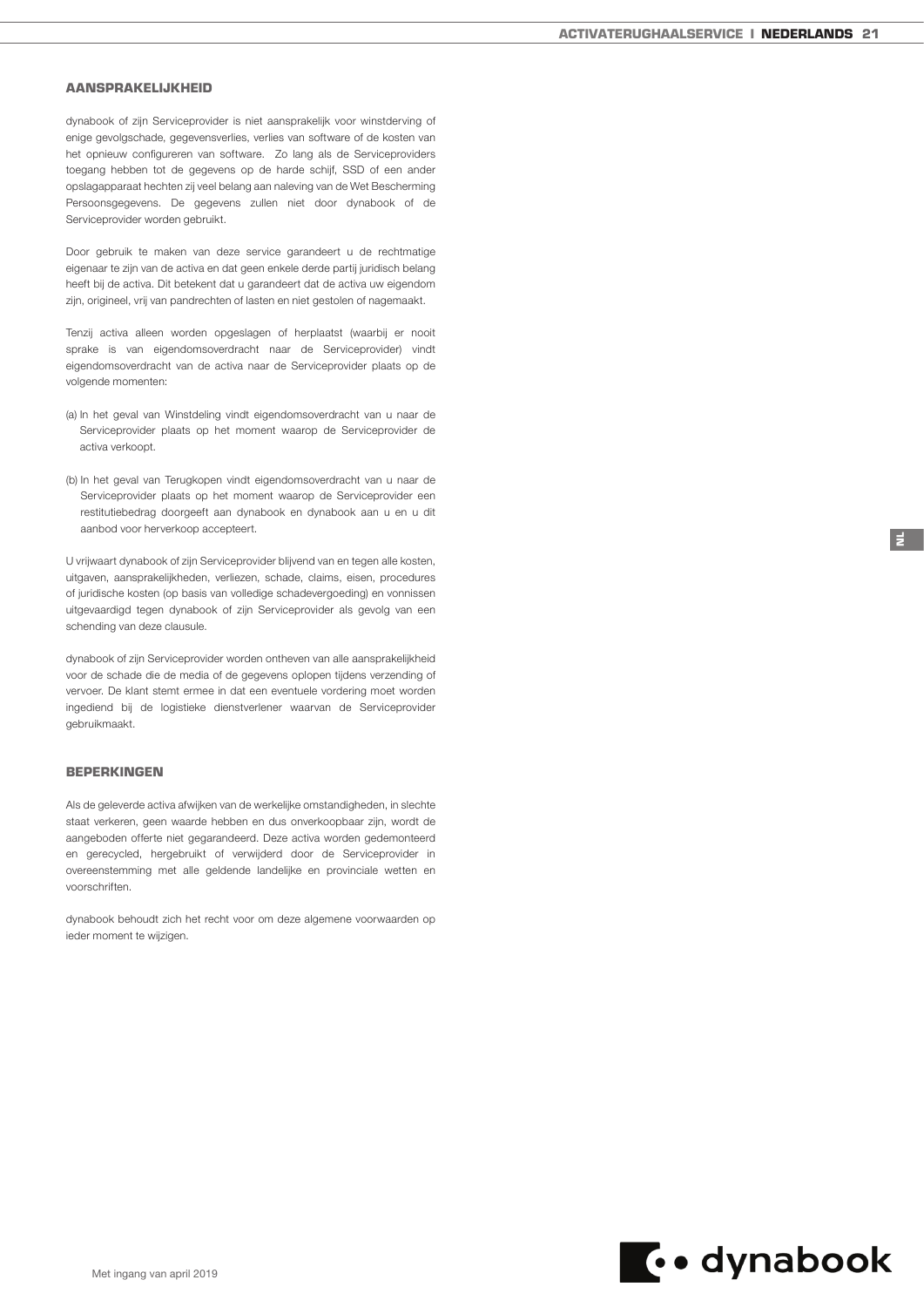# <span id="page-21-0"></span>**DYNABOOKS** RESSURSGJENVINNINGSTJENESTE

# AVTALE

Dynabook Europe GmbH (heretter kalt «dynabook») har etablert en ressursgjenvinningstjeneste (heretter kalt «Tjenesten») for ytterligere å redusere det miljømessige fotavtrykket til produktene sine. Denne tjenesten omfatter en miljøvennlig deponering av alle PC-relaterte enheter som tar hensyn til alle gjeldende krav og samtidig gir deg en mulighet til å få penger tilbake for de gamle enhetene dine.

Med denne tjenesten beskytter du miljøet ved å forlenge brukstiden til produkter som fremdeles kan ha en viss verdi på markedet for brukte elektronikkprodukter. Du sikrer også at produkter som har nådd slutten av levetiden, blir enten resirkulert, gjenbrukt eller deponert på en måte som oppfyller alle lokale, nasjonale og delstatlige lover og forskrifter.

Ved å bruke denne Tjenesten godtar du disse vilkårene.

#### BESKRIVELSE

Ressursgjenvinningstjenesten leveres av TES-AMM Central Europe GmbH (heretter kalt «Tjenesteleverandøren»), en verdensledende leverandør av IT-relaterte livssyklustjenester som tilbyr skreddersydde løsninger som hjelper kunder å håndtere idriftsetting, utplassering og kassering av IT-ressurser.

Med sikte på levering av Tjenesten vil Tjenesteleverandøren sørge for at ressursene dine blir hentet, pakket og sendt av en transportør til Tjenesteleverandørens sentral. Ved ankomst vil alle dataene på enhetene dine bli slettet for din regning. Deretter vil ressursene dine bli kontrollert og diagnostisert, og funksjonstester og en kosmetisk vurdering vil bli gjennomført. Avhengig av ressursenes konfigurasjon og tilstand vil dynabook deretter sende deg en liste som viser de enkelte produktenes forventede verdi. Dersom det blir konkludert med at ressursene dine ikke har noen restverdi, vil de bli resirkulert kostnadsfritt og på en miljøvennlig måte.

# VIRKEOMRÅDE

Tjenesten leveres i Belgia, Danmark, Finland, Frankrike, Hellas, Irland, Italia, Luxembourg, Nederland, Norge, Polen, Portugal, Romania, Slovakia, Spania, Storbritannia, Sverige, Sveits, Sør-Afrika, Tsjekkia, Tyskland, Ungarn og Østerrike.

Det er også mulig at den kan leveres på forespørsel i andre land i Europa, Midtøsten og Afrika.

Denne Tjenesten gjelder for alle IT-relaterte produkter (bærbare og stasjonære datamaskiner, nettbrett, servere, lagringsenheter, nettverksutstyr, smarttelefoner, VoIP-telefoner) av alle originale merker. Produkter uten merke og egenproduserte produkter er ikke omfattet av denne tjenesten.

## KUNDENS FORPLIKTELSER

Avhengig av mengden produkter du sender via Tjenesten, vil det bli fakturert et gebyr for håndtering, pakking og ekspedisjon for hvert produkt. Disse gebyrene gjelder for en mengde på minimum tjue produkter.

Når transportøren ankommer på hentestedet ditt, må du sikre:

- at alle dataene på Toshiba/dynabook-produktet ditt er fullt ut sikkerhetskopiert.
- at alle data (som personlige opplysninger, krypterte data, passord, programvare og programmer som ikke er lisensiert til spesifikt utstyr) som finnes i/på utstyret, herunder harddisker, disketter, lagringsenheter, minnebrikker og tilsvarende, er fjernet, og at alle data som inneholder proprietær eller fortrolig informasjon, er blitt slettet på en slik måte at de ikke kan gjenopprettes.
- at alle passord og andre sikkerhetsfunksjoner knyttet til tilgang, er fjernet eller deaktivert, og at all tyveribeskyttelses- eller sporingsprogramvare er fjernet fra eller deaktivert i produktene som skal sendes, før transportørens ankomst.
- at bare datautstyr og ingen andre produkter eller materialer blir overlevert.
- at typene og mengdene av enheter som skal hentes, stemmer overens med det som er oppført på listen.
- at alt tilbehør blir overlevert sammen med enheten(e).
- at alle transportdokumenter som kreves i henhold til gjeldende lovgivning (herunder, om relevant, med henblikk på tollbehandling), blir overlevert til transportøren.
- at transportøren har tilgang til lasteramper og heiser i forbindelse med hentingen, og at produktene er klare og tilgjengelige på hentingstidspunktet.

For at gjenvinningsverdien du oppnår skal være maksimal, må de brukte ressursene være (a) i fungerende stand og være ledsaget av strømledninger og andre elementer som trengs for at den enkelte enhet skal bestå funksjonstesten(e), og (b) i rimelig god kosmetisk stand, ikke kreve mer enn lett rengjøring og ikke ha noen sprukne plastdeler, slik at alle de brukte ressursene kan selges videre som fullt fungerende med en grad av slitasje som er normal for tilsvarende brukt utstyr.

Hvis ressursene ikke er i en slik stand som beskrevet over, kan du enten benytte deg av resirkuleringstjenester eller få produktene returnert.

#### Alternativ 1) Tilbakekjøp:

Fra den dagen du mottar tilbudet som er beregnet på nytt av Tjenesteleverandøren, har du mulighet til å avvise det nye tilbudet innen fem (5) virkedager. Hvis du ikke gir beskjed om at du godtar eller avviser det nye tilbudet innen de fem (5) virkedagene, vil vi anse at du har godtatt det nye tilbudet, og sørge for at det aktuelle beløpet blir utbetalt. Hvis du velger å avvise det nye tilbudet, blir ressursene dine returnert til adressen de opprinnelig ble sendt fra. dynabook forbeholder seg retten til å kreve et transport- og behandlingsgebyr dersom ressurser skal returneres til deg.

#### Alternativ 2) Modell for inntektsdeling:

Fra den dagen Tjenesteleverandøren har fullført den kosmetiske og funksjonelle vurderingen, har du mulighet til å avvise vurderingen innen fem (5) virkedager. Hvis du ikke gir beskjed om at du godtar eller avviser den angitte vurderingen innen de fem (5) virkedagene, vil vi anse at du har godtatt vurderingen, og begynne å videreselge ressursene dine på markedet.

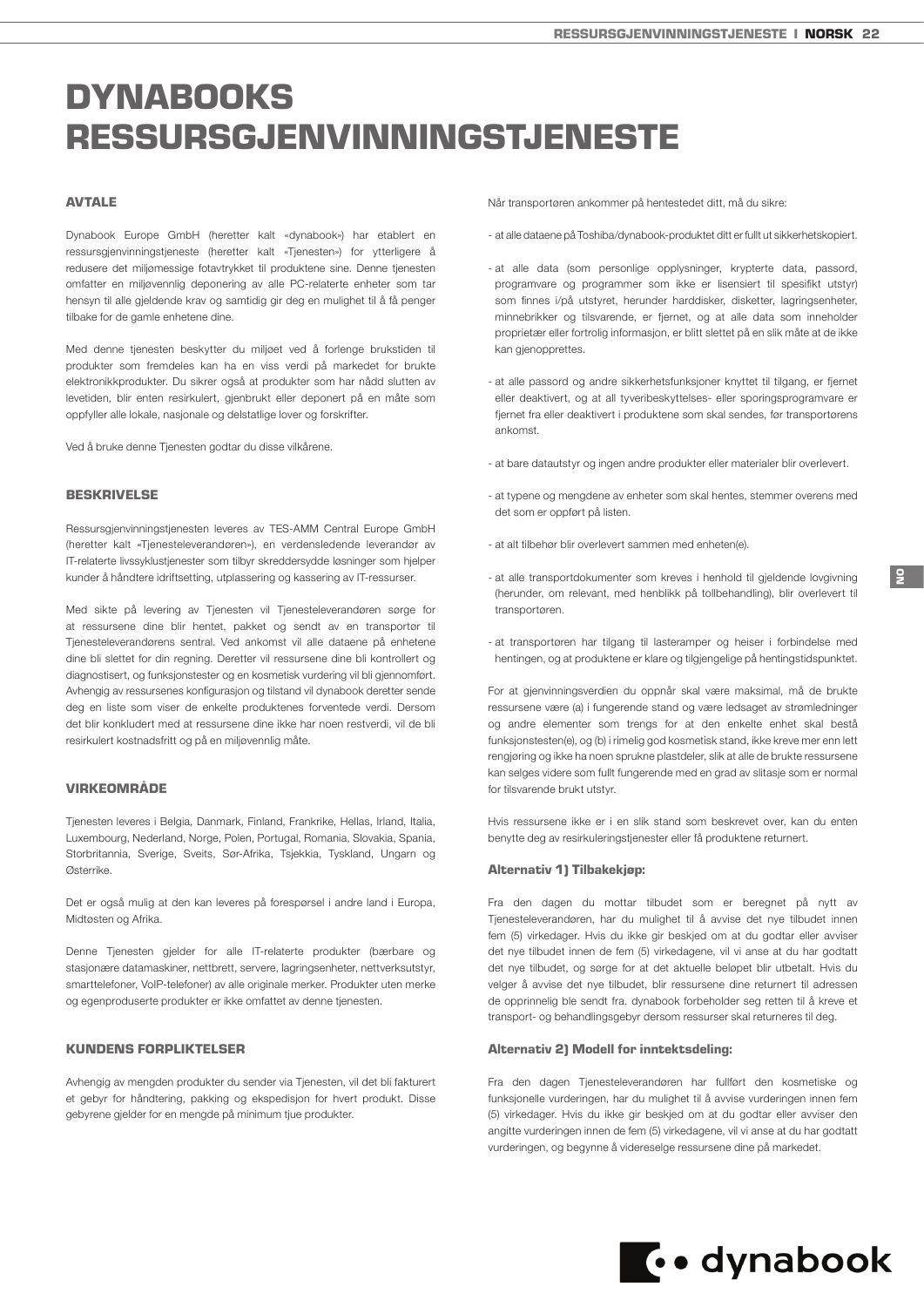### ANSVAR

dynabook eller dynabooks Tjenesteleverandør skal ikke ha noe ansvar for tap av inntekt, følgeskade, tap av data eller tap av programvare eller for kostnader forbundet med rekonfigurering av programvare. Selv om Tjenesteleverandører har tilgang til dataene på harddisker, SSD-disker eller andre lagringsenheter, legges det svært stor vekt på at alle gjeldende lover om vern av personopplysninger skal overholdes. Dataene vil ikke bli brukt av dynabook eller av Tjenesteleverandøren.

Ved å bruke denne tjenesten erklærer du at du har den fulle og hele eiendomsrett til ressursene, og at ingen tredjepart har noen juridisk interesse i ressursene. Du erklærer dermed at ressursene er din egen eiendom, og at de er originale, fri for pant og heftelser og verken stjålet eller forfalsket.

Med mindre en ressurs bare skal oppbevares eller omplasseres (i hvilket tilfelle eiendomsretten aldri vil bli overført til Tjenesteleverandøren), vil eiendomsretten til ressursen bli overført til Tjenesteleverandøren på følgende tidspunkter:

- (a) Ved inntektsdeling vil eiendomsretten bli overført fra deg til Tjenesteleverandøren på det tidspunkt der Tjenesteleverandøren selger ressursene videre.
- (b) Ved tilbakekjøp vil eiendomsretten bli overført fra deg til Tjenesteleverandøren på det tidspunkt der en rapport om tilbakekjøpsverdi er blitt sendt fra Tjenesteleverandøren til dynabook og fra dynabook til deg, og der dette tilbudet blir godtatt av deg.

Du skal holde dynabook og dynabooks Tjenesteleverandør skadesløs fra og mot alle kostnader, utgifter, ansvar, tap, skader, krav, rettslige skritt og saksomkostninger (basert på full skadesløsholdelse) og dommer som dynabook eller dynabooks Tjenesteleverandør måtte bli påført eller bli involvert i som følge av et mislighold av dette punkt.

dynabook og dynabooks Tjenesteleverandør er fritatt fra alt ansvar for skader som mediene eller dataene måtte bli påført i forbindelse med levering eller transport. Kunden godtar at klagen i slike tilfeller må rettes til transportøren som Tjenesteleverandøren har benyttet.

# BEGRENSNINGER

Dersom det viser seg at innsendte ressursenes tilstand er avvikende eller dårlig, slik at ressursene er verdiløse og følgelig uegnet for videresalg, kan ikke tilbudet som er gitt, garanteres. Disse produktene vil bli demontert og enten resirkulert, gjenbrukt eller deponert av Tjenesteleverandøren på en måte som oppfyller alle lokale, nasjonale og delstatlige lover og forskrifter.

dynabook forbeholder seg retten til å endre disse vilkårene når som helst.



NO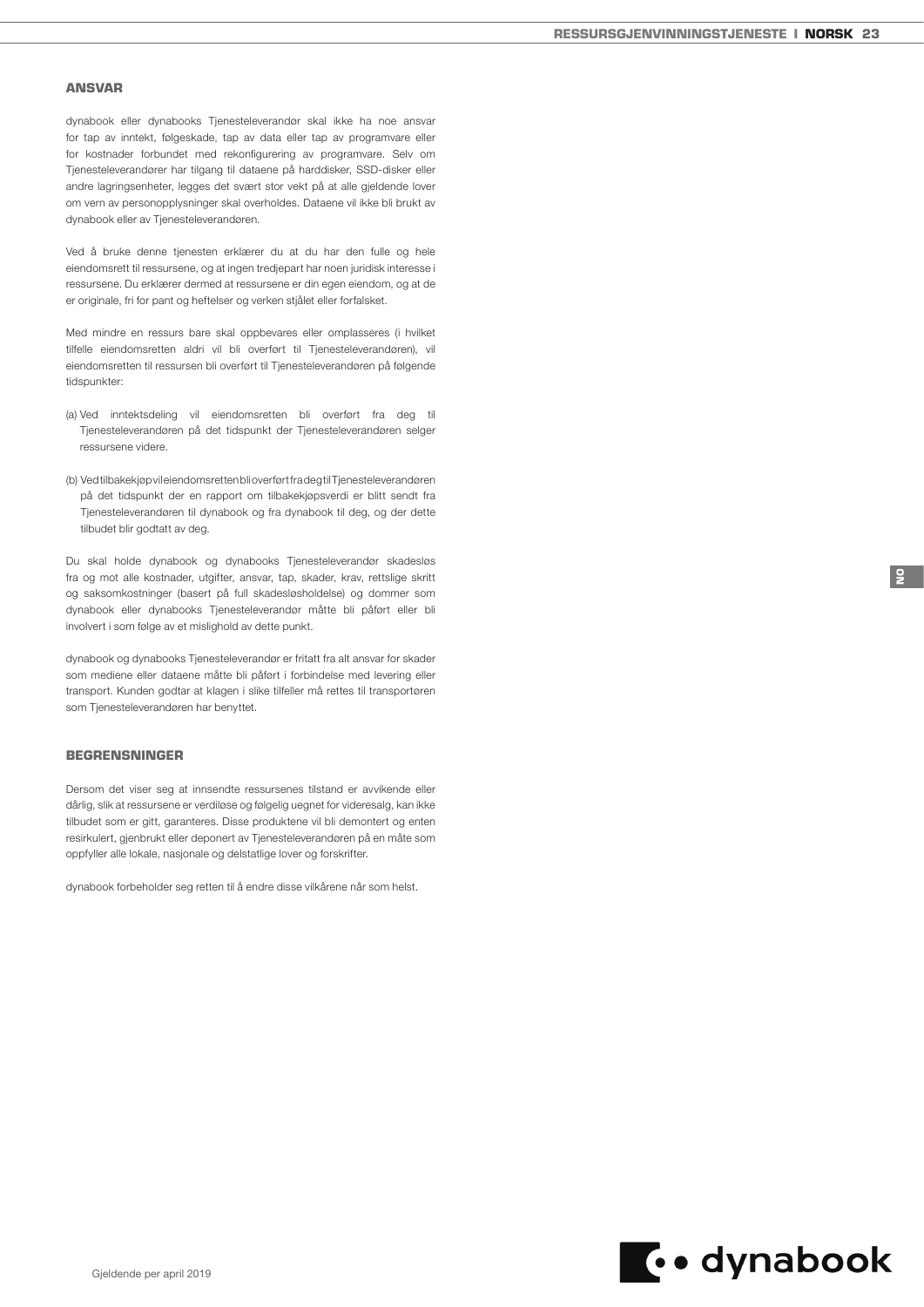# <span id="page-23-0"></span>USŁUGA ODZYSKIWANIA ZASOBÓW FIRMY DYNABOOK

# UMOWA

Firma Dynabook Europe GmbH (dalej nazywana "firmą dynabook") przygotowała i wprowadziła usługę odzyskiwania zasobów Asset Recovery (dalej nazywaną "Usługą") w celu dodatkowego ograniczenia wpływu swoich produktów na środowisko naturalne. Usługa obejmuje przyjazną dla środowiska utylizację wszystkich urządzeń komputerowych, wykonywaną z uwzględnieniem wszelkich wymogów, a także możliwość zwrotu części pieniędzy w zamian za stare urządzenia.

Korzystając z Usługi, klient wspomaga ochronę środowiska przez przedłużenie użyteczności produktów, które mogą mieć jakąś wartość na wtórnym rynku urządzeń elektronicznych. Usługa zapewnia też, że produkty, których użyteczność się zakończyła, zostają poddane recyklingowi, ponownemu wykorzystaniu bądź utylizacji w sposób zgodny z obowiązującymi w danym kraju przepisami i wymogami.

Rozpoczynając korzystanie z Usługi, klient wyraża zgodę na niniejsze Warunki

#### OPIS

Usługa Asset Recovery jest świadczona przez firmę TES-AMM Central Europe GmbH (dalej nazywana "Usługodawca"), światowego lidera w dziedzinie usług zarządzania cyklem życia produktów IT, który oferuje zindywidualizowane rozwiązania ułatwiające przekazywanie do eksploatacji, wdrażanie i wycofywanie z użytku produktów informatycznych (IT).

W celu świadczenia Usługi Usługodawca zadba, aby wybrany dostawca usług logistycznych zapewnił odbiór zasobów od klienta, ich zapakowanie oraz transport do punktu zbiorczego Usługodawcy. Gdy urządzenia dotrą na miejsce, wszelkie zapisane na nich dane zostają usunięte na koszt Użytkownika. Następnie zasoby są poddawane procedurom kontrolnym i diagnostycznym, testom funkcjonalnym oraz ocenie stanu i wyglądu. W zależności od konfiguracji i stanu zasobów firma dynabook udostępnia na tym etapie listę oczekiwanych wartości poszczególnych produktów. Jeśli zasób nie wykazuje akceptowalnej wartości rezydualnej, zostaje bezpłatnie poddany ekologicznemu recyklingowi.

#### ZASIĘG OBOWIĄZYWANIA

Usługa jest dostępna w następujących krajach: Austria, Belgia, Czechy, Dania, Finlandia, Francja, Grecja, Hiszpania, Holandia, Irlandia, Luksemburg, Niemcy, Norwegia, Polska, Portugalia, RPA, Rumunia, Słowacja, Szwajcaria, Szwecja, Węgry, Wielka Brytania i Włochy.

Na życzenie może też być realizowana w innych krajach regionu Europy, Bliskiego Wschodu oraz Afryki.

Usługa ma zastosowanie do każdego urządzenia powiązanego z technologią IT (laptopa, tabletu, komputera PC, serwera, urządzenia pamięci masowej, urządzenia sieciowego, smartfonu, telefonu VoIP) dowolnej oryginalnej marki. Urządzenia niemarkowe lub produkcji własnej nie są objęte Usługą.

## ZOBOWIĄZANIA KLIENTA

W zależności od liczby produktów zgłoszonych w ramach Usługi mogą zostać naliczone opłaty za obsługę, pakowanie i logistykę poszczególnych produktów. Takie opłaty są stosowane do minimalnej liczby dwudziestu produktów.

Jeśli dostawca usług logistycznych zgłasza się na miejscu po odbiór, klient musi zapewnić, że:

- zostały utworzone pełne kopie zapasowe wszystkich danych znajdujących się na danym produkcie Toshiba/dynabook;
- wszelkie dane (w tym dane osobowe, dane zaszyfrowane, hasła, oprogramowanie oraz programy licencjonowane inaczej niż na konkretne urządzenie) znajdujące się na urządzeniach, w tym dyskach twardych, dyskietkach, urządzeniach pamięci masowej, układach pamięci operacyjnej itp., zostały skasowane, a ewentualne informacje stanowiące własność intelektualną lub poufne zostały usunięte w sposób uniemożliwiający ich odzyskanie;
- wszelkie hasła i inne zabezpieczenia dostępu zostały usunięte lub dezaktywowane, a przed przybyciem dostawcy usług logistycznych zlikwidowano wszelkie zabezpieczenia przed kradzieżą oraz oprogramowanie do namierzania laptopów zawarte w systemach używanych zasobów przekazywanych do wyczyszczenia danych;
- przekazywane są tylko urządzenia komputerowe, a nie żadne inne produkty bądź materiały;
- rodzaje i liczba odbieranych urządzeń są zgodne z wykazem;
- wraz z urządzeniami są przekazywane wszystkie związane z nimi akcesoria;
- dostawca usług logistycznych otrzyma wszelkie wymagane prawem dokumenty przewozowe (w tym dokumenty do odprawy celnej, jeśli są wymagane);
- dostawca usług logistycznych otrzyma na czas odbioru dostęp do doków załadunkowych i podnośników, a stosowne produkty będą gotowe i dostępne do odbioru.

Aby odzyskać maksymalną wartość, używane zasoby muszą: (a) być sprawne i wyposażone w przewody zasilania oraz inne elementy potrzebne, aby dane urządzenie przeszło testy funkcjonalne; (b) być w rozsądnym stanie, tj. najwyżej w niewielkim stopniu zabrudzone, pozbawione pęknięć elementów plastikowych — tak aby wszystkie używane zasoby mogły zostać ponownie sprzedane jako sprawne i noszące jedynie ślady użytkowania uznawane za normalne w przypadku używanych urządzeń.

Jeśli stan zasobów nie spełnia powyższych warunków, mogą zostać poddane recyklingowi lub zwrócone właścicielowi.

#### Opcja 1. Wykupienie:

Ofertę skalkulowaną przez Usługodawcę można odrzucić w ciągu pięciu (5) dni roboczych od dnia jej otrzymania. W przypadku braku informacji o przyjęciu bądź odrzuceniu nowej oferty w ciągu pięciu (5) dni roboczych zakładamy jej przyjęcie i realizujemy płatność odpowiedniej kwoty. W przypadku odrzucenia nowej oferty zasoby zostają odesłane klientowi pod adres, z którego zostały pierwotnie wysłane. Firma dynabook zastrzega sobie prawo do naliczenia opłat za logistykę i obsługę w razie zwrotu zasobów do klienta.

### Opcja 2. Model udziału w przychodach:

Po zakończeniu oceny wyglądu i funkcjonalności zasobów przez Usługodawcę można w ciągu pięciu (5) dni odrzucić jej wynik. W przypadku braku informacji o przyjęciu bądź odrzuceniu wyniku w ciągu pięciu (5) dni zakładamy jego akceptację i przystępujemy do sprzedaży zasobów na rynku.

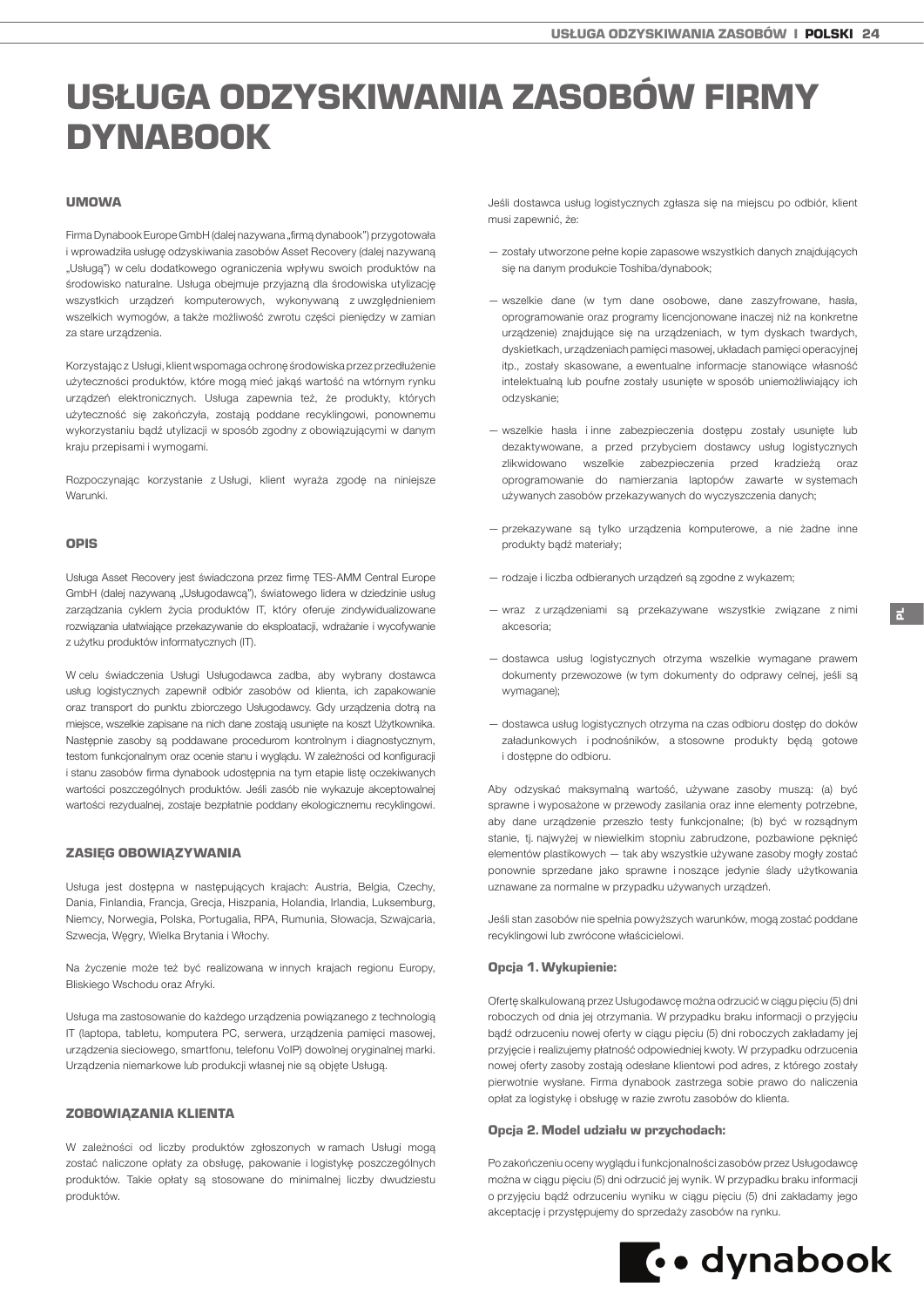# ODPOWIEDZIALNOŚĆ

Firma dynabook i Usługodawca nie odpowiadają za utratę zysków ani żadne straty wtórne, utratę danych, utratę oprogramowania i koszty związane z ponownym konfigurowaniem oprogramowania. Usługodawcy mają dostęp do danych znajdujących się na dyskach HDD, dyskach SSD i innych urządzeniach pamięci masowej, ale przywiązujemy najwyższą wagę do przestrzegania wszelkich obowiązujących przepisów dotyczących ochrony danych. Firma dynabook ani Usługodawca nie będą wykorzystywać tych danych.

Korzystając z Usługi, klient gwarantuje, że ma potwierdzone i pełne prawa własności do zasobów i że żaden inny podmiot nie ma chronionych prawem interesów związanych z tymi zasobami. Oznacza to, że klient potwierdza, że zasoby są jego własnością, oryginalne, wolne od wszelkich obciążeń lub roszczeń, a ponadto, że nie zostały skradzione ani podrobione.

Jeśli zasób nie ma być tylko przechowywany lub wdrożony ponownie (w którym to przypadku prawo własności nigdy nie przechodzi na Usługodawcę), prawo własności do zasobu przechodzi na Usługodawcę w następujących sytuacjach:

- (a) W przypadku opcji Udział w przychodach prawo własności przechodzi z klienta na Usługodawcę w chwili sprzedaży zasobu przez Usługodawcę.
- (b) W przypadku opcji Wykupienie prawo własności przechodzi z klienta na Usługodawcę w momencie, gdy przekaże on firmie dynabook raport o wartości zwrotnej, a firma dynabook przekaże go klientowi i klient przyjmie przedstawioną ofertę remarketingową.

Klient zwalnia firmę dynabook oraz Usługodawcę z odpowiedzialności oraz zapewnia im ochronę przed odpowiedzialnością za wszelkie koszty, wydatki, zobowiązania, straty, szkody, roszczenia, żądania, postępowania sądowe i koszty obsługi prawnej (na zasadzie pełnej rekompensaty) oraz orzeczenia sądowe, które firma dynabook lub Usługodawca będzie zmuszona ponieść lub obsłużyć wskutek naruszenia niniejszej klauzuli.

Firma dynabook i Usługodawca nie ponoszą żadnej odpowiedzialności za uszkodzenia nośnika lub danych, które mogą powstać podczas wysyłki lub dostawy. Klient akceptuje fakt, że roszczenia z tytułu takich uszkodzeń powinny być kierowane do dostawcy usług logistycznych, z którego oferty korzysta Usługodawca.

#### **OGRANICZENIA**

W sytuacji, gdy dostarczone zasoby różnią się od faktycznych warunków, są w złym stanie bądź nie przedstawiają żadnej wartości i w związku z tym nie nadają się do odsprzedaży, realizacja oferty nie jest gwarantowana. Takie zasoby zostaną przez Usługodawcę rozmontowane i poddane recyklingowi, ponownemu wykorzystaniu bądź utylizacji w sposób zgodny z obowiązującymi w danym kraju przepisami i wymogami.

Firma dynabook zastrzega sobie prawo do wprowadzania zmian w niniejszych Warunkach w dowolnie wybranym czasie.



PL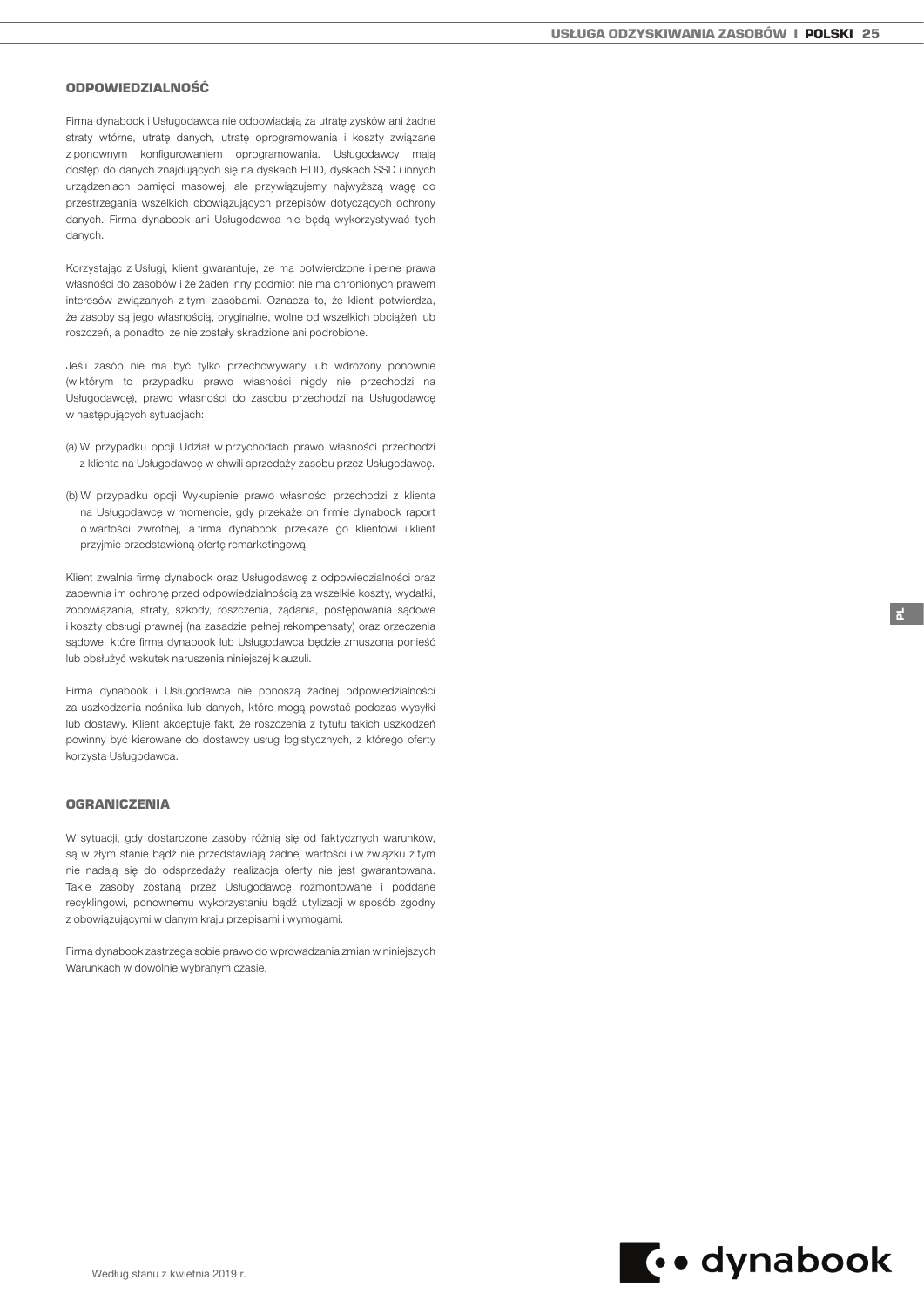# <span id="page-25-0"></span>SERVIÇO DE RECUPERAÇÃO DE DISPOSITIVOS DA DYNABOOK

# CONTRATO

A Dynabook Europe GmbH (doravante referida como "dynabook") estabeleceu um Serviço de recuperação de dispositivos (doravante referido como "Serviço") de forma a reduzir ainda mais a pegada ambiental dos seus produtos. Este serviço inclui uma eliminação amiga do ambiente de todos os dispositivos relacionados com os PCs, considerando simultaneamente todos os requisitos e a possibilidade de um reembolso pelos seus dispositivos antigos.

Com este serviço, está a ajudar o ambiente ao aumentar a vida útil dos produtos que podem ter um determinado valor no mercado de aparelhos eletrónicos em segunda mão. O utilizador também irá garantir que os produtos que chegaram ao final da sua vida útil serão reciclados, reutilizados ou eliminados em conformidade com todos os requisitos e regulamentos locais e nacionais aplicáveis.

A utilização deste Serviço pressupõe a aceitação dos presentes termos e condições.

### **DESCRIÇÃO**

O Serviço de recuperação de dispositivos é fornecido pela TES-AMM Central Europe GmbH (doravante referida como "Fornecedor de Serviços"), líder global no fornecimento de serviços do ciclo de vida das TI e que oferece soluções personalizadas para ajudar os clientes a gerirem a colocação em funcionamento, a implementação e a reforma dos recursos das tecnologias de informação (TI).

Para prestar o Serviço, o Fornecedor de Serviços irá recorrer a um fornecedor de logística para recolher, embalar e enviar os seus recursos para a sede do Fornecedor de Serviços. À chegada, todos os dados presentes nos seus dispositivos serão eliminados e será responsável por essa operação. Posteriormente, os recursos serão auditados e diagnosticados e serão realizados testes funcionais e uma avaliação estética. Mediante a configuração e a condição dos seus recursos, a dynabook irá fornecer uma lista de valores esperados por produto. Caso os seus recursos não sejam elegíveis para qualquer valor residual, estes serão reciclados sem qualquer encargo e de uma forma amiga do ambiente.

## ÂMBITO DA APLICAÇÃO

O Serviço é fornecido na África do Sul, Alemanha, Áustria, Bélgica, Dinamarca, Eslováquia, Espanha, Finlândia, França, Grécia, Hungria, Irlanda, Itália, Luxemburgo, Noruega, Países Baixos, Polónia, Portugal, Reino Unido, República Checa, Roménia, Suécia e Suíça.

Este serviço também poderá ser prestado noutros países da Europa, Médio Oriente e África, a pedido.

Este Serviço aplica-se a todos os produtos relacionados com as TI (portáteis, tablets, computadores pessoais, servidores, armazenamentos, equipamentos de rede, smartphones, telefones VoIP) de qualquer marca original. Os produtos "sem nome" ou de fabrico próprio estão excluídos deste serviço.

# OBRIGAÇÕES DO CLIENTE

Dependendo da quantidade de produtos indicada ao Serviço, será cobrada uma taxa de expedição, acondicionamento e logística para cada produto. Estas taxas aplicam-se a uma quantidade mínima de vinte produtos.

Assim que o fornecedor de logística chegar ao seu local para a recolha, deve assegurar-se de que:

- foi realizada uma cópia de segurança de todos os dados do seu produto Toshiba/dynabook.
- todos os dados (tais como dados pessoais, dados encriptados, palavras-passe, software e programas não licenciados para equipamento específico) presentes no equipamento, incluindo documentos físicos, disquetes, dispositivos de armazenamento, chips de memória e semelhantes foram removidos e todos os dados com informações de proprietário ou confidenciais foram eliminados para que não possam ser recuperados.
- todas as palavras-passe e outras funcionalidades de segurança de acesso são removidas ou desativadas e que desliga qualquer software antirroubo ou de controlo do portátil presente nesses recursos provenientes de sistemas designados para serviços de higienização de dados antes da chegada dos fornecedores de logística.
- é fornecido apenas equipamento informático e mais nenhum outro produto ou material.
- os tipos e as quantidades de dispositivos recolhidos correspondem aos indicados na lista.
- todos os acessórios são fornecidos com o(s) dispositivo(s).
- todos os documentos de transporte necessários pela lei aplicável (incluindo os utilizados para fins aduaneiros, se necessário) são entregues ao fornecedor de logística.
- o fornecedor de logística tem acesso aos elevadores ou às estações de carga durante a sua passagem e que os produtos estão prontamente disponíveis na altura da recolha.

Para receber o valor de recuperação máximo, os recursos usados devem estar (a) aptos a funcionar e incluir os cabos de alimentação e outros itens necessários para permitir que todas as peças passem nos testes funcionais e (b) devem apresentar uma condição estética razoável, não sendo exigido mais do que uma pequena limpeza e plásticos intactos, para que estes recursos possam ser revendidos como operacionais com um desgaste típico de equipamentos usados.

Se os recursos não se encontram nas condições descritas acima, podem ser disponibilizados serviços de reciclagem ou os produtos são-lhe devolvidos.

# Opção 1) Recompra:

A contar do dia da receção da estimativa recalculada pelo Fornecedor de Serviços, tem a possibilidade de rejeitar a nova estimativa num período de 5 (cinco) dias úteis. Se não indicar a sua aprovação ou rejeição da nova estimativa num período de 5 (cinco) dias úteis, iremos assumir a sua aceitação da nova estimativa e providenciar o pagamento do respetivo montante. Se optar por rejeitar a nova estimativa, os seus recursos ser-lhe-ão devolvidos para o endereço a partir do qual foram originalmente enviados. A dynabook reserva-se o direito de lhe cobrar a taxa de logística e expedição na eventualidade da devolução dos recursos.

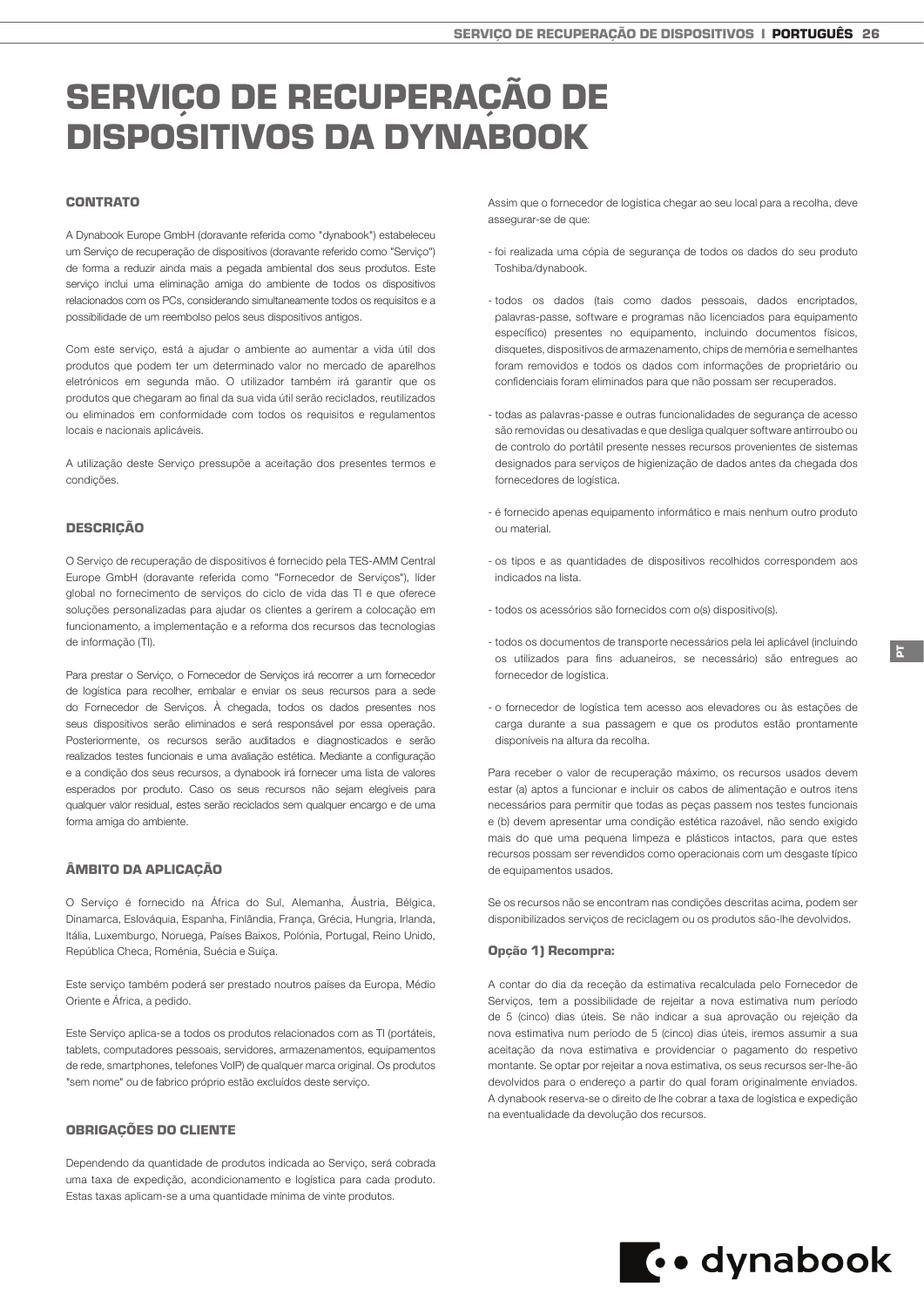### Opção 2) Modelo de Quota de Receitas:

A partir do dia da conclusão da avaliação funcional e estética por parte do Fornecedor de Serviços, o utilizador tem a possibilidade de rejeitar a avaliação num período de 5 (cinco) dias. Se não indicar a sua aprovação ou rejeição da avaliação apresentada num período de 5 (cinco) dias, iremos assumir a sua aceitação da avaliação e daremos início à revenda dos recursos no mercado.

#### RESPONSABILIDADE

A dynabook ou o seu Fornecedor de Serviços não terão qualquer responsabilidade pela perda de lucros ou outras perdas consequenciais, perda de dados, perda de software ou o custo da reconfiguração do software. Embora os Fornecedores de Serviços tenham acesso aos dados na HDD, SSD ou outro dispositivo de armazenamento, é dada a maior importância ao cumprimento de todas as leis de proteção de dados aplicáveis. Os dados não serão utilizados pela dynabook nem pelo Fornecedor de Serviços.

Ao utilizar este serviço, garante ser o legítimo proprietário dos recursos e que nenhum terceiro detém qualquer interesse legal sobre os mesmos. Isto significa que garante que os recursos são sua propriedade, originais, livres de qualquer retenção ou encargo e não foram roubados nem são contrafeitos.

A menos que o recurso seja apenas armazenado ou reafetado (sendo que, neste caso, o título nunca será transferido para o Fornecedor de Serviços), o título do recurso será transferido para o Fornecedor de Serviços nos seguintes pontos:

- (a) No caso de Quota de Receitas, o título será transferido de si para o Fornecedor de Serviços na altura em que este realiza a venda dos recursos.
- (b) No caso de Recompra, o título será transferido de si para o Fornecedor de Serviços na altura em que este fornece um relatório de contravalor à dynabook e esta aceita a oferta de remarketing.

O utilizador indemniza a dynabook ou o seu Fornecedor de Serviços de e contra todos os custos, despesas, responsabilidades, perdas, danos, reclamações, exigências, procedimentos ou custos legais (numa base de indemnização integral) e julgamentos que a dynabook ou o seu Fornecedor de Serviços possam incorrer ou sofrer devido a uma quebra desta cláusula.

A dynabook ou o seu Fornecedor de Serviços estão libertos de qualquer responsabilidade por danos que o suporte de dados ou dados possam sofrer durante o envio ou transporte. O cliente aceita que a ação deva ser intentada contra o fornecedor de logística utilizado pelo Fornecedor de Serviços.

#### LIMITAÇÕES

Caso os recursos fornecidos defiram das condições reais, estejam em más condições, não tenham valor e sejam, desta forma, não elegíveis para revenda, a estimativa oferecida não é garantida. Esses recursos serão desmontados e posteriormente reciclados, reutilizados ou eliminados pelo Fornecedor de Serviços em conformidade com todos os requisitos e regulamentos locais e nacionais aplicáveis.

A dynabook reserva-se o direito de alterar os presentes termos e condições em qualquer altura.



PT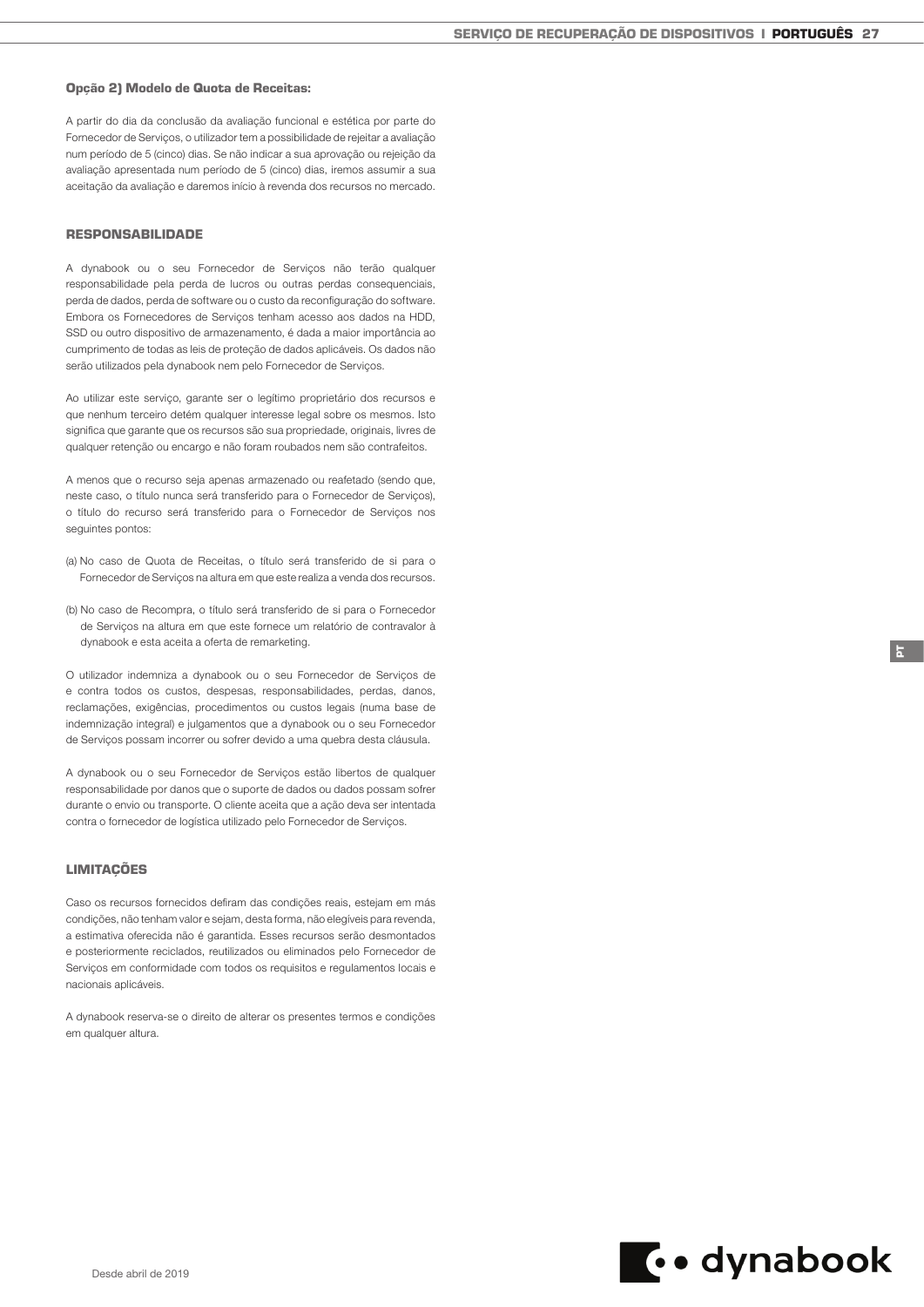# <span id="page-27-0"></span>SERVICIUL DYNABOOK DE RECUPERARE A BUNURILOR

# CONTRACT

Compania Dynabook Europe GmbH (numită în continuare "dynabook") a pus la punct un serviciu de recuperare a bunurilor (numit în continuare "Serviciu") pentru a reduce efectul poluant al produselor sale. Acest serviciul include casarea ecologică a tuturor dispozitivelor de PC, luând în considerare toate cerinţele şi posibilitatea de compensare pentru dispozitivele dvs. vechi.

Prin acest serviciu, ajutaţi la protejarea mediului prin prelungirea duratei de utilizare a produselor care pot avea o anumită valoare pe piata secundară a produselor electronice. De asemenea, ne vom asigura că produsele cărora le-a expirat durata de utilizare vor fi reciclate, reutilizate sau casate astfel încât să respecte cerinţele şi legislaţia în vigoare din ţara sau statul respectiv.

Utilizând acest Serviciu, sunteţi de acord cu aceşti termeni şi aceste condiţii.

#### DESCRIERE

Serviciul de recuperare a bunurilor este furnizat de TES-AMM Central Europe GmbH (numit în continuare "Furnizor de servicii"), un lider global în furnizarea serviciilor pentru durata de viață în IT, care le oferă clienților soluții personalizate pentru gestionarea exploatării, implementării şi retragerii din uz a bunurilor din domeniul tehnologiei informatiilor (IT).

Pentru a furniza Serviciul, Furnizorul de servicii va apela la o firmă de curierat pentru a ridica, a ambala şi a expedia bunurile dvs. către platforma Furnizorului de servicii. La sosire, toate datele de pe dispozitivele dvs. vor fi șterse, pe cheltuiala dvs. Ulterior, bunurile dvs. vor fi examinate si diagnosticate si se vor efectua teste de functionare și evaluarea estetică. În funcție de configurația şi starea bunurilor dvs., dynabook va furniza apoi o listă cu valorile probabile per produs. Dacă bunurile dvs. nu sunt eligibile pentru o valoare reziduală, vor fi reciclate gratuit în mod ecologic.

# DOMENIUL DE APLICABILITATE

Serviciul este furnizat în Austria, Belgia, Republica Cehă, Danemarca, Finlanda, Franta, Germania, Grecia, Ungaria, Irlanda, Italia, Luxemburg, Olanda, Norvegia, Polonia, Portugalia, România, Slovacia, Africa de Sud, Spania, Suedia, Elveţia şi Marea Britanie.

La cerere, mai poate fi furnizat şi în alte ţări din Europa, Orientul Mijlociu şi Africa.

Serviciul este valabil pentru toate produsele legate de IT (laptopuri, tablete, computere personale, servere, medii de stocare, echipamente de reţea, smartphone-uri, telefoane VoIP) aparținând mărcilor originale. Produsele fără marcă originală ("No-name") sau fabricate pe cont propriu sunt excluse de la acest serviciu.

# **OBLIGATIILE CLIENTULUI**

În functie de cantitatea produselor pe care o anunțați pentru Serviciu, se va percepe o taxă de manevrare, ambalare şi logistică pentru fiecare produs. Aceste taxe se percep pentru cantitatea minimă de douăzeci de produse.

Când firma de curierat ajunge la sediul dvs. pentru ridicare, trebuie să vă asigurati că:

- aţi creat copii de rezervă pentru toate datele de pe produsul Toshiba/dynabook.
- toate datele (cum ar fi datele personale, datele criptate, parolele, software-ul şi programele nelicenţiate pentru un anumit echipament) existente în/pe echipament, inclusiv fişierele de pe hard disk, dischete, dispozitive de stocare, cipuri de memorie şi altele asemenea au fost eliminate şi că datele care contin informatii asupra cărora aveti drept de proprietate sau confidenţiale au fost şterse, astfel încât să nu poată fi recuperate.
- toate parolele şi alte caracteristici de securitate pentru acces sunt eliminate sau dezactivate și că eliminați orice soluție antifurt sau software de urmărire a laptopului existent pe astfel de bunuri uzate din sistemele desemnate pentru serviciile de păstrare a integrităţii datelor înainte de sosirea firmei de curierat.
- sunt trimise numai echipamentele de computer şi niciun alt fel de produs sau material.
- tipul şi cantitatea dispozitivelor ridicate corespund cu cele indicate în listă.
- împreună cu dispozitivul sunt trimise toate accesoriile.
- toate documentele de transport impuse de legislaţia în vigoare (inclusiv cele vamale, dacă este cazul) sunt predate firmei de curierat.
- firma de curierat are acces la rampele de încărcare şi elevatoare când se face ridicarea şi că produsele există şi sunt pregătite pentru predare.

Pentru a primi valoarea maximă recuperată, bunurile uzate trebuie să fie (a) în stare de funcţionare şi să includă cablurile de alimentare şi celelalte elemente necesare pentru ca fiecare articol să treacă testele de funcţionare; şi (b) să aibă un aspect estetic rezonabil, să fie necesară cel mult o curățire usoară, şi să nu aibă piese de plastic crăpate, astfel încât toate bunurile uzate să poată fi revândute în stare de funcţionare cu urme normale de uzură, ca la echipamentele uzate.

Dacă bunurile nu sunt în starea descrisă mai sus, pot fi trimise la reciclare sau vă sunt returnate.

#### Optiunea 1) Sistemul Buy Back:

Începând cu ziua primirii evaluării recalculate de către Furnizorul de servicii, puteţi refuza evaluarea nouă în termen de cinci (5) zile lucrătoare. Dacă nu indicati acceptarea sau refuzarea evaluării noi în termen de cinci (5) zile lucrătoare, vom presupune că acceptați evaluarea nouă și ne ocupăm de efectuarea plăţii pentru suma respectivă. Dacă refuzaţi evaluarea nouă, bunurile vă vor fi returnate la adresa de la care au fost expediate. dynabook îţi rezervă dreptul de a vă impune o taxă pentru manevrare şi logistică în cazul în care bunurile vă vor fi returnate.

#### Optiunea 2) Sistemul de participare la profit:

Începând cu ziua în care Furnizorul de servicii a terminat evaluarea estetică si funcțională, puteți refuza evaluarea în termen de cinci (5) zile. Dacă nu indicaţi acceptarea sau refuzarea evaluării oferite în termen de cinci (5) zile, vom presupune că acceptaţi evaluarea şi vom începe revânzarea bunurilor pe piaţă.

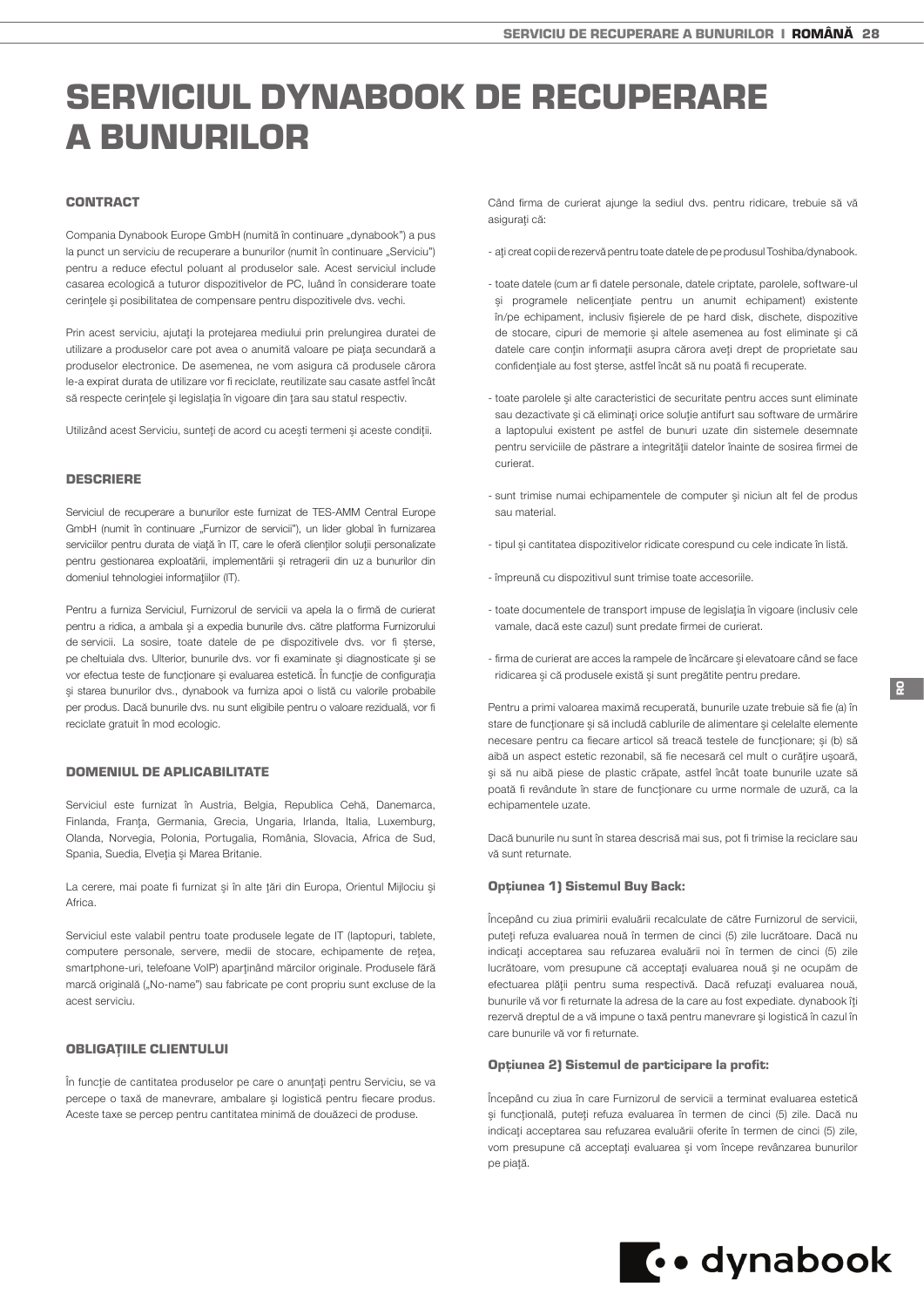# ASUMAREA RĂSPUNDERII

dynabook sau Furnizorul său de servicii nu va avea nicio responsabilitate pentru pierderea de profituri sau orice alte pierderi pe cale de consecinţă, pierderi de date, pierderi de software sau pentru costurile de reconfigurare a software-ului. În timp ce Furnizorii de service au acces la datele de pe unitatea de hard disk, SSD sau alt dispozitiv de stocare, se acordă o importanţă deosebită respectării legilor în vigoare privind protecţia datelor. Datele nu vor fi utilizate de dynabook sau Furnizorul său de servicii.

Folosind acest serviciu, garantaţi că aveţi drepturi depline asupra bunurilor şi că nu există părţi terţe care au interese legale asupra bunurilor. Acest lucru înseamnă că garantaţi că bunurile reprezintă proprietatea dvs., sunt originale, nu sunt sechestrate, gajate, grevate de sarcini, furate sau contrafăcute.

Cu excepţia cazului în care un bun este doar depozitat sau mutat (situaţie în care titlul nu este niciodată transferat Furnizorului de servicii), titlul asupra bunului va fi transferat Furnizorului de servicii astfel:

- (a) În cazul sistemului de participare la profit, titlul va fi transferat de la dvs. la Furnizorul de servicii în momentul în care acesta efectuează o vânzare a bunurilor.
- (b) În cazul sistemului Buy Back, titlul va fi transferat de la dvs. la Furnizorul de servicii în momentul în care acesta trimite către dynabook un raport cu valoarea de recuperare, dynabook vă trimite apoi raportul şi dvs. acceptaţi această ofertă de recomercializare.

Veţi compensa dynabook sau Furnizorul său de servicii pentru orice costuri, cheltuieli, obligaţii, pierderi, daune, reclamaţii, solicitări, proceduri sau cheltuieli legale (compensare completă) şi sentinţe pe care dynabook sau Furnizorul său de servicii le suportă sau le întâmpină din cauza încălcării acestei clauze.

dynabook sau Furnizorul său de servicii este liber de orice responsabilitate pentru posibila deteriorare a suportului sau a datelor în timpul expedierii sau al transportului. Clientul acceptă faptul că acțiunea trebuie îndreptată împotriva firmei de curierat la care a apelat Furnizorul de servicii.

## LIMITĂRI

Dacă bunurile furnizate diferă față de starea efectivă, sunt în stare proastă, nu au valoare şi, prin urmare, nu sunt eligibile pentru revânzare, evaluarea oferită nu este garantată. Bunurile vor fi dezasamblate şi reciclate, reutilizate sau casate de către Furnizorul de servicii astfel încât să respecte cerinţele şi legislatia în vigoare din tara sau statul respectiv.

dynabook îşi rezervă dreptul de a schimba în orice moment termenii şi condițiile.



RO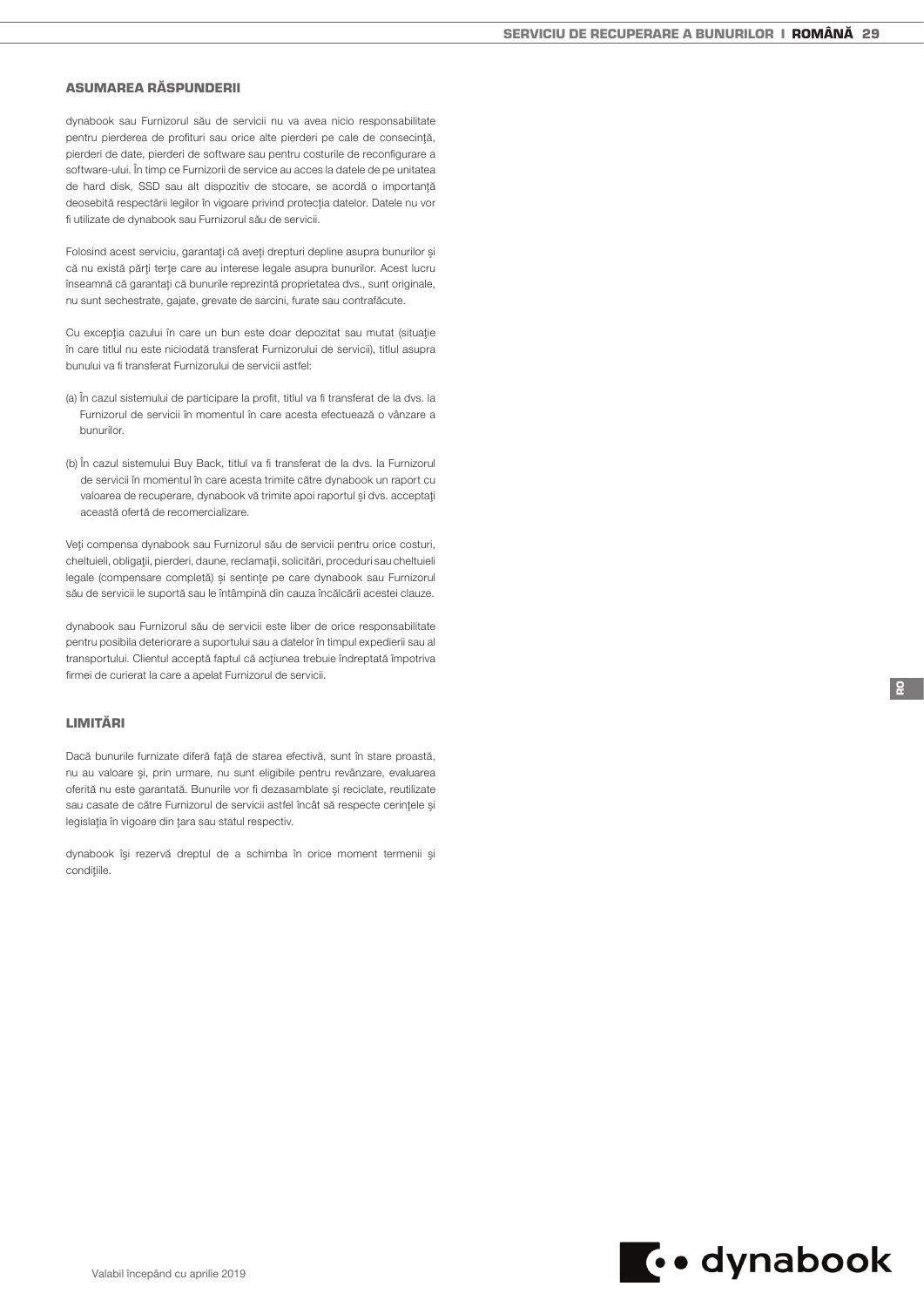# <span id="page-29-0"></span>SLUŽBA OPÄTOVNÉHO VYUŽITIA ZARIADENÍ POSKYTOVANÁ SPOLOČNOSŤOU DYNABOOK

# **ZMLUVA**

Spoločnosť Dynabook Europe GmbH (ďalej len "dynabook") zaviedla službu opätovného využitia zariadení (ďalej len "služba") s cieľom ešte viac znížiť environmentálnu stopu svojich produktov. V rámci tejto služby sa ekologicky likvidujú všetky zariadenia súvisiace s PC, pričom sa zvážia všetky požiadavky, ako aj možnosť refundácie za staré zariadenia.

Využívaním tejto služby pomáhate životnému prostrediu, pretože predlžujete životnosť produktov, ktoré môžu mať určitú hodnotu na sekundárnom trhu s elektronikou. Tiež tak zabezpečíte recykláciu, opätovné používanie alebo likvidáciu produktov, ktoré dosiahli koniec životnosti, a to v súlade so všetkými platnými miestnymi a vnútroštátnymi zákonmi a predpismi.

Využívaním tejto služby vyjadrujete svoj súhlas s uvedenými podmienkami.

#### POPIS

Službu opätovného využitia zariadení poskytuje spoločnosť TES-AMM Central Europe GmbH (ďalej len "poskytovateľ služby"), svetový líder v poskytovaní služieb životného cyklu IT ponúkajúci riešenia na mieru, ktoré zákazníkom pomáhajú riadiť uvádzanie do prevádzky, nasadzovanie a sťahovanie zariadení informačných technológií (IT) z prevádzky.

S cieľom poskytnúť službu vyzdvihne poskytovateľ služby vaše zariadenia, zabalí ich a odošle prostredníctvom poskytovateľa logistických služieb do svojho strediska. Po prevzatí budú všetky údaje z vášho zariadenia odstránené na vaše náklady. Potom sa vaše zariadenia skontrolujú, vykoná sa na nich diagnostika, testy funkčnosti a kozmetické úpravy. Na základe konfigurácie a stavu vašich zariadení potom spoločnosť dynabook vypracuje zoznam očakávaných hodnôt podľa produktov. Ak vaše zariadenia nemajú žiadnu zostatkovú hodnotu, bezplatne a ekologicky sa zrecyklujú.

## ROZSAH PÔSOBNOSTI

Služba sa poskytuje v Belgicku, Českej republike, Dánsku, Fínsku, Francúzsku, Grécku, Holandsku, Írsku, Južnej Afrike, Luxembursku, Maďarsku, Nemecku, Nórsku, Poľsku, Portugalsku, Rakúsku, Rumunsku, na Slovensku, v Spojenom kráľovstve, Španielsku, Švajčiarsku, Švédsku a v Taliansku.

Na požiadanie sa môže poskytnúť aj v iných krajinách Európy, Blízkeho východu a Afriky.

Táto služba sa vzťahuje na všetky IT produkty (notebooky, tablety, počítače, servery, ukladacie zariadenia, sieťové zariadenia, smartfóny, VoIP telefóny) každej originálnej značky. Neznačkové alebo podomácky zostavené produkty sú z tejto služby vylúčené.

### POVINNOSTI ZÁKAZNÍKA

V závislosti od množstva produktov, ktoré do služby prihlásite, sa bude na za každý produkt účtovať manipulačný, baliaci a logistický poplatok. Tieto poplatky sa vzťahujú na minimálne množstvo dvadsiatich produktov.

Keď k vám poskytovateľ logistických služieb príde vyzdvihnúť produkty, musí byť zabezpečené, že:

- máte vytvorenú úplnú záložnú kópiu všetkých údajov z produktu Toshiba/ dynabook,
- všetky údaje (napríklad osobné a zašifrované údaje, heslá, softvéry a programy, ktoré nie sú licencované pre konkrétne zariadenie), ktoré sa nachádzali v zariadení, sú odstránené, a to aj z pevných diskov, diskiet, ukladacích zariadení, pamätových kariet a podobných zariadení, všetky údaje obsahujúce súkromné alebo dôverné informácie sú vymazané, a to tak, aby sa nedali obnoviť,
- všetky heslá a ďalšie funkcie na zabezpečenie prístupu sú odstránené alebo vypnuté a je ukončená činnosť softvéru na zabránenie krádeži alebo vystopovanie notebooku, ktorý sa v týchto zariadeniach používal v rámci systémov služieb sanitácie dát, a to ešte pred príchodom poskytovateľa logistických služieb,
- poskytnete len počítačové zariadenia a žiadne iné produkty či materiály,
- typy a množstvo vyzdvihnutých zariadení súhlasí s údajmi uvedenými v zozname,
- so zariadením (zariadeniami) poskytnete všetko príslušenstvo,
- poskytovateľovi logistických služieb poskytnete všetky cestovné dokumenty, ktoré sa požadujú na základe platného zákona (vrátane dokumentov na colné účely, ak je to potrebné),
- poskytovateľovi logistických služieb umožníte počas vyzdvihovania produktov prístup do nakladacích priestorov a k výťahom a zabezpečíte pripravenosť produktov na vyzdvihnutie.

S cieľom získať čo najväčšiu návratnosť hodnoty musia byť použité zariadenia a) v prevádzkovom stave a musia obsahovať napájacie káble a ostatné príslušenstvo potrebné na vykonanie testov funkčnosti každého zariadenia a b) byť v primeranom kozmetickom stave, aby vyžadovali iba mierne vyčistenie, pričom nesmú mať popraskané plastové časti, aby sa všetky použité zariadenia mohli považovať za prevádzkyschopné tak ako bežne opotrebované používané zariadenia.

Ak zariadenia nie sú v stave uvedenom vyššie, buď sa recyklačné služby neposkytnú, alebo vám tovar bude vrátený.

#### 1. možnosť – Odkúpenie:

Odo dňa získania ponuky prepočítanej poskytovateľom služby máte možnosť novú ponuku do (5) pracovných dní odmietnuť. Ak do (5) pracovných dní neoznámite prijatie alebo odmietnutie novej ponuky, budeme predpokladať, že ste novú ponuku prijali, a pripravíme úhradu platby v príslušnej výške. Ak sa rozhodnete novú ponuku odmietnuť, vaše zariadenia vám budú vrátené na adresu, z ktorej boli pôvodne odoslané. Spoločnosť dynabook si vyhradzuje právo účtovať v prípade vrátenia zariadení logistický a manipulačný poplatok.

### 2. možnosť – Model podielu na výnosoch:

Odo dňa dokončenia kozmetických a funkčných úprav, ktoré vykonal poskytovateľ služby, máte možnosť úpravy do (5) dní odmietnuť. Ak do (5) dní neoznámite prijatie alebo odmietnutie vykonaných úprav, budeme predpokladať, že ste s úpravami súhlasili, a začneme vaše zariadenia predávať.

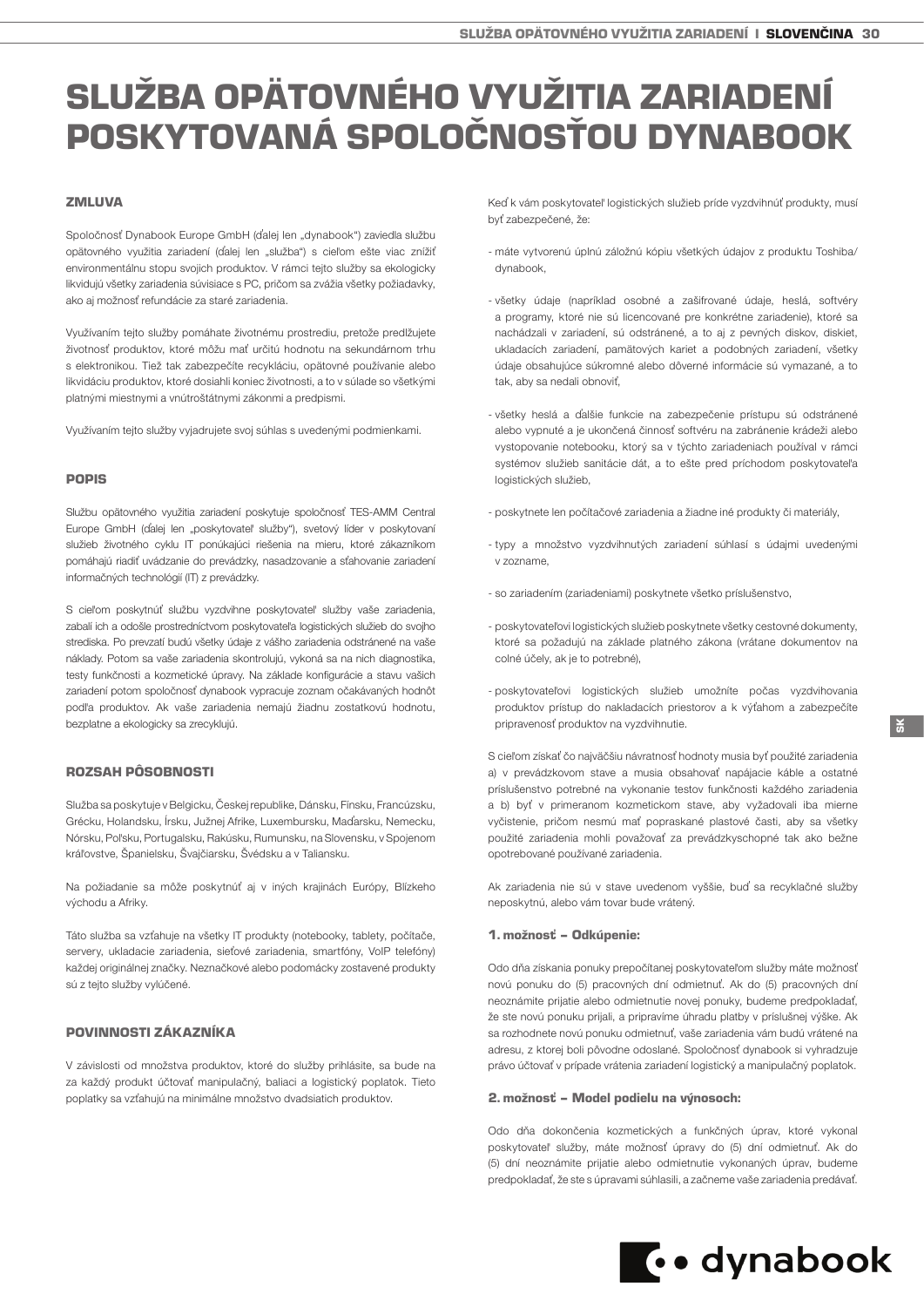#### ZODPOVEDNOSŤ

Spoločnosť dynabook ani jej poskytovateľ služby v žiadnom prípade nezodpovedajú za stratu zisku alebo následné škody, stratu údajov a softvérového vybavenia ani za náklady na zmenu softvérovej konfigurácie. Počas obdobia, kedy majú poskytovatelia služieb prístup k údajom na pevnom disku, zariadení SSD alebo inom ukladacom zariadení, sa najväčšia dôležitosť pripisuje dodržiavaniu platných zákonov na ochranu údajov. Spoločnosť dynabook ani poskytovateľ služieb nebudú tieto údaje používať.

Využívaním tejto služby ručíte za to, že máte primeraný a úplný nárok na tieto zariadenia a že na tieto zariadenia nemá právny nárok žiadna tretia strana. Znamená to, že ručíte za to, že zariadenia sú vaším pôvodným majetkom, na ktorý sa nevzťahuje žiadne záložné právo ani bremeno, a že tieto zariadenia neboli odcudzené ani sfalšované.

Ak sa zariadenia nemajú iba uschovať alebo opätovne nasadiť (v takom prípade sa nárok neprenáša na poskytovateľa služby), nárok na zariadenia sa prenesie na poskytovateľa služby v týchto prípadoch:

- a) V prípade podielu na výnosoch sa váš nárok prenesie na poskytovateľa služby vtedy, keď poskytovateľ služby zariadenia predá.
- b) V prípade odkúpenia sa váš nárok prenesie na poskytovateľa služby vtedy, keď poskytovateľ služby predloží spoločnosti dynabook správu o návratnosti hodnoty, spoločnosť dynabook ju predloží vám a vy túto ponuku na remarketing prijmete.

Spoločnosti dynabook alebo jej poskytovateľovi služby uhradíte odškodné a budete uhrádzať odškodné za všetky náklady, výdavky, záväzky, straty, škody, pohľadávky, nároky, konania alebo súdne poplatky (v plnej výške) a rozsudky, ktoré spoločnosti dynabook alebo jej poskytovateľovi služby vzniknú, alebo ktoré utrpia, v dôsledku porušenia tejto klauzuly.

Spoločnosť dynabook ani jej poskytovateľ služby nenesú zodpovednosť za žiadne poškodenie médií alebo údajov, ku ktorému by mohlo dôjsť počas odosielania alebo prepravy. Zákazník súhlasí s tým, že prípadné právne kroky budú vedené proti poskytovateľovi logistických služieb, ktorého využíva poskytovateľ služby.

# **OBMEDZENIA**

Ak sú poskytnuté zariadenia v skutočnosti odlišné, sú v zlom stave, nemajú žiadnu hodnotu, a preto nemajú nárok na opätovný predaj, predložená ponuka sa negarantuje. Takéto zariadenia poskytovateľ služby rozoberie, a buď zrecykluje, opätovne použije, alebo zlikviduje v súlade so všetkými platnými miestnymi a vnútroštátnymi zákonmi a predpismi.

Spoločnosť dynabook si vyhradzuje právo kedykoľvek zmeniť tieto podmienky.

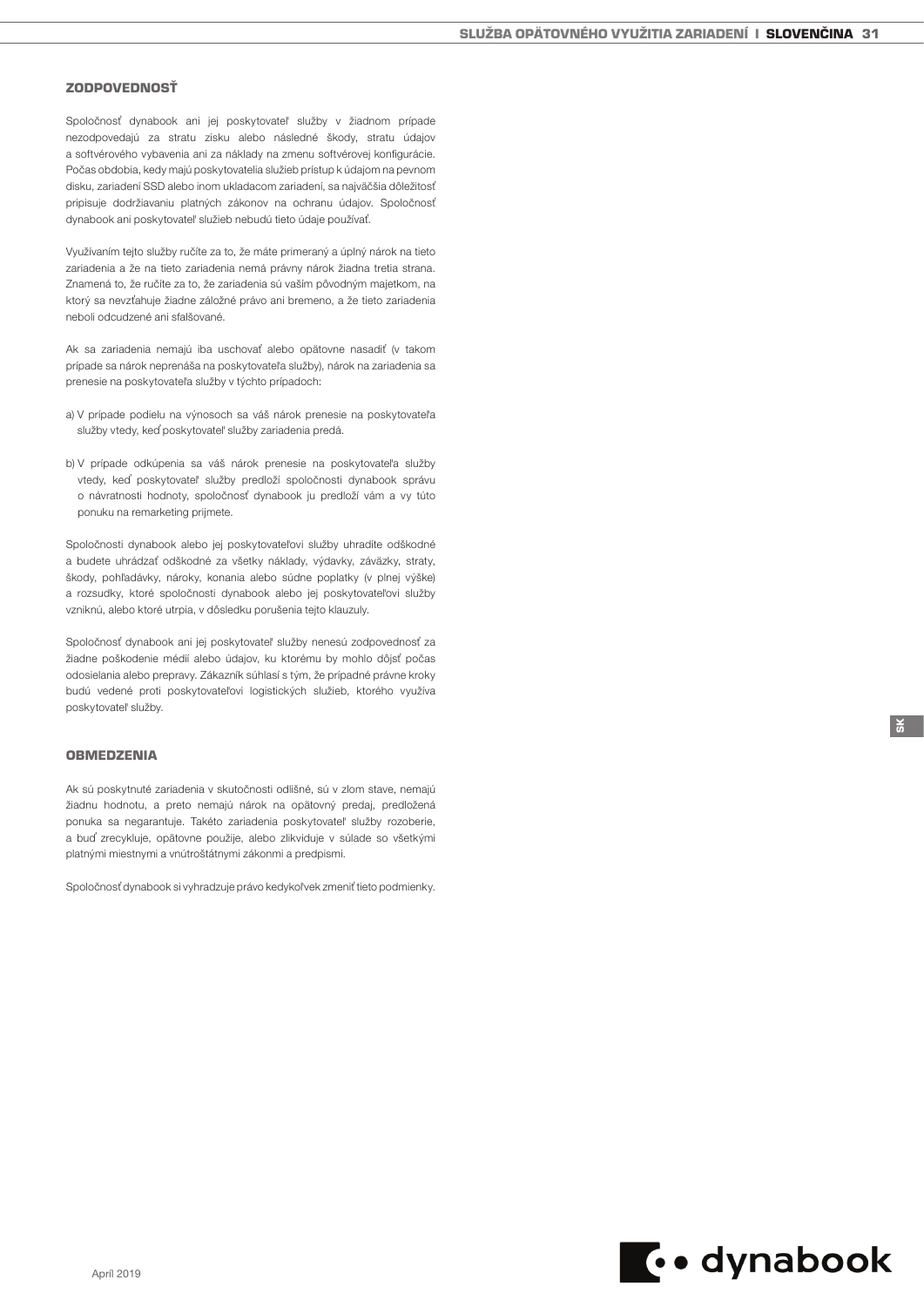# <span id="page-31-0"></span>DYNABOOKN VANHOJEN LAITTEIDEN KÄSITTELYPALVELU

# SOPIMUS

Dynabook Europe GmbH (tästä eteenpäin pelkkä dynabook) tarjoaa vanhojen laitteiden käsittelypalvelun (tästä eteenpäin pelkkä palvelu), joka tavoitteena on pienentää sen tuotteiden ympäristöjalanjälkeä. Palvelu käsittää kaikkien PC-laitteiden hävittämisen ympäristöystävällisesti kaikkien soveltuvien vaatimusten mukaisesti. Lisäksi siihen sisältyy mahdollisuus saada hyvitystä vanhoista laitteista.

Tämän palvelun avulla voit auttaa ympäristöä pidentämällä sellaisten tuotteidesi käyttöikää, joilla voi olla arvoa tai joista voi olla hyötyä tietokonelaitteiden ja niiden osien kierrätys- ja jatkokäyttömarkkinoilla. Palvelun avulla voit myös varmistua siitä, että tuotteidesi käyttöiän päättyessä ne joko kierrätetään, uudelleenkäytetään tai hävitetään kaikkien paikallisten ja kansallisten lakien ja säädösten vaatimusten mukaisesti.

Kun käytät tätä palvelua, hyväksyt nämä käyttöehdot.

#### **KUVAUS**

Vanhojen laitteiden käsittelypalvelun tarjoaa TES-AMM Central Europe GmbH (tästä eteenpäin palveluntarjoaja), joka on maailman johtavia palveluntarjoajia IT-kierrätyspalveluiden saralla. Se tarjoaa räätälöityjä ratkaisuja, joiden avulla asiakkaat voivat hallita IT-resurssiensa käyttöönottoa ja käytöstä poistamista.

Palveluntarjoaja tarjoaa palvelun siten, että logistiikkayritys noutaa, pakkaa ja toimittaa laitteesi palveluntarjoajan käsittelykeskukseen. Kun ne saapuvat perille sinne, kaikki laitteidesi tiedot poistetaan kustannuksellasi. Tämän jälkeen ne arvioidaan ja testataan erilaisin toiminnallisin testein ja kosmeettisin perustein. Tuotteidesi kunnon ja ominaisuuksien mukana dynabook toimittaa sinulle tämän jälkeen luettelon, joka sisältää tuotekohtaisen erittelyn niiden arvosta. Jos tuotteillasi ei ole mitään jatkokäyttöarvoa, ne kierrätetään maksutta ympäristöystävällisesti.

# PALVELUN LAAJUUS

Palvelu on saatavilla seuraavissa maissa: Itävalta, Belgia, Tšekki, Tanska, Suomi, Ranska, Saksa, Kreikka, Unkari, Irlanti, Italia, Luxemburg, Alankomaat, Norja, Puola, Portugali, Romania, Slovakia, Etelä-Afrikka, Espanja, Ruotsi, Sveitsi ja Yhdistynyt kuningaskunta.

Pyynnöstä palvelua saatetaan tarjota myös muissa Euroopassa, Lähi-idässä ja Afrikassa.

Palvelun piiriin mitkä tahansa tietyn brändin, merkin tai laitevalmistajan IT-laitteet (kannettavat, taulutietokoneet, PC:t, palvelinlaitteet, tallennuslaitteet, verkkolaitteet, älypuhelimet ja VoIP-puhelimet). Nimettömät, brändittömät, merkittömät tai itse tehdyt tuotteet eivät kuulu tämän palvelun piiriin.

## ASIAKKAAN VELVOLLISUUDET

Kaikista ohjelmaan ilmoittamistasi tuotteista peritään käsittely-, paketointija logistiikkamaksu. Sen suuruus riippuu ilmoittamiesi tuotteiden määrästä. Nämä maksut koskevat vähintään 20 tuotteen eriä.

Kun logistiikkayrityksen edustaja saapuu hakemaan tuotteesi, sinun täytyy varmistaa seuraavat seikat:

- Varmista, että kaikki Toshiba/dynabook-tuotteidesi tiedot on varmuuskopioitu täysin.
- Varmista, että kaikki tiedot (esimerkiksi henkilökohtaiset tiedot, salatut tiedot, salasanat ja ohjelmistot sekä ohjelmat, joiden käyttöoikeudet eivät ole sidottuja tiettyyn laitteeseen) on poistettu laitteista, mukaan lukien kiintolevyt, levykkeet, levyt, tallennuslaitteet, muistikortit ja vastaavat, ja että kaikki mahdolliset luottamukselliset tai yksinoikeudelliset tiedot on poistettu siten, että niitä on mahdoton palauttaa.
- Varmista, että kaikki salasanat ja muut suojaustoiminnot on poistettu tai poistettu käytöstä. Varmista myös, että kaikki mahdollisesti käytössä olleet varkaudenestojärjestelmät ja laiteseurantaohjelmistot ja muut vastaavat järjestelmät on poistettu käytöstä sekä tietojen puhdistamiseen käytetyistä järjestelmistä ja palveluista ennen laitteiden noutoa.
- Varmista, että luovutat logistiikkayrityksen edustajalle vain IT-laitteita, et mitään muita tuotteita tai materiaaleja.
- Varmista, että luovuttamasi laitteet ja niiden määrä täsmäävät luettelossa määritettyjen kanssa.
- Varmista, että luovutat kaikki lisävarusteet yhdessä laitteiden kanssa.
- Varmista, että annat logistiikkayrityksen edustajalle kaikki soveltuvien lakien vaatimat kuljetus- ja toimitusasiakirjat (esimerkiksi tullin tarpeisiin tarvittaessa).
- Varmista, että logistiikkayrityksen edustaja voi noutaa laitteesi esteettömästi ja että tuotteet ovat valmiina noudettavaksi sovittuna ajankohtana.

Parhaan mahdollisen arvon takaamiseksi käytettyjen tuotteiden täytyy olla (a) toimintakunnossa ja niiden mukana täytyy toimittaa virtajohdot ja muut vastaavat, jotta laitteiden toiminta voidaan testata, (b) tuotteiden täytyy olla ulkoisesti kohtuullisessa kunnossa, jossa ne vaativat enintään kevyttä puhdistusta (niissä ei saa olla esimerkiksi rikkinäisiä muoviosia), jotta käytetyt tuotteet voidaan myydä uudelleen normaalisti käytössä kuluneina toimintakuntoisina laitteina.

Jos tuotteet eivät täytä yllä olevia vaatimuksia, tuotteet voidaan joko kierrättää tai palauttaa sinulle.

#### Vaihtoehto 1: takaisin ostaminen

Kun saat palveluntarjoajalta uudelleenlasketun tarjouksen, sinulla on viisi (5) työpäivää aikaa hylätä uusi tarjous. Jos et ilmoita uuden tarjouksen hyväksymisestä tai hylkäämisestä viiden (5) työpäivän kuluessa, oletamme sinun hyväksyvän tarjouksen. Tämän jälkeen ryhdymme järjestelyihin sovitun summan maksamiseksi sinulle. Jos hylkäät uuden tarjouksen, tuotteesi palautetaan sinulle siihen osoitteeseen, josta ne alun perin noudettiin. dynabook pidättää oikeuden veloittaa sinulta tarvittavat logistiikka- ja käsittelykulut sinulle palautetuista tuotteista.

#### Vaihtoehto 2: tulonjakomalli

Kun palveluntarjoaja on arvioinut tuotteesi toimintakunnon ja kosmeettisen kunnon, sinulla on viisi (5) aikaa ilmoittaa tyytymättömyydestäsi arvioinnin tuloksiin. Jos et ilmoita arvioinnin tulosten hyväksymisestä tai hylkäämisestä viiden (5) työpäivän kuluessa, oletamme sinun hyväksyvän arvioinnin tulokset. Tämän jälkeen ryhdymme toimiin tuotteidesi jälleenmyymiseksi.

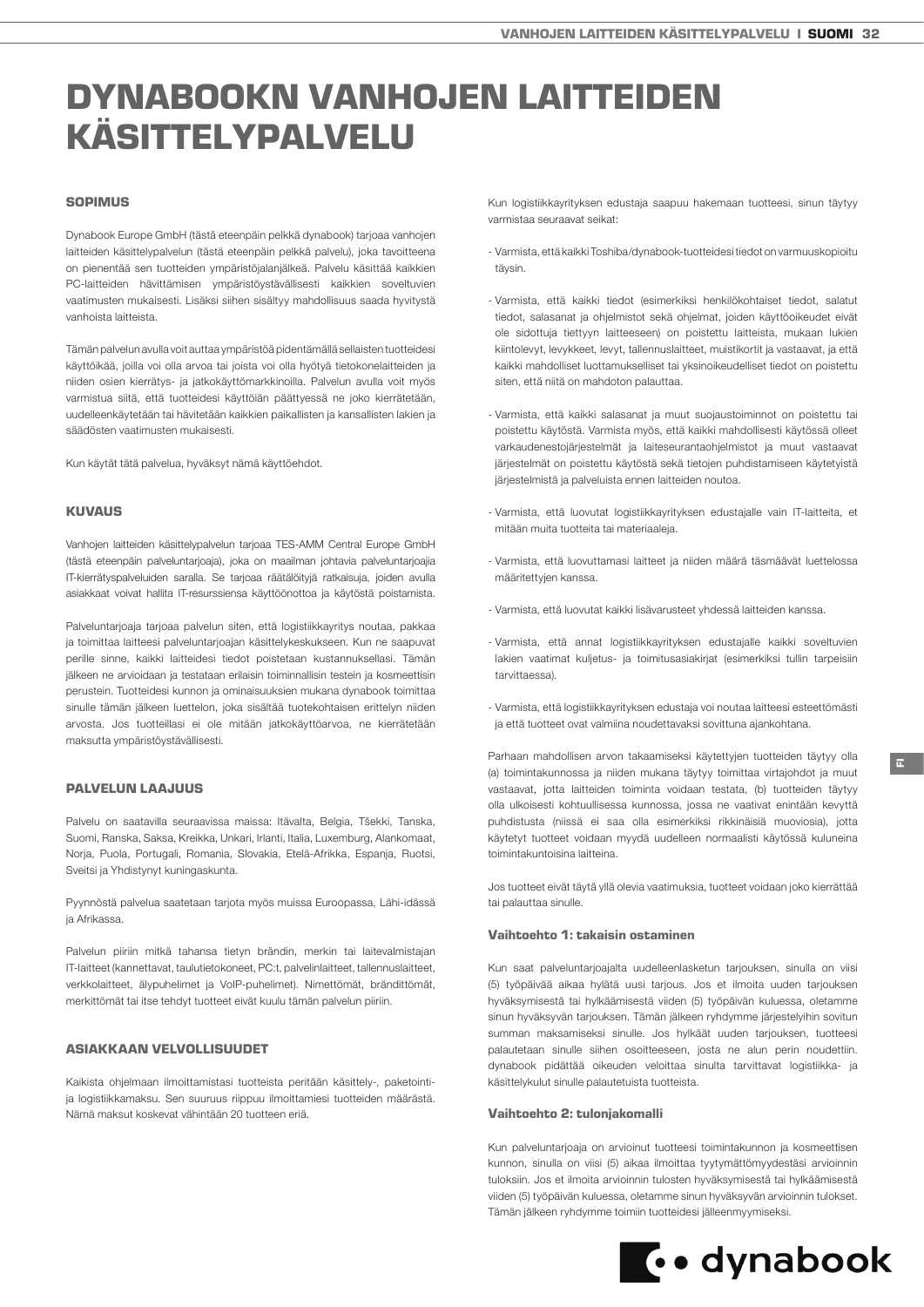## VASTUUVELVOLLISUUS

dynabook tai sen palveluntarjoaja eivät millään tavalla vastuussa tulojen menetyksistä, epäsuorasti aiheutuvista menetyksistä, tietojen tai ohjelmistojen menetyksistä tai ohjelmistojen uudelleenmäärityksen kustannuksista. Vaikka palveluntarjoajat voivat käyttää kiintolevyjen, SSD-levyjen ja muiden tallennuslaitteiden tietoja, soveltuvien tietosuojalakien noudattamista valvotaan ankarasti. dynabook tai palveluntarjoaja ei koskaan käytä näitä tietoja.

Kun käytät tätä palvelua, vakuutat, että sinulla on kaikki tarvittavat omistusoikeudet ja muut oikeudet tuotteisiin ja resursseihin ja ettei millään ulkopuolisella taholla ole mitään oikeuksia tai vaateita niihin tai niihin liittyen. Näin takaat sen, että tuotteet ja resurssit ovat omaisuuttasi, alkuperäisiä, vailla kiinnityksiä ja rasitteita ja että ne eivät ole varastettuja tai väärennettyjä.

Ellei tuotetta ole tarkoitettu vain säilöttäväksi tai uudelleenkäyttöönotettavaksi (jolloin omistusoikeus ei koskaan siirry palveluntarjoajalle), tuotteen omistusoikeus siirtyy palveluntarjoajalle seuraavasti:

- (a) Jos kyseessä on tulonjako, omistusoikeus siirtyy sinulta palveluntarjoajalle, kun palveluntarjoaja myy tuotteet.
- (b) Jos kyseessä on takaisinosto, omistusoikeus siirtyy sinulta palveluntarjoajalle, kun palveluntarjoaja toimittaa raportin tuotteiden arvosta dynabooklle ja sinä sekä dynabook hyväksytte tämän edelleenmyyntitarjouksen.

Sitoudut korvaamaan tai hyvittämään dynabooklle tai sen palveluntarjoajalle kaikki kulut, menot, vastuuvelvollisuudet, tappiot, vahingonkorvaukset, vaateet, oikeuskäsittelyt ja juridiset kulut (täyden korvauksen periaatteella) ja tuomioiden seuraamukset, joita dynabooklle tai sen palveluntarjoajalle saattaa aiheutua tai koitua tämän ehdon minkä tahansa rikkomuksen johdosta tai seurauksena.

dynabook tai sen palveluntarjoaja eivät vastaa vahingoista, joita tallennusvälineille tai tiedoille voi aiheutua toimituksen tai kuljetuksen aikana. Asiakas hyväksyy sen, että hänen on ryhdyttävä mahdollisiin toimiin tällaisissa tapauksissa palveluntarjoajan käyttämää logistiikkayritystä vastaan.

# RAJOITUKSET

Jos toimitetut tuotteet poikkeavat ilmoitetusta kunnosta, ovat huonossa kunnossa tai jos niillä ei ole mitään arvoa, jonka vuoksi niitä ei voida myydä edelleen, annettua tarjousta ei taata. Palveluntarjoaja joko kierrättää, käyttää uudelleen tai hävittää tällaiset tuotteet kaikkien paikallisten ja kansallisten lakien ja säädösten vaatimusten mukaisesti.

dynabook pidättää oikeuden tehdä muutoksia näihin käyttöehtoihin milloin tahansa.



FI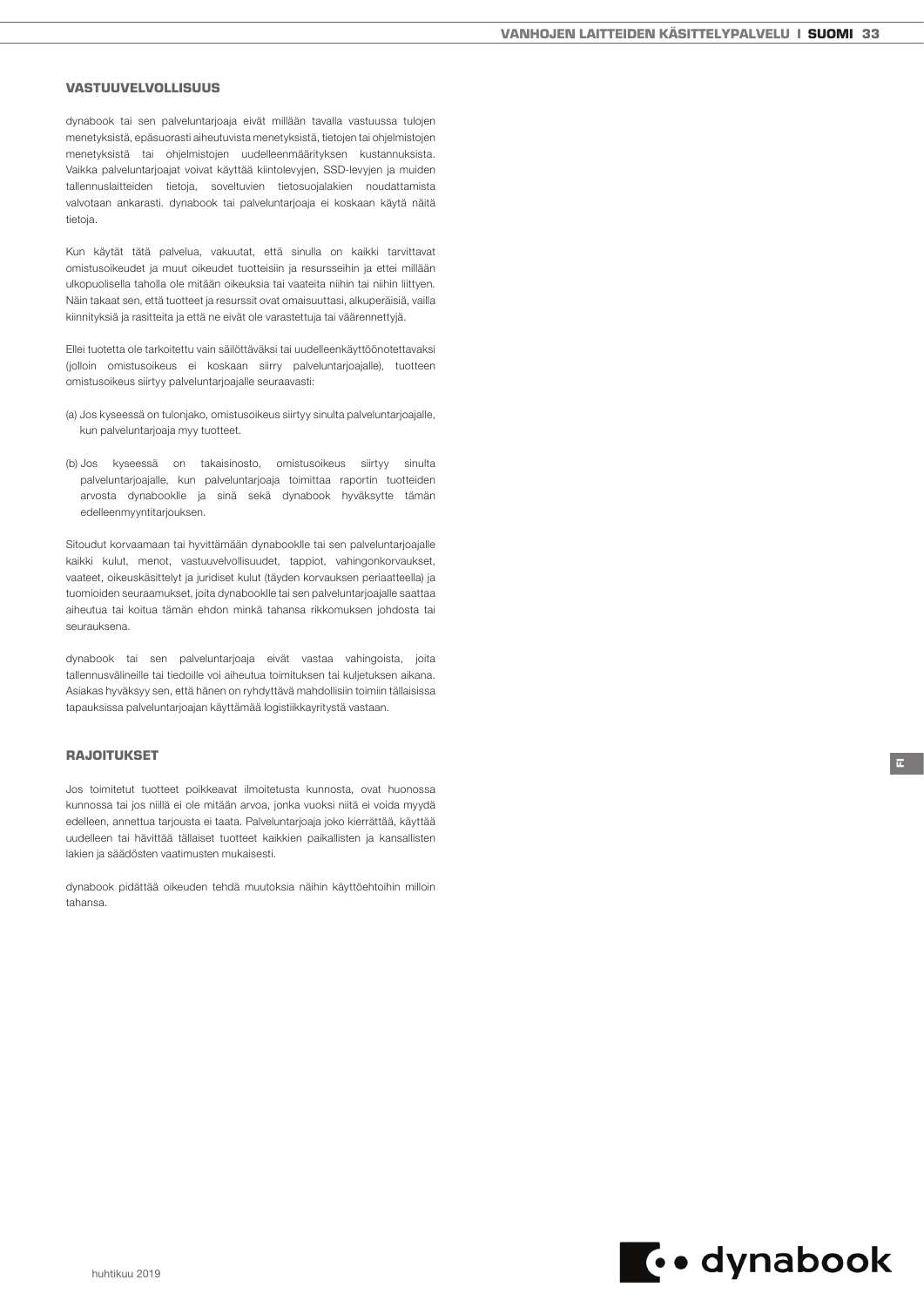# <span id="page-33-0"></span>DYNABOOKS TJÄNST ÅTERVINNING AV TILLGÅNGAR

# **AVTAL**

Dynabook Europe GmbH (hädanefter kallat "dynabook") har konfigurerat en tjänst för återvinning av tillgångar (hädanefter kallad "Tjänst") för att ytterligare minska dess produkters miljöavtryck. I denna tjänst igår även miljövänligt bortskaffande av alla datorrelaterade enheter enligt alla krav samt möjlighet till återbetalning för era gamla enheter.

Med tjänsten hjälper ni miljön genom att förlänga livslängden på produkter som kan ha ett visst värde på andrahandsmarknaden inom elektronik. Ni säkerställer också att produkter som nått slutet av sin livslängd antingen blir återvunna, återanvända eller bortskaffade på ett sådant sätt att alla tillämpliga lokala föreskrifter och krav uppfylls.

Genom att använda denna Tjänst godtar ni dessa villkor.

#### BESKRIVNING

Tjänsten återvinning av tillgångar tillhandahålls av TES-AMM Central Europe GmbH (hädanefter kallat "Tjänstleverantör"), en global ledare i tillhandahållande av IT-livscykeltjänster, som erbjuder skräddarsydda lösningar som hjälper kunder att hantera driftsättning, distribution och avyttring av tillgångar inom informationsteknik (IT).

För att tillhandahålla denna Tjänst ser Tjänstleverantören till att era tillgångar hämtas, packas och transporteras av en logistikleverantör till Tjänstleverantörens centrum. Vid ankomst raderas alla data på era enheter på er bekostnad. Efteråt granskas och felsöks era tillgångar och funktionstester och estetisk gradering görs. Utifrån konfiguration och skick på era tillgångar tillhandahåller dynabook sedan en lista över förväntade värden per produkt. Skulle era tillgångar sakna restvärde återvinns de utan kostnad på ett miljövänligt sätt.

# TILLÄMPNINGSOMRÅDE

Denna Tjänst tillhandahålls i Belgien, Danmark, Finland, Frankrike, Förenade kungariket, Grekland, Irland, Italien, Luxemburg, Nederländerna, Norge, Polen, Portugal, Rumänien, Schweiz, Slovakien, Spanien, Sverige, Sydafrika, Tjeckien, Tyskland, Ungern och Österrike.

Den kan på begäran även tillhandahållas i andra länder i Europa, Mellanöstern och Afrika.

Denna Tjänst gäller alla IT-relaterade produkter (bärbara datorer, surfplattor, persondator, server, lagringsenhet, nätverksutrustning, smarta telefoner, VoIP-telefoner) från alla originalmärken. Produkter "utan namn" eller självtillverkade produkter omfattas inte av tjänsten.

# KUNDENS SKYLDIGHETER

Utifrån den mängd produkter ni anmäler till Tjänsten, debiteras en avgift för expedition, paketering och logistik för varje produkt. Dessa avgifter gäller för en minimikvantitet på tjugo produkter.

När logistikleverantören kommer till er för avhämtning måste ni säkerställa att:

- alla data på er Toshiba/dynabook-produkt till fullo har säkerhetskopierats.
- alla data (som till exempel personuppgifter, krypterade data, lösenord, mjukvara och program som inte är licensierade till specifik utrustning) som finns i/på utrustningen, inklusive hårddiskar, disketter, lagringsenheter, minneskretsar och liknande, har tagits bort och att eventuella data som innehåller upphovsskyddad eller konfidentiell information har raderats på ett sådant sätt att de inte kan återställas.
- alla lösenord och andra åtkomstsäkerhetsfunktioner är borttagna eller inaktiverade samt avsluta eventuell programvara med stöldavskräckande syfte eller för datorspårning som finns på sådana tillgångar från system som är avsedda för datasaneringstjänster innan logistikleverantören anländer.
- enbart datorprodukter och inga andra produkter eller material tillhandahålls.
- typ och mängd upphämtade enheter motsvarar det som anges på listan.
- alla tillbehör tillhandahålls med enheten (enheterna).
- alla transportdokument som krävs av tillämplig lagstiftning (inklusive sådana för tulländamål, vid behov) överlämnas till logistikleverantören.
- logistikleverantören har tillgång till lastbryggor och hissar när avhämtning sker och att produkterna snabbt och enkelt är tillgängliga under upphämtning.

För att kunna få maximal värdeåtervinning måste använda tillgångar vara (a) i fungerande skick och innefatta nätsladdar och andra objekt som krävs för att varje del ska godkännas i funktionstest; och (b) i rimligt estetiskt skick, där inte mer än lätt rengöring krävs samt vara utan spräckt plast, så att alla använda tillgångar kan säljas på nytt som fungerande med normalt slitage för lika använd utrustning.

Är tillgångarna inte i det skick som beskrivs ovan kan återvinningstjänster tillhandahållas eller så returneras varorna till er.

#### Alternativ 1) Köpa tillbaka:

Från den dag då mottagning av den av Tjänstleverantören omräknade offerten sker har ni möjlighet av förkasta den nya offerten inom fem (5) arbetsdagar. Anger ni inte att ni godkänner eller förkastar den nya offerten inom de fem (5) arbetsdagarna antar vi att ni godkänner den nya offerten och ordnar med betalning för respektive mängd. Väljer ni att förkasta den nya offerten returneras era tillgångar till er, till den adress de ursprungligen sändes från. dynabook förbehåller sig rätten att debitera er logistik- och expeditionsavgift i det fall tillgångarna returneras till er.

#### Alternativ 2) Vinstdelningsmodell:

Från den dag då Tjänstleverantören avslutar estetisk och funktionell gradering har ni möjlighet av förkasta graderingen inom fem (5) dagar. Anger ni inte att ni godkänner eller förkastar den tillhandahållna graderingen inom de fem (5) dagarna antar vi att ni godkänner graderingen och påbörjar återförsäljning av era tillgångar på marknaden.